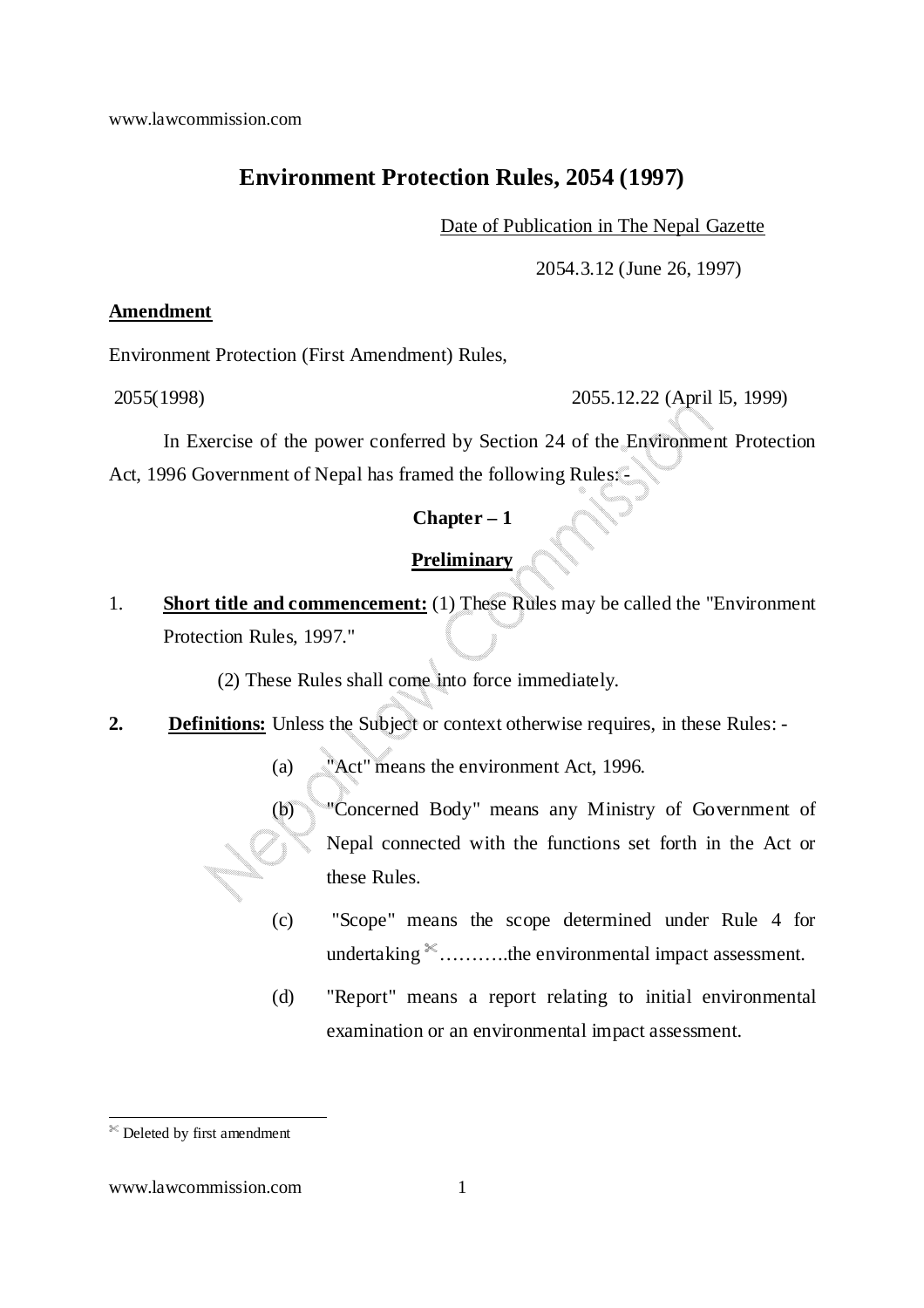- (e) " Work Schedule" means a work schedule approved under Rule 5 for the purpose of preparing a report.
- (f) " Industry" means an industry as prescribed in Schedule 7.
- (g) ………………
- (h) " Inspector: means an Environment Inspector appointment or designated under Sub- section (1) of Section 8 of the Act.
- (i) "Inventory" means an inventory prepared by the concerned by under Sub-section (2) of Section 9 of the Act.
- (j) " Laboratory" means a laboratory established or prescribed under Section 11 of the Act.
- (k) " Fund" means the environmental protection Fund established under Section 13 of the Act.
- (l) " Managing Committee" means the Fund Management Committee constituted under Rule 39.
- (m) " Compensation" means the compensation determined in pursuance of Rule 45.

### **Chapter -2**

## **Initial environment Examination or Environmental Impact Assessment to**

<sup>∗</sup>**3. Initial environment Examination or Environmental Impact Assessment to be Made:** A proponent shall be required to carry out the initial environmental examination of the proposals mentioned in Schedule (1) and environmental impact assessment of the proposals mentioned in Schedule 2.

 $\mathbb{R}$  Deleted by first amendment

<sup>∗</sup> Amended by first amendment

www.lawcommission.com 2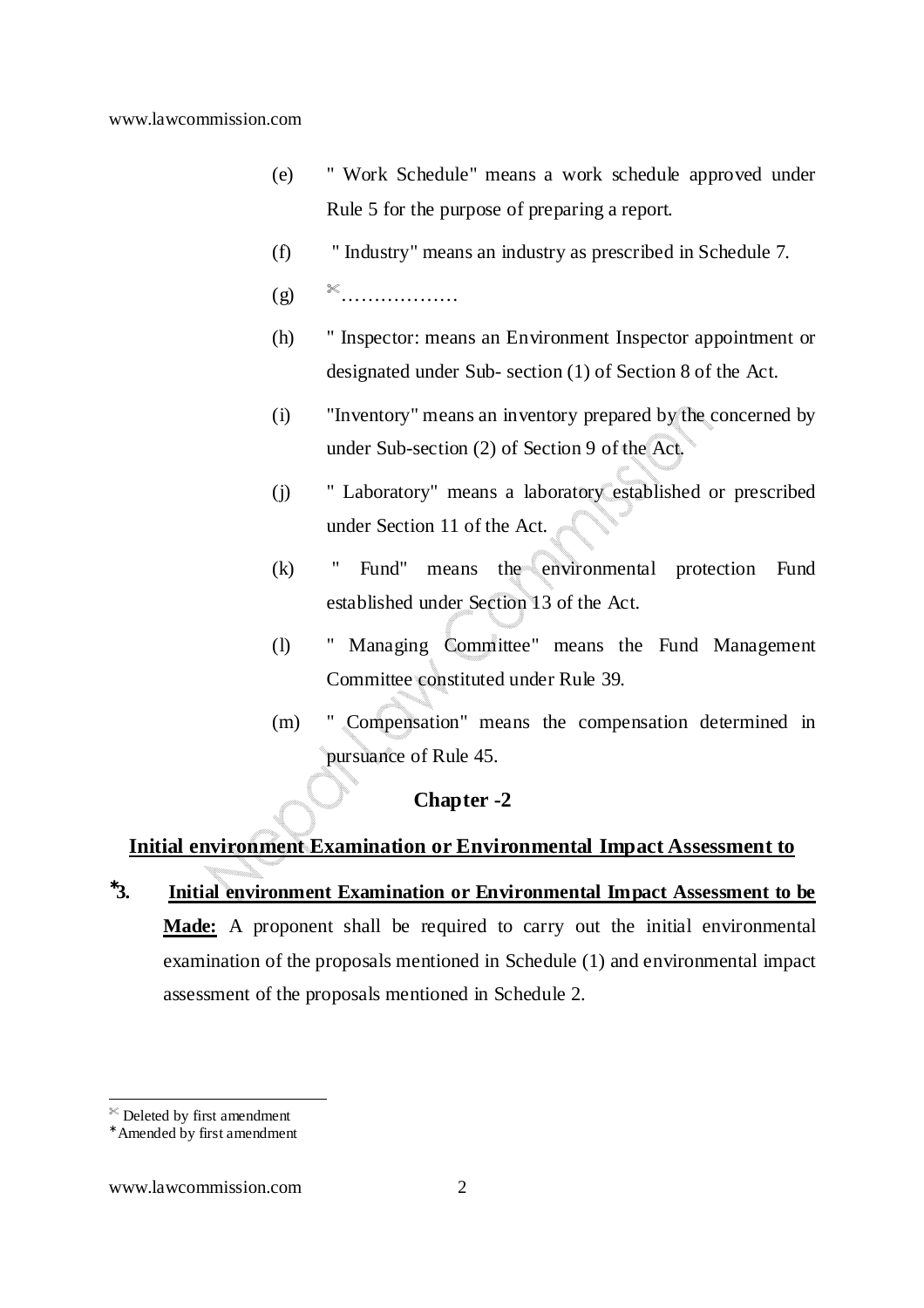# <sup>∗</sup>**4. Determination of Scope for the environmental impact assessment to be made:**

(1) In regard to any proposal requiring environmental impact assessment, the proponent shall publish a notice in any national level news paper, requesting the Village Development Committee or Municipality where the proposal is to be implemented , as well as the schools , hospitals , health posts and concerned individuals or institutions of the area to offer in writing their suggestions concerning to the possible impact of the implementation of he proposal of the environment with giving Fifteen days of time period .

(2) After the publication of a notice pursuant to Sub-Rule (1), anyone who wishes to offer his/her opinion and suggestion regarding notice objection may offer his/her opinion and suggestion to the concerned proponent within Fifteen days from the date of publication of such notice . One who has given such opinion and suggestion, many furnish information thereof to the concerned body .

(3) The proponent, along with the received opinions and suggestion pursuant to Sub-Rule(2) ,shall Submit an application for determining causes in the environment of scope to the concerned body stating what impact does it in that area while implementing the proposal.

(4) On receipt of an application pursuant to Sub-Rule (3) , the concerned body shall carry out investigation into the documents attached to the application and shall forward the application to the Ministry along with its opinions and suggestions in connection with determination of the scope.

(5) In cases where an application for the determination of scope is received pursuant to Sub-Rule (4) , the Ministry shall carry out investigation into the documents attached to the application and shall have to determine the scope as proposed or in the revise form.

-

#### www.lawcommission.com 3

<sup>∗</sup> Amended by first amendment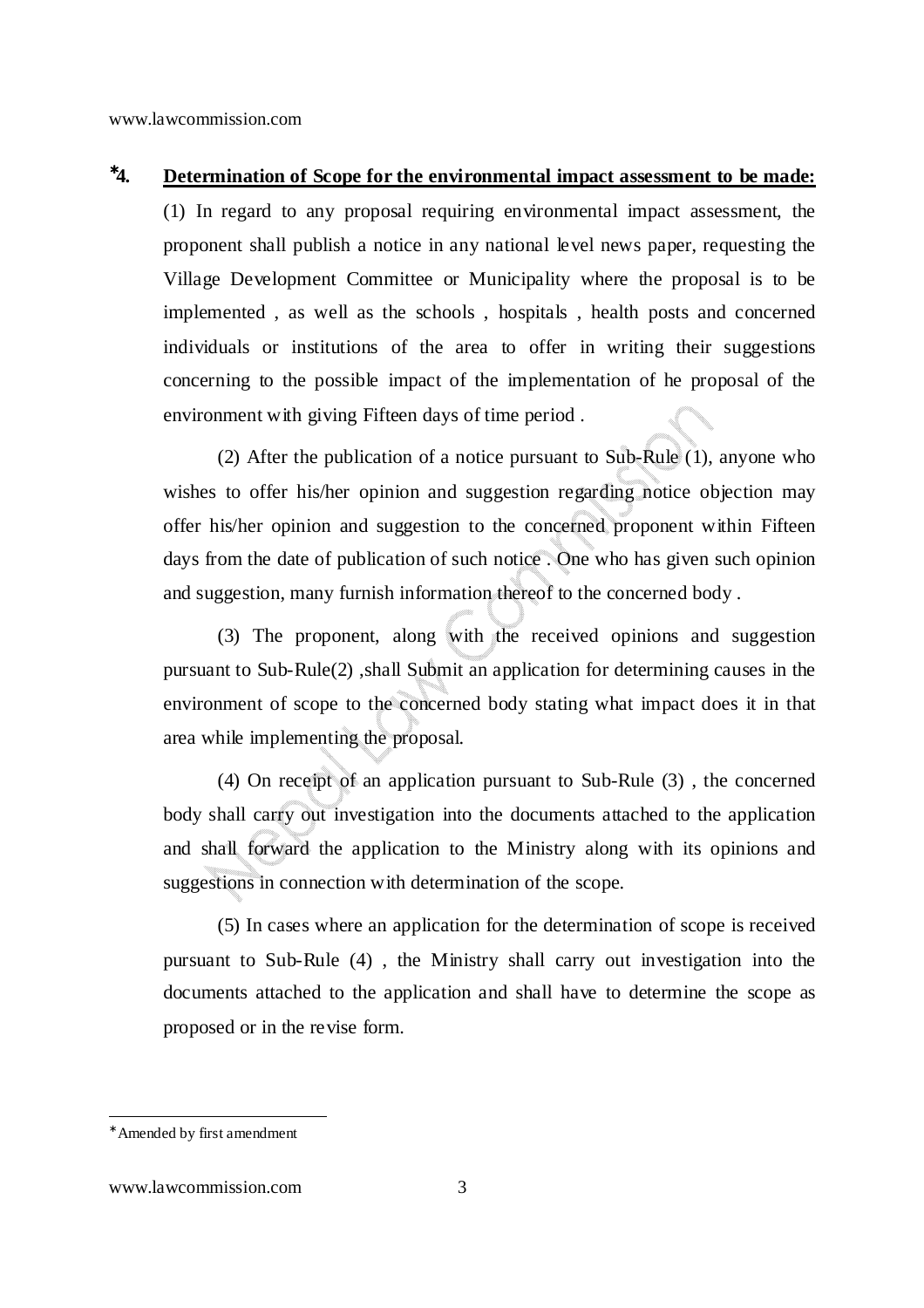5. **Approval of Work Schedule or initial environmental examination or environmental impact assessment to be made :** (1) In cases where the proposal requires initial environmental examination, the proponent shall prepare a work schedule in the format as mentioned in Schedule 3 for a report relating to such proposal , and shall have it approved by the concerned body.

(2) In cases where the proposal requires environmental impact assessment, the proponent shall prepare a work schedule in the format as mentioned in schedule 4 on the basis of determination of scope made by the Ministry pursuant to Rule 4, and shall have cause to approve the work schedule by the Ministry.

Provided that in case where any proponent sends the matters by preparing the scoping and work schedule pursuant to Rule 4 along with the suggestion of concerned body to the Ministry stimulatingly for the preparation of report of the proposal for the environmental impact assessment, the Ministry ma give approval to the determination of scope and schedule at the same time

(3) While approving the work schedule pursuant to Sub Rule (1) and (2) the concerned body or Ministry may make minor changes or revision in such work schedule as required citing the nature of the proposal.

<sup>∗</sup>6. **Re-proceeding to be made:** In cases where the proponent has prepared the report of initial environmental examination pursuant to these Rules and upon investigation into the report received along with the proposal pursuant to Sub section (2) of Section 6 of the Act, the concerned by has decided to conduct environmental impact assessment of the proposal, the proponent shall fulfill all the formalities as laid down by these Rules for the preparation of the report of environmental impact assessment.

<sup>∗</sup> Amended by first amendment

www.lawcommission.com 4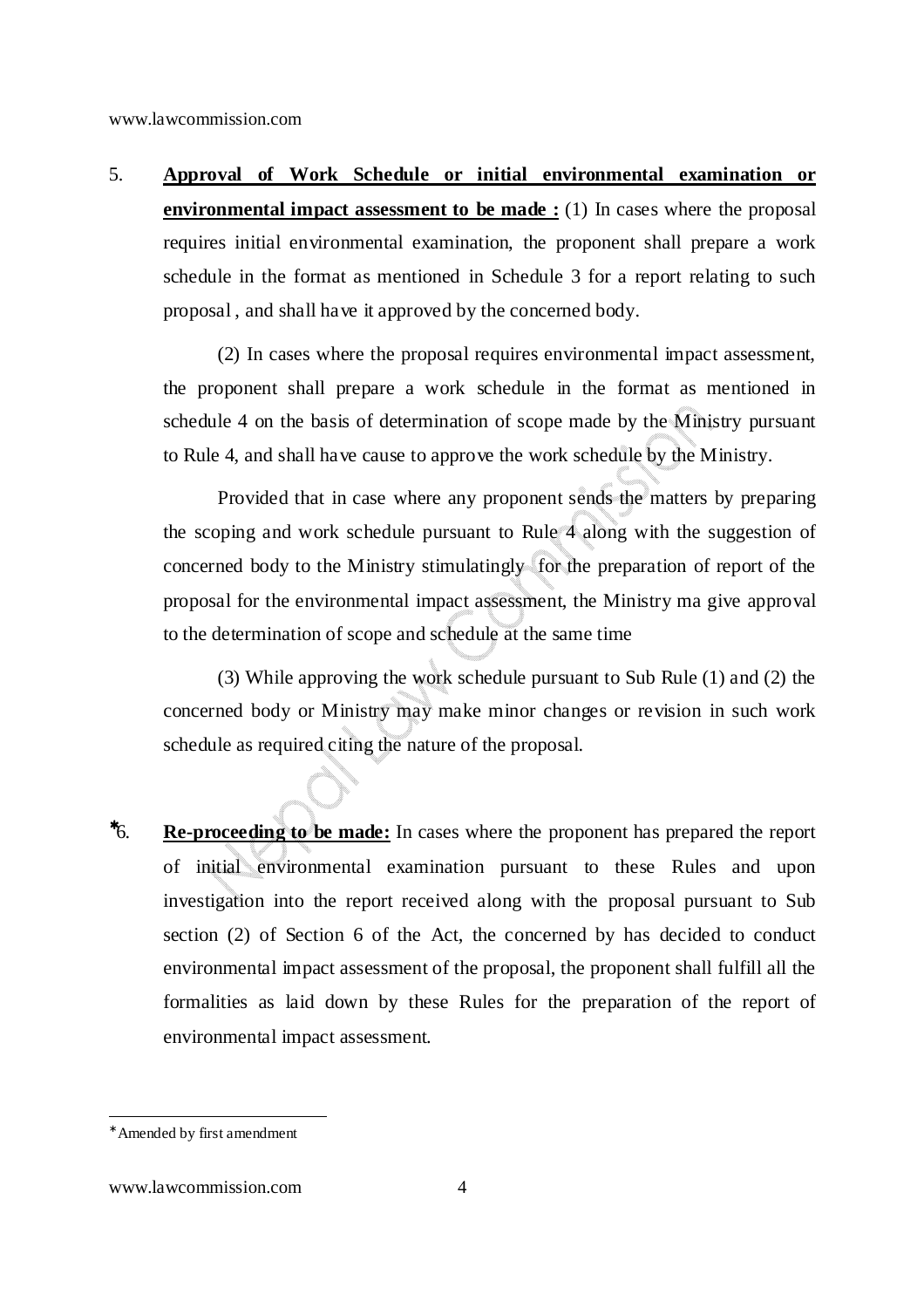<sup>∗</sup>7. **Repost of the Initial environmental examination and environmental impact assessment to be prepared: (**1) The proponent shall, on the basis of the approved work schedule pursuant to Rule 5 , prepare the report of initial environmental examination in the format as mentioned in Schedule 5 and the report of environmental impact assessment in the format as indicated in Schedule 6.

(2) Whilst preparing the report, the proponent shall, in the cases of initial environmental examination affix a notice in the concerned Village Development Committee or Municipality , Office of the District Development committee school, hospital , and health post requesting the Village Development committee or Municipality and District Development Committee or concerned individuals or institution to offer their written opinion and suggestions within Fifteen days with regard to the possible impact of the implementation of the proposal on the environment where the proposal is to be implemented and prepare a deed . The said Fifteen days notice shall also be published in a national level daily newspaper. After the publication of such notice the opinions and suggestions so received in relation to the same shall also be included in the report.

Provided that, while preparing the report of environmental impact assessment, the proponent shall organize a public hearing about the proposal at the area of Village Development Committee or Municipality where the proposal is to be implemented and collect opinions and suggestions.

 $*_{8}$ …………

 $\bullet$   $\circ$ ……………

<sup>∗</sup>10. **Submission of proposal for Approval** : The proponent, who wishes to implement a proposal pursuant to Section 5 of the Act , shall Submit Fifteen copies of the

-

#### www.lawcommission.com 5

<sup>∗</sup> Amended by first amendment

<sup>♣</sup> repealed by first amendment

<sup>♣</sup> repealed by first amendment

<sup>∗</sup> Amended by first amendment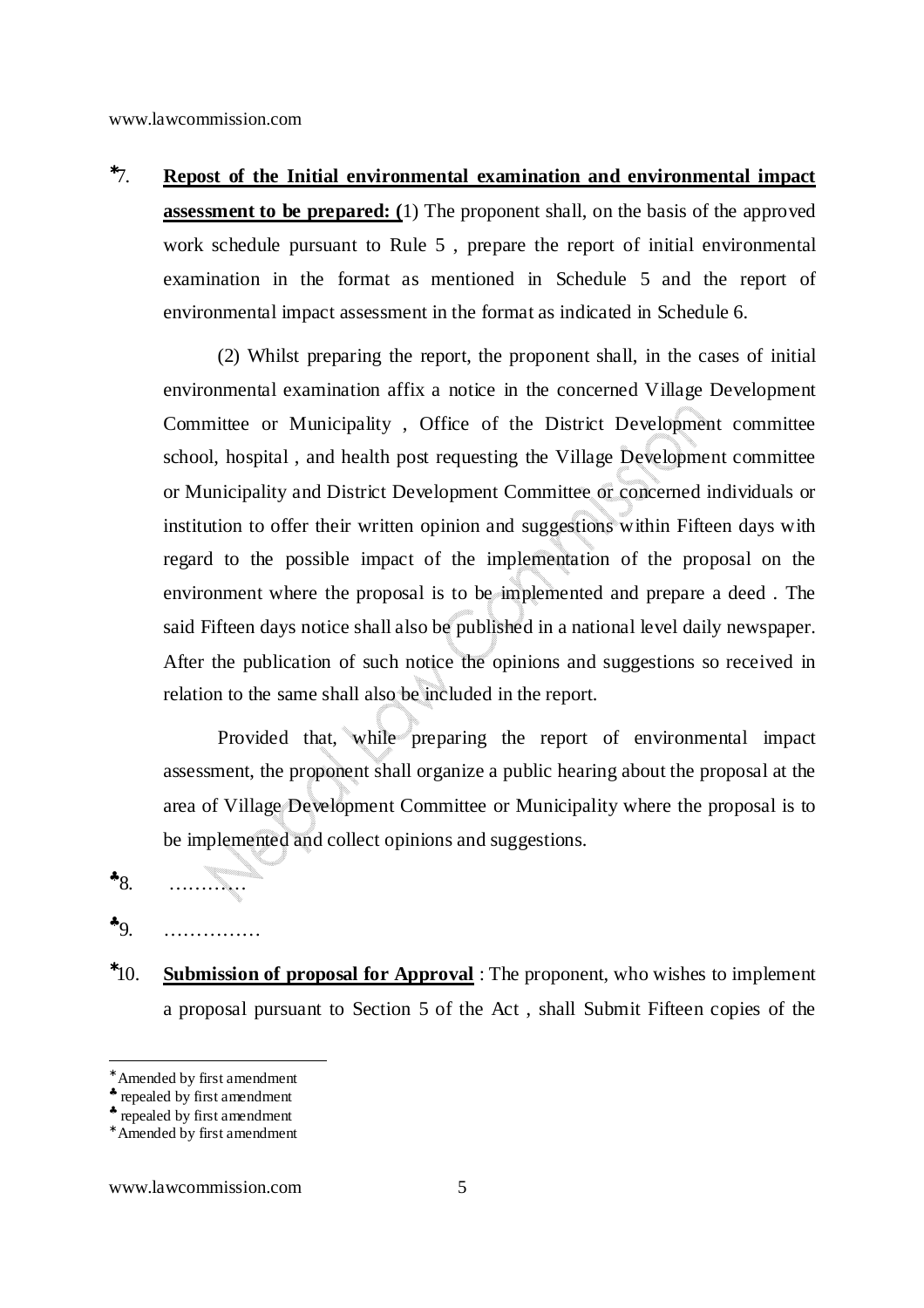report prepared under Rules 7 along with the recommendation of the concerned Village Development Committee or Municipality to the concerned body for the approval of proposal.

11. **Power to Grant Approval to Implement Proposals:** (1) In cases where any proposal is received pursuant to Rule 10, the concerned body shall conduct investigations into the report attached to the proposal, and , in cases where the investigations show that the implementation of that proposal will have no Substantial negative impact on the environment, grant approval within  $\bullet$ Twenty One days from the date of its receipt in the case of a proposal which requires an initial environmental examination only , and forward to the proposal the Ministry along with its opinion as well as ten copies of the report within <u>• Twenty One days</u> from the date of its receipt in the case of a proposal which requires and environmental impact assessment as well.

(2) In cases where a proposal is received pursuant to Sub-Rule (1), Ministry shall publish a public notice  $\bullet$  in any one of the daily newspaper, granting a time limit of Thirty days, to the general public to make a copy of the report themselves received along with the proposal on their own or to study it for offering their opinions and suggestions on it.

(3) In cases where any individual or institution wishes to offer his/her its opinion and suggestion on the report as mentioned in Sub-rule (2) he/she it shall send his/her its opinion or suggestion to the Ministry within thirty days <sup>\*</sup>from the first date of publication.

(4) In cases where any opinion and suggestion is received under Sub-Rule (3), the report shall be examined in the light of such opinion and suggestion as well as the opinion and suggestion offered by the Committee formed, if any, under Sub- section (4) of Section 6 of the Act, and in cases where such examination

<sup>♥</sup> Inserted by first amendment

<sup>∗</sup> Amended by first amendment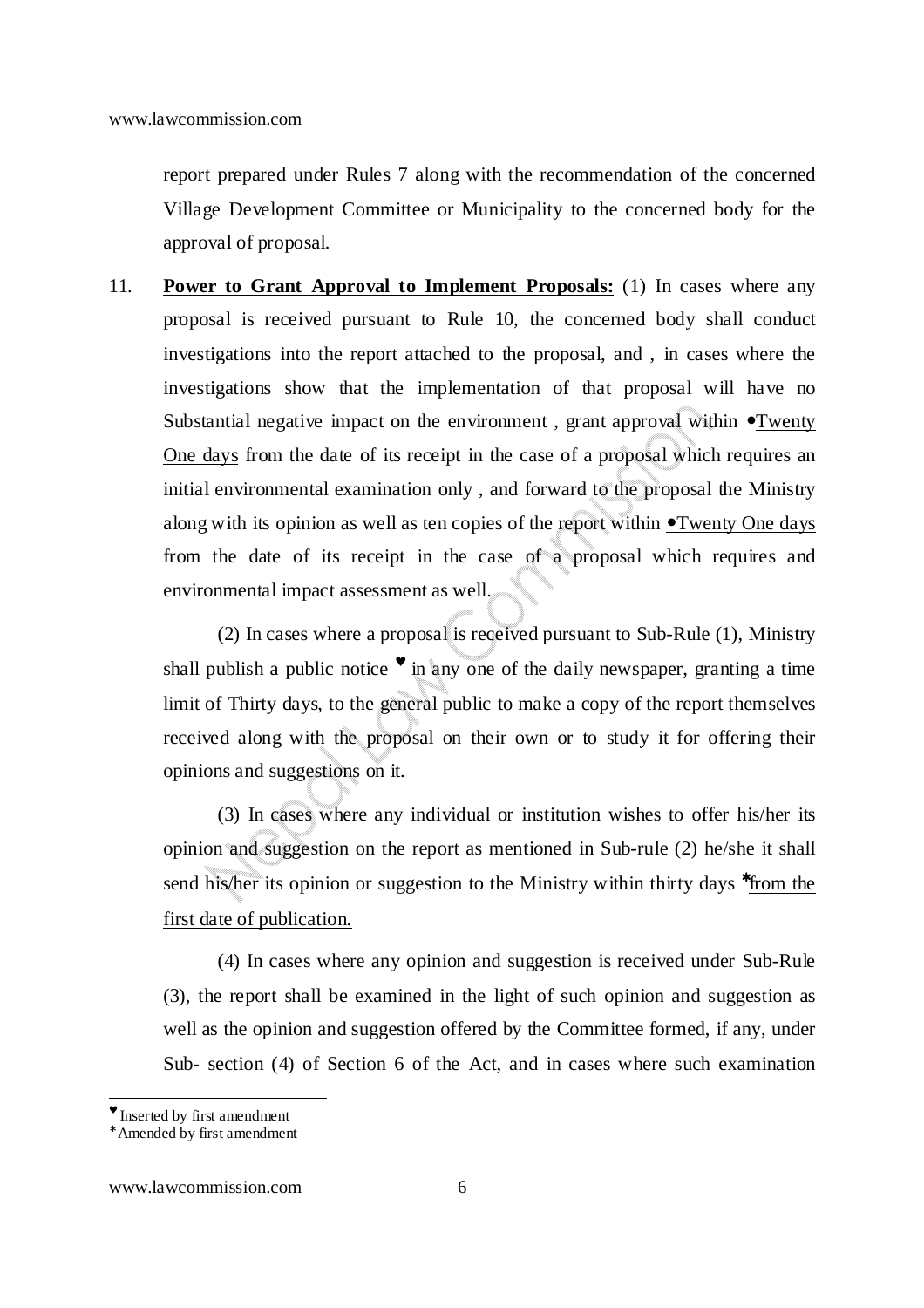shows that the implementation of such proposal shall have no Substantial <sup>\*</sup> adverse impact on the environment the Ministry shall grant approval for its implementation.

(5) The Ministry shall grant its approval, under Sub-Rule (4) within <sup>∗</sup>Sixty days from the date of receipt of the proposal.

♥ (6) In case of inability to grant the approval within the period pursuant to Sub-Rule (5) due to the special reason the Ministry shall grant the approval for the implementation of proposal within Thirty days from the date of lapse of said period.

- 12. **Report to be complied with:** The proponent shall mandatorily comply with the matters mentioned in the report, as well as the conditions prescribed by the concerned body or the Ministry, while implementing the proposal.
- 13. **Monitoring and Evaluation:** (1) The concerned body shall monitor and evaluate the impact of the implementation of the proposal on the environment.

(2) In case where it is found in the course of carrying out monitoring and evaluation under Sub-Rule (1) that the actual impact is higher than the one specified in the conditions prescribed at the time of approving the proposal, the concerned body shall issue necessary directives to the proponent to adopt measures to reduce or control such impact and it shall be the duty of the concerned proponent to comply with such directives.

(3) The concerned body shall also inform the Ministry about the directives issued to the proponent under Sub-Rule (2).

<sup>∗</sup> Amended by first amendment

<sup>∗</sup> Amended by first amendment

<sup>♥</sup> Inserted by first amendment

www.lawcommission.com 7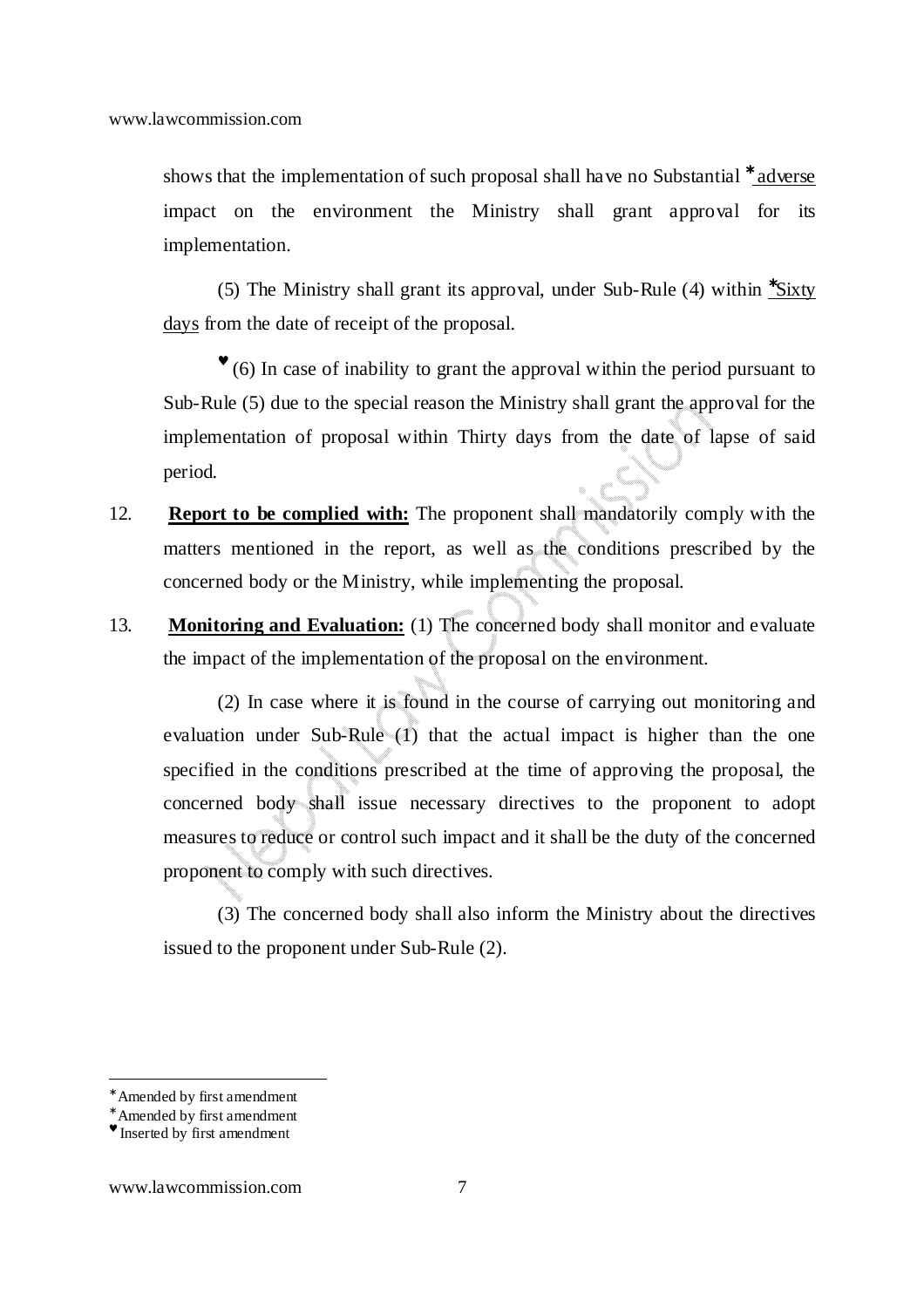**14. Environmental examination and Maintenance Updated:** Two years after the commencement of <sup>\*</sup>Service, distribution and production relating to the implementation of a proposal requiring an environmental impact assessment , the Ministry, shall carry out an environmental examination of the environmental impact of the implementation of the proposal and the measures adopted for reducing such impact etc. and maintain updated records thereof.

### **Chapter – 3**

# **Prevention and control of pollutions**

- **15. Prohibition to emit waste in contravention of the prescribed standards:** No one shall emit or cause to emit the noise, heat and waste from any mechanical means, industrial establishment or any other place in contravention of the standards prescribed by the Ministry by a Notification published in the Gazette.
- <sup>∗</sup>16. **provisions relating to provisional or permanent pollution control certificate** :

(1) All industries as referred to in Schedule-7 which are currently in operation, shall apply within 90 days from the date of commencement of these Rules and the industries which were registered prior to the commencement of these Rule but are not in operation or the industries which shall be registered after the commencement of these Rules shall apply within the 60 days from the date of beginning of production to the concerned body mentioning their detailed particular to obtain the provisional pollution control certificate. Upon receipt of such application the concerned body shall conduct inquiry into it , and so seek , as required the opinions and suggestion of the Village envelopment committee or Municipality , where the industry is to be operated and if it is found thereafter that the operation of such industry shall cause no Substantial adverse impact on environment or there is possibility of reducing or controlling such effect, then

<sup>∗</sup> Amended by first amendment

www.lawcommission.com 8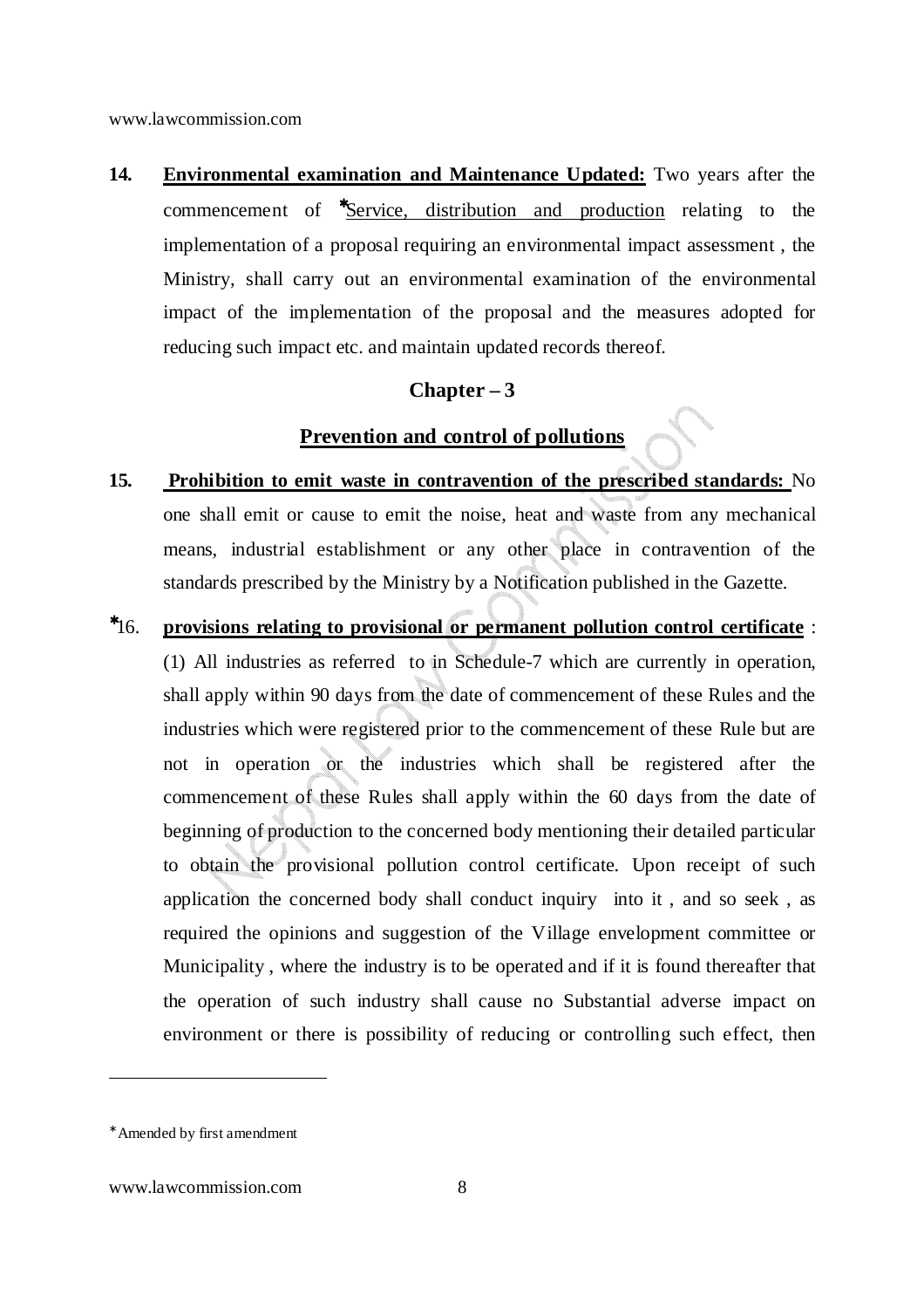concerned body shall issue a provisional pollution control certificate valid for one year to the applicant within Ninety days from the date of receipt of the application.

(2) Notwithstanding anything contained in Sub-Rule (1), If the industry , which is to be registered after the commencement of these Rules , had already obtained the opinions and suggestions from the concerned Village Development committee or Municipality in course of preparation of the report pursuant to Rule 7 for the determination of scope (scoping) pursuant to Rule 4 , the concerned body shall not require to obtain the opinions and suggestions from the Village Development Committee or Municipality again regarding impact on environment while operating industry pursuant to Sub-Rule  $(1)$ .

(3) In cases where the standard of sound, heat, nuclear radiation and waste disposal for any industry has been determined by publishing a notice in Nepal Gazette pursuant to Rule 15, the concerned body shall require to issue a permanent pollution control certificate valid for three years to those industries after having their examination from the designated laboratory or established pursuant to Section 11 of the Act within Six months from the date of determination of such standards.

(4) On failing to issue the provisional or permanent pollution control certificate within the stated time period pursuant to Sub-Rule (1s) and(3) , the concerned body may issue such certificate within additional three months from the date of lapse of such time period.

(5) While issuing the provisional or permanent pollution control certificates pursuant to Sub- Rule (1) and (3) , the concerned body may , as required, prescribe all or any of the following conditions to be complied by such industry: -

- (a) To install within the stated time the equipments required to reduce or control pollution,
- (b) To properly use the installed equipments of pollution control,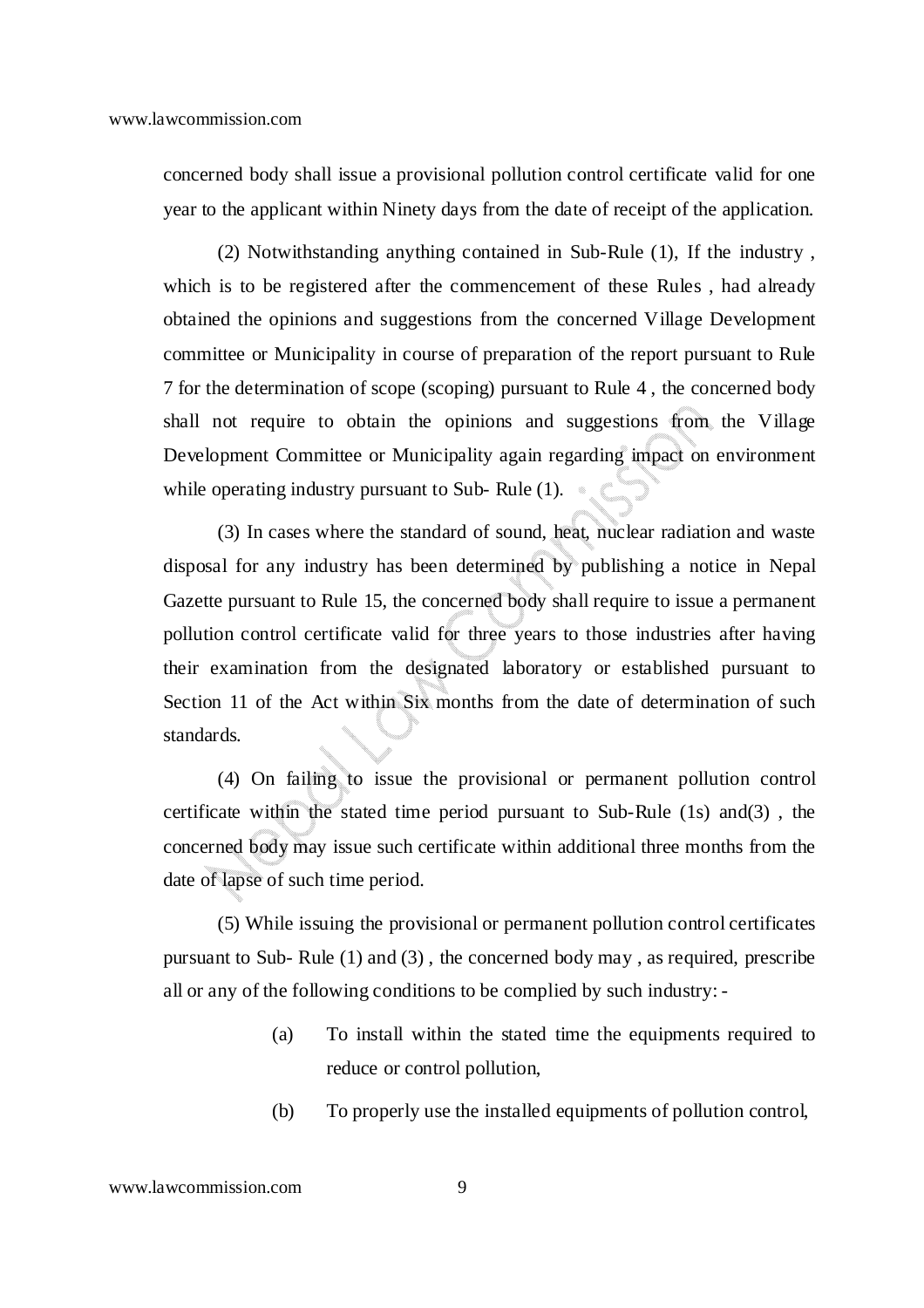- (c) To operate the industry only at stated time,
- (d) To take specific measures to control such activities carried out in the premises of any industry which generate pollution,
- (e) To take specific measures to control the activities of any industry which generate pollution outside the premise of the industry,
- (f) To make available the equipments necessary for the monitoring activities at the fixed time,
- (g) To work as per other conditions prescribed and defended necessary by the concerned body in view of the nature of industry.

(6) The provisional pollution control certificate pursuant to Sub-rule (1) shall be renewed every years and the permanent pollution control certificate pursuant to Sub-Rule (3) shall be renewed every three year.

(7) The terms and conditions mentioned in the provisional or permanent pollution control certificate obtained pursuant to this Rule shall be put in the places of operation of industry as may be seen by all.

(8) The concerned body shall maintain the updated list of the industries who obtained the certificates pursuant to this Rule and the list shall be made available to the Ministry.

17. **Complaints may be Lodged in case anyone causes pollution or emits waste:** In cases where any individual, institution or industry does not control pollution or emits waste in contravention of the conditions or standards prescribed under the Act or these Rules; the individual, institution Village Development Committee or Municipality affected by such action may lodge a complaint with the concerned body.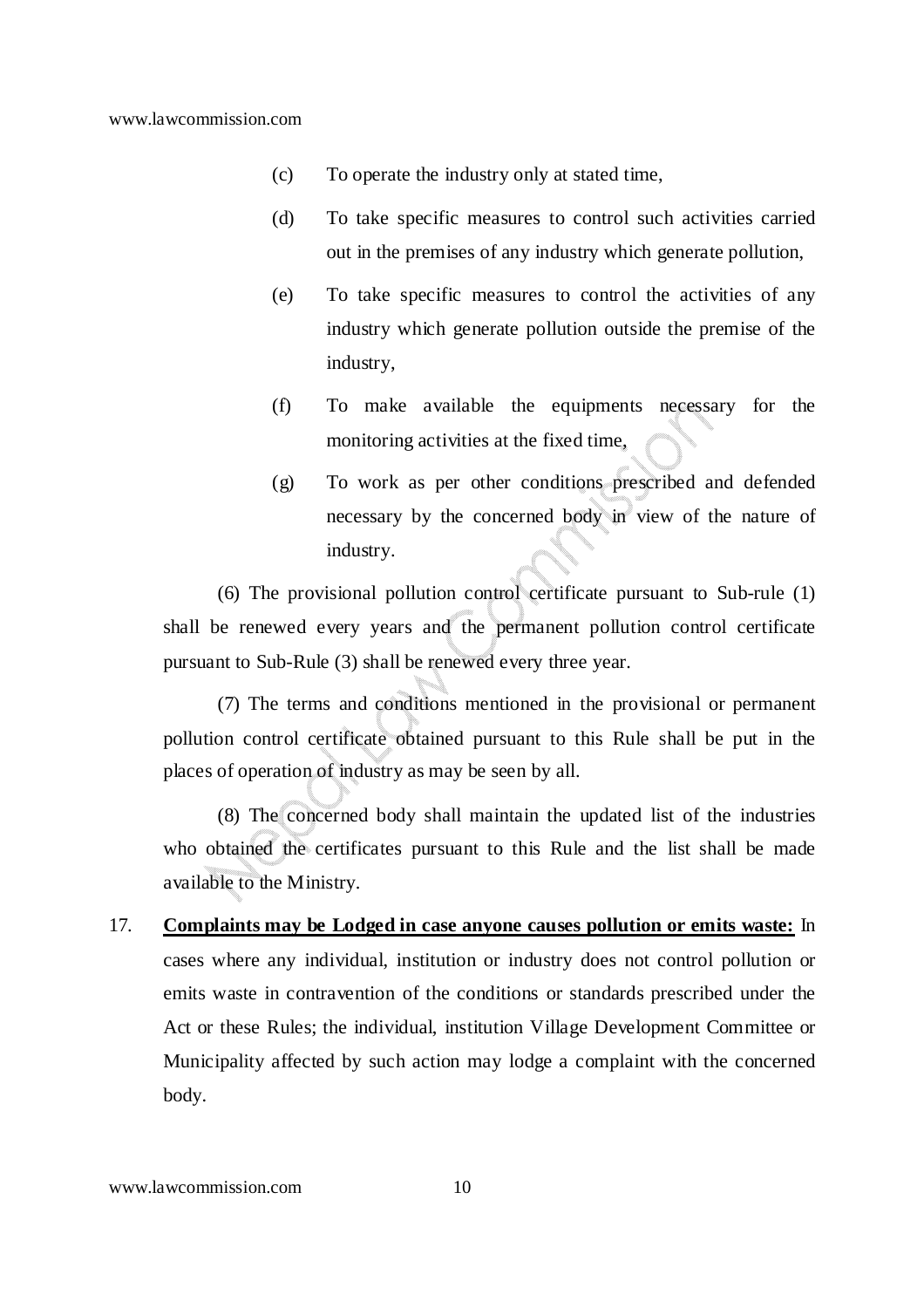18. **Notice to be issued control pollution or not to emit waste:** (1) In cases where the concerned body finds in the course of an investigation conducted on its own or following a complaint lodged under Rule 17 that any individual, institution or industry has not controlled pollution or has emitted waste in contravention of the condition or standards prescribed under the Act and these Rules , it shall immediately issue a notice to the concerned individual, institution or industry to control pollution or immediately not to emit waste according to the prescribed conditions or standards.

(2) While issuing a notice to the concerned individual, institution or industry under Sub- Rules (1) , the concerned body may order him/her it to take all or any of the following actions immediately by prescribing a time limit in that behalf: -

 (a) Measures to be adopted immediately for controlling or reducing pollution, or for not emitting waste,

- (b) To use, operate, or improve any device or equipment,
- (c) Not to use all or any of the equipment currently being used or operated,
- (d) To adopt the specified monitoring programs and submit a report to it,

(e) To adopt various alternative measures for controlling pollution and avoiding emission of waste,

- (f) To develop environment management system and furnish information thereof,
- (g) To perform other functions which are deemed appropriate for controlling pollution and prohibiting waste emission activities.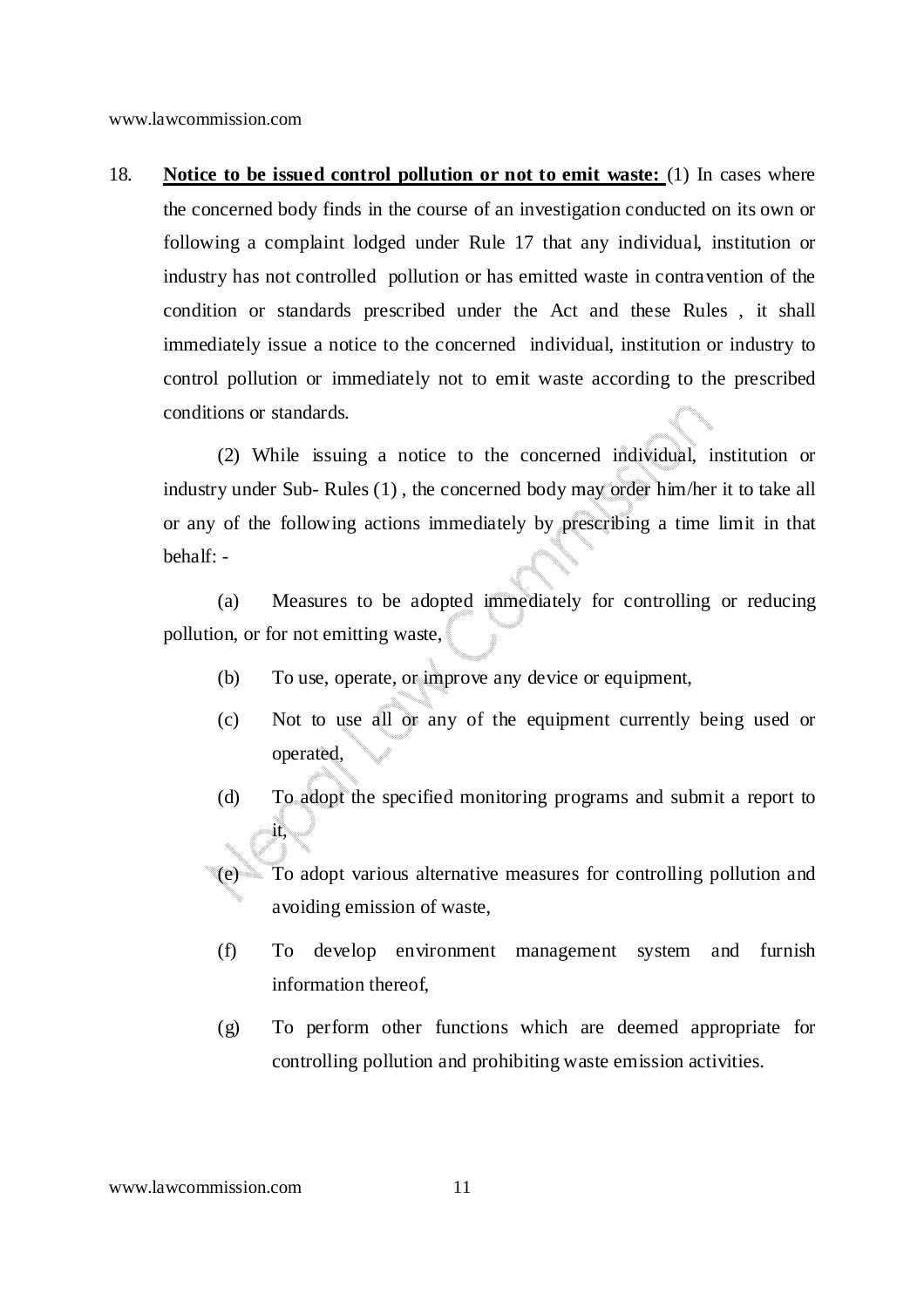**19. Power to Change Conditions:** (1) In cases where it is deemed appropriate to effect some changes in the conditions prescribed under <sup>\*</sup> Sub-Rule (5) of Rule 16 for reducing or controlling pollution and adopt other measures for that purpose, the concerned industry may submit an application to the concerned body mentioning the same.

(2) In cases where investigation conducted into the application received under Sub-Rule (1) shows that other measures may be adopted for reducing or controlling pollution, the concerned body may grant its approval to change some conditions and adopt other measures as requested by the applicant.

20. **Power of the Concerned body to carry out sanitation and cleanliness activities itself:** (1) In case any individual institution or industry emits waste in contravention of the conditions or standards prescribed in the Act or theses Rules even after being issued a notice prohibiting such action, and such action causes an adverse impact on the public, the concerned body may remove such waste at its own cost.

(2) The concerned body shall realize the cost incurred by it for removing waste from any place under Sub- Rule (1); as well as an additional charge amounting to Twenty Five percent of that cost in consideration of having done so, from the individual, institution or industry which has emitted those wastes, as government dues under the existing laws.

### **Chapter -4**

#### **Qualifications of inspectors and their functions, Duties and Powers**

<sup>∗</sup>21. **Qualification of Inspectors:** The required minimum academic qualification for the appointment in the post of Inspector shall be as prescribed in the Rules applicable to the concerned Service and Group of the Civil service.

-

www.lawcommission.com 12

<sup>∗</sup> Amended by first amendment

<sup>∗</sup> Amended by first amendment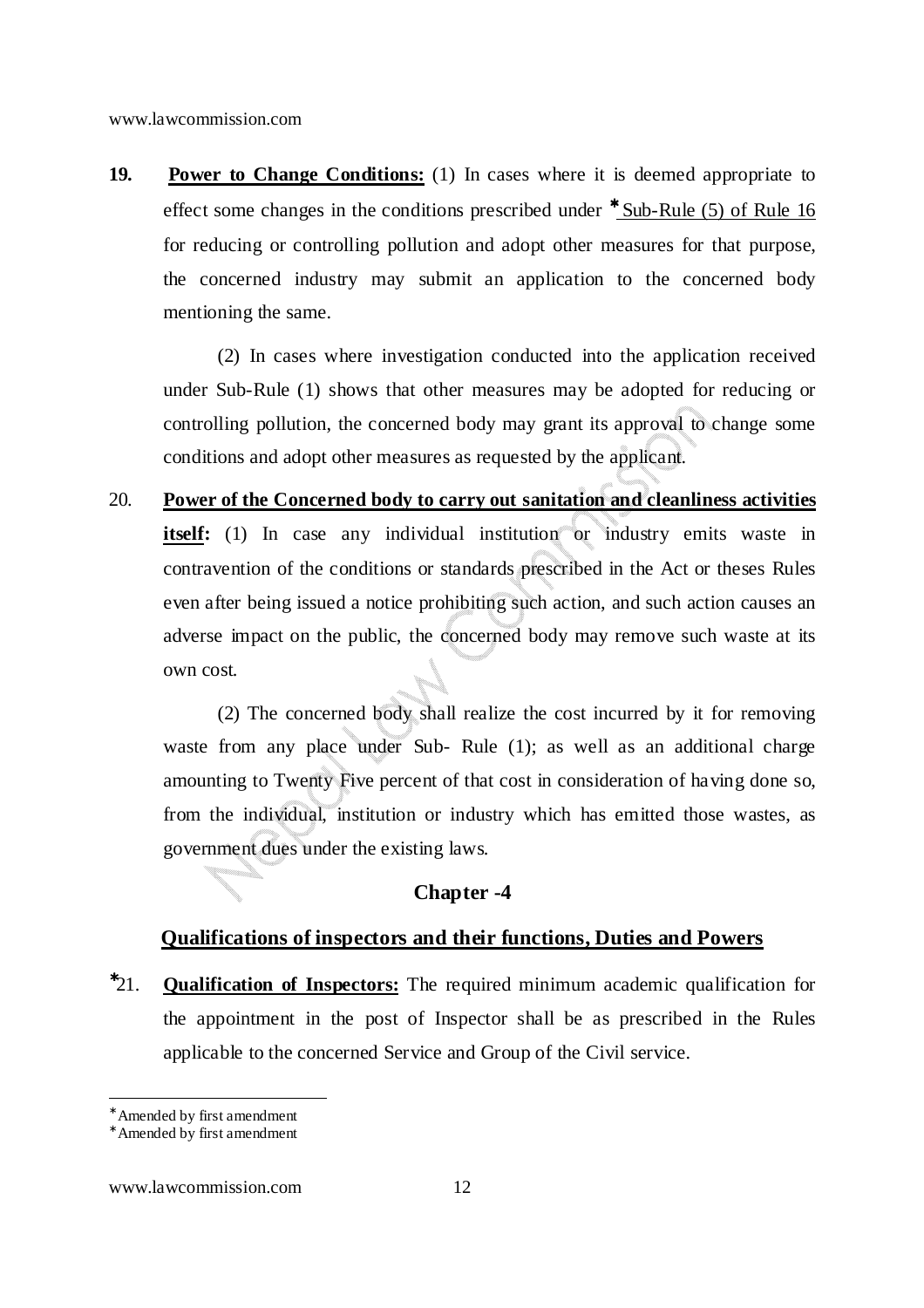22. **Power to stop Activities:** (1) In cases where the inspector finds it necessary in the course of investigations under Section 8 of the Act to stoop any activity which is in contravention of the Act or these Rule he shall do so with the permission of the Ministry as far as possible, and in cases where it is not possible to obtain such permission. He may stop such activity and inform the Ministry accordingly as soon as possible.

(2) In cases where information about any activity required to be stopped or stopped by the inspector under Sub-Rule (1) is received, the Ministry shall immediately cause an investigation to be conducted into the matter and issue an appropriate order.

23. **Inspectors to Submit reports of their inspection:** (1) After completing an inspection under Section 8 of the Act, the inspector shall be required to Submit to the Ministry a report of his inspection along with the details of his findings.

(2) On receipt of a report under Sub-Rule (1), the Ministry may take all or any of the following actions in that connection: -

- (a) To summon the individual, institution or proponent who has caused pollution or emitted waste in contravention of this Act or these Rule and record his/her its statement,
- (b) To have any plants, tools, machinery, Goods etc. examined,
- (c) To impose a ban on the use of any tools equipment, machinery goods etc. if so deemed necessary following such examination,
	- (d) To issue any order which is deemed appropriate to control pollution or prevent the emission of waste.
- 24. **Local administration to extend co-operation:** In cases where the inspector requests for the help of the police because of the obstruction caused to him/her by anyone in the course of inspection or the need for using force at the time of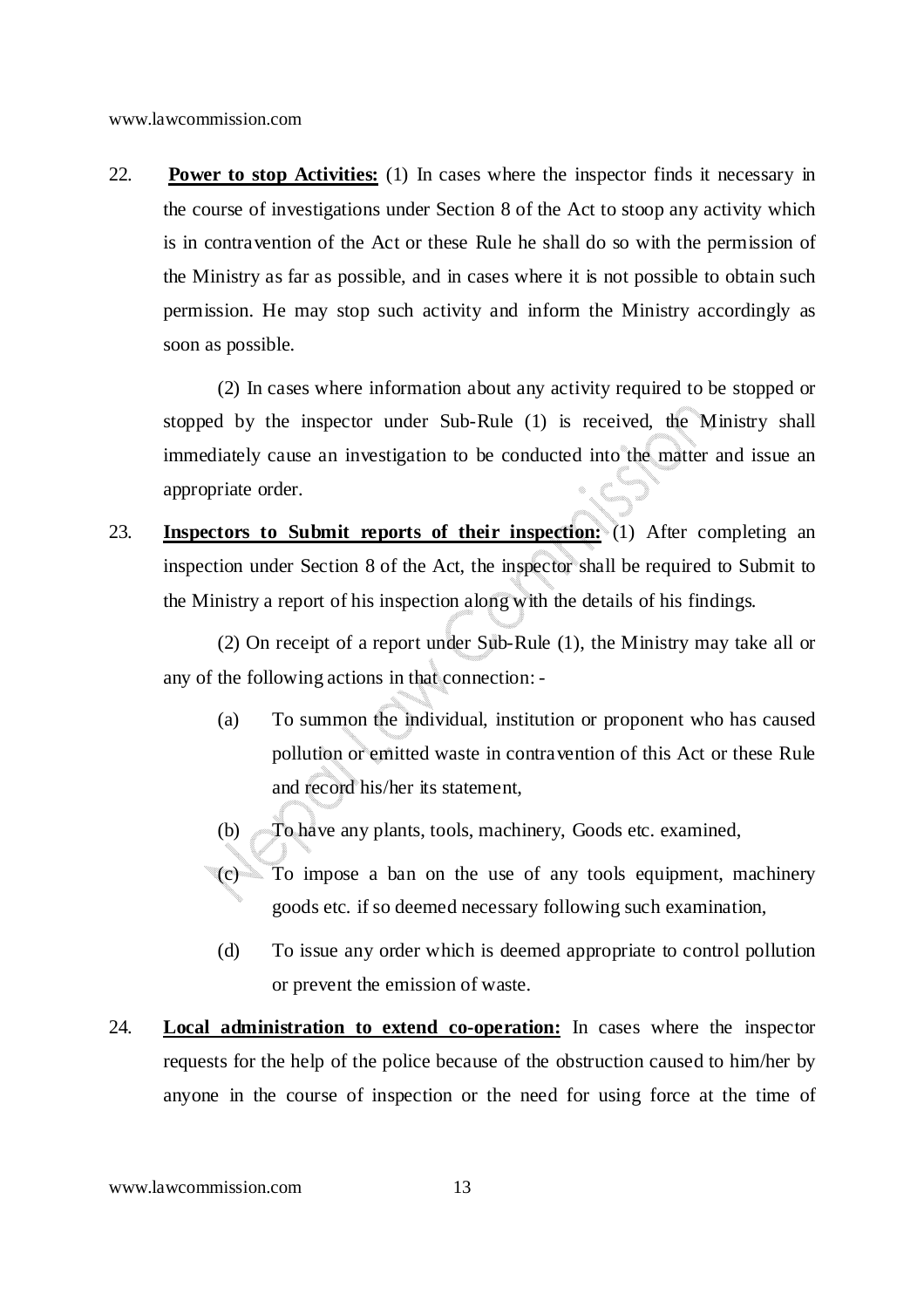conducting such inspection, the local administration shall make necessary police personnel available to the inspector .

25. **Punishment to inspectors:** In case where the inspector cusses any loss or damage to anyone by doing anything willfully or with *mala fide* intention in the course of discharging his/her duty under the Act or these Rules, he/she shall be punished according to the existing laws.

#### **Chapter -5**

### **Conservation of National heritages and environment conservation zones**

26. **Procedure to be followed while preparing inventories:** (1) The concerned body shall issue a notice for the information of the general public mentioning the objects sites' plants, animals, etc. to be incorporated in the inventory.

 (2) In cases anyone has any reaction in respect to the objects, sites, plants, animal etc. mentioned in the notice published under Sub-Rule (1), he/she may file a complaint with the concerned body within Thirty days from the date of publication of the notice.

 (3) In case any complaint is filed under Sub-Rule (2), upon conducting the investigation into such complaint, and in case such complaint is not filed after expire the of Thirty days the body shall prepare the inventory.

27. **Marks Bounders to be maintained:** (1) For the purpose of identifying the objects or sites incorporated in the inventory the concerned body shall maintain marks or boundaries as required, on such objects or sites.

(2) The concerned body shall maintain updated particulars of the marks and boundaries maintained under Sub-Rule (1) as, well as the maps related thereto, and inform the scure to also the Ministry.

28. **Prohibition to cause any loss or damage:** Except with the approval of the concerned body no one shall take or cause to be taken any of the following act in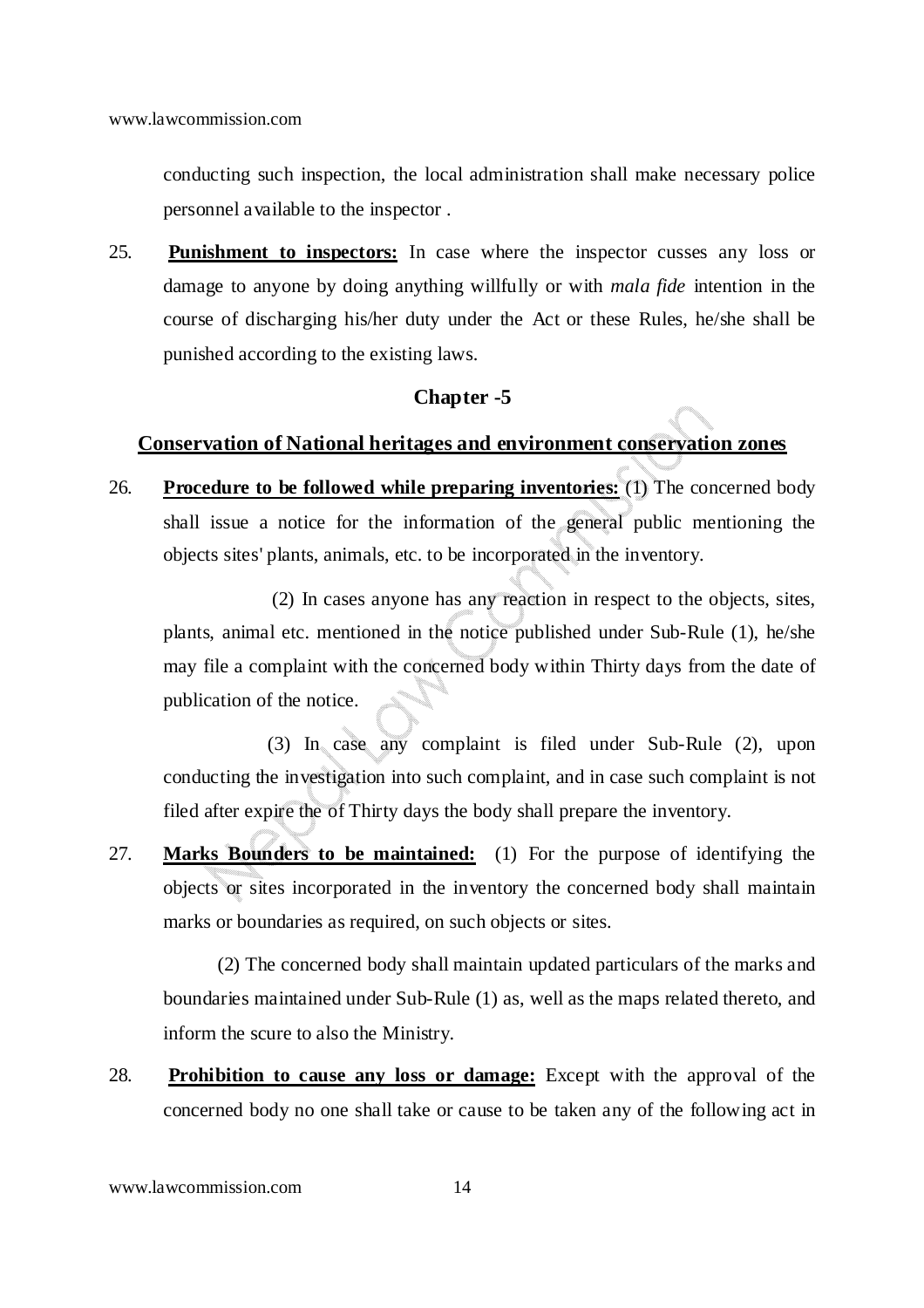respect to the objects sites, plants, animals etc. incorporated in the inventory or coming under national heritages:-

- (a) To remove, alter or take any action which may cause any damage to any object, site, plant, animal etc.
- (b) To gift away, sell or transfer ownership through relinquishment of title any object site, plant animal etc.
- (c) To take into the national heritage conservation zone to any animal of the type which could harm any animal incorporated in the inventory,
- (d) To take any other action in such a manner so as to cause any damage or destroy any object site plant animal, etc.
- 29. C**omplaints may be filed**: (1) Any person may file a complaint with the concerned body in cases where anyone causes loss or damage, in contravention of Rule 28, to any object, site, plant, animal etc. incorporated in the inventory or coming under national heritages.

(2) In case it is found, that any loss or damage has been caused to any object, site, plant, animal etc. incorporated in the inventory in the course of an investigation into the complaint file under Sub-Rule (1), or in the case of an investigation conducted by the concerned body on its own, the concerned body shall stop such activity immediately.

- 30. **Actions prohibited inside environment conservation Zones:** (1) No person shall take or cause to be taken any of the following actions inside an environment conservation Zone:
	- (a) To damage, destroy, demolish, remove, block or cause harm or loss in any other manner to the natural heritages or **secenary** beauty,
	- (b) To buy or sell, trade-in, hunt, or cause any harm to the wild life,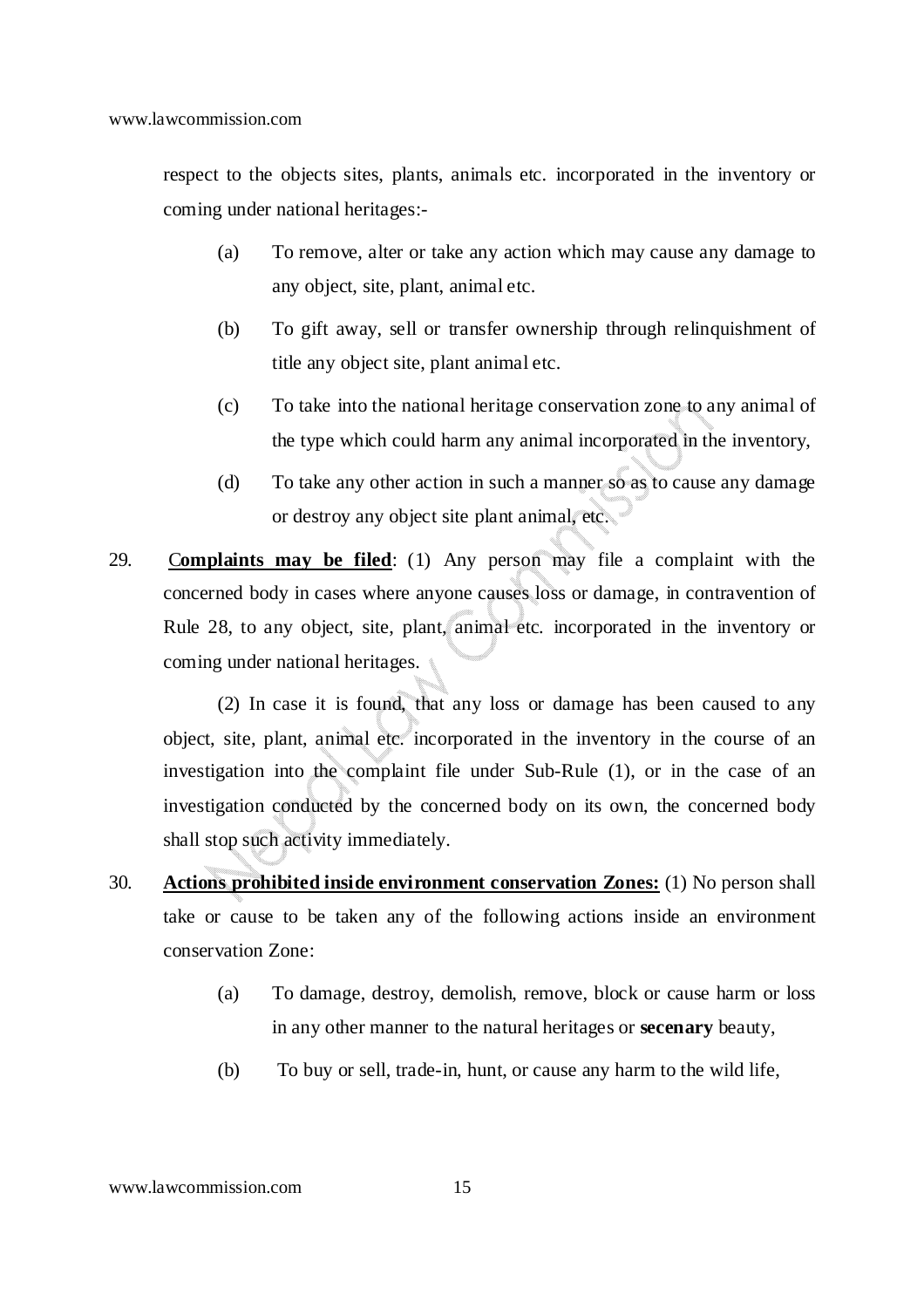- (c) To take any Acton in such manner which may cause adverse effect into the bio-diversity,
- (d) To cut, fall, remove, block, uproot or cause any loss or harm to any plant,
- (e) To damage, replace, destroy, remove or demolish any site of historic and cultural signification, or affix any poster or similar other document or picture in such site, or take otherwise any action which any case harm to such site,
- (f) To use electric current or botanical or any other types of harmful chemicals into any river stream, rivulet, fountain, pond, lake or any other sources of water,
- (g) To transform the genetic make-up through the any types of domestic animals,
- (h) To excavate mines or remove minerals, boulders, soil, concrete or other materials,
- (i) To operate hotels, lodges, public transport, health posts, schools, huts or similar other services,
- (j) To enter into the environment conservation Zone without the permission of the authority empowered by the Ministry,
- (k) To cause any loss or damage to any wire-fences, marks or signs or any other objects installed inside the environment conservation Zone.

(2) Notwithstanding anything contained in Sub-Rule (1), nothing contained there shall be deemed to prevent the execution of any function permitted by the Ministry for the Management and development of the environment conservation zone.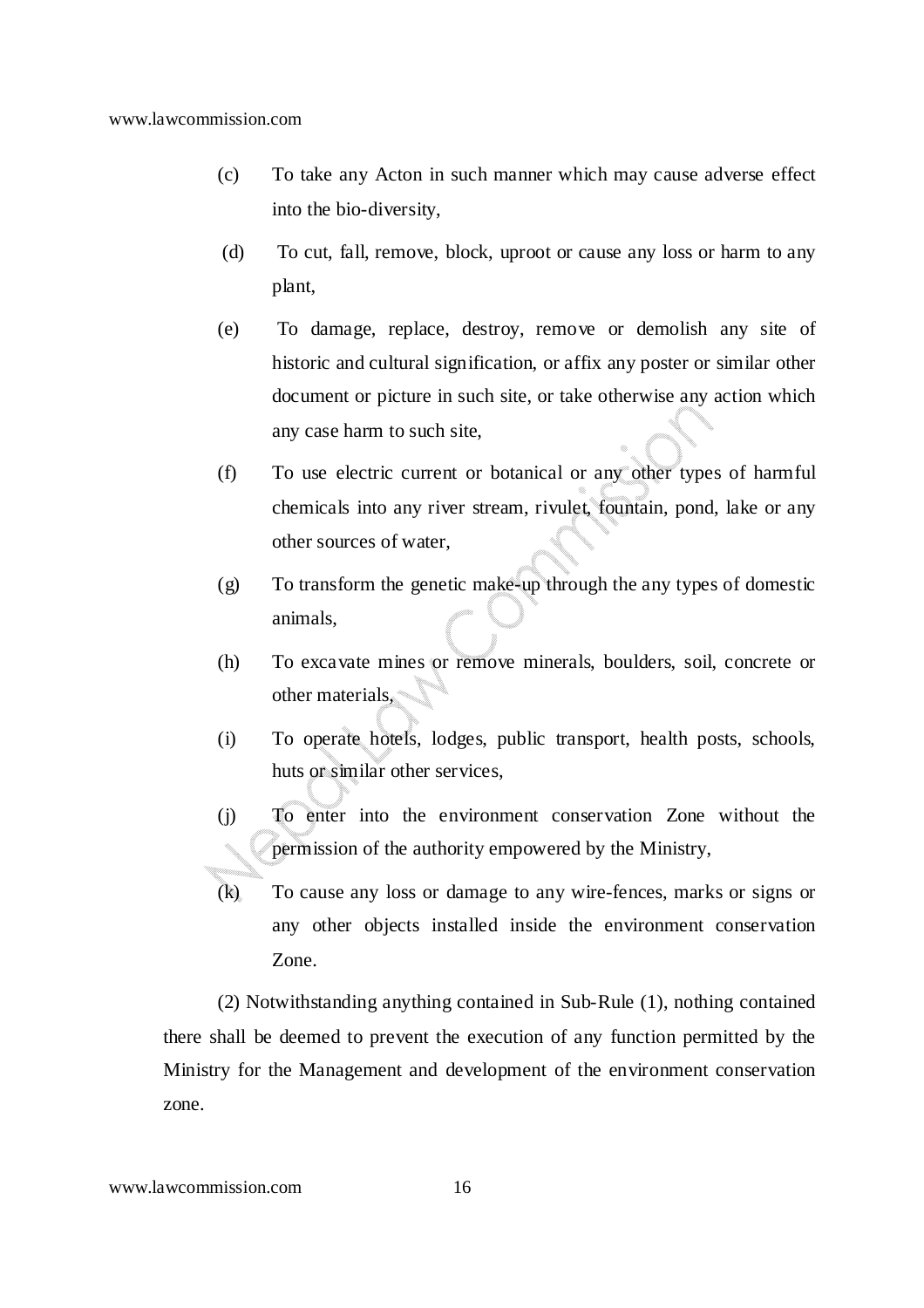- 31. **Prohibitions to conduct research without permission:** No foreign organization or association, or any person or institution affiliated to it, may collect sample of any living being, bacteria and plant, and take any activity relating to research in bio- diversity without taking prior approval of the concerned body.
- 32. **Application to be filed for permission :** (1) In cases where any foreign organization or association or any person or institution affiliated to it desires to collect any sample relating to research in bio-diversity at any place within Nepal , it he/she shall submit an application to the concerned body for permission, mentioning the objectives thereof.

(2) In case an application is received pursuant to Sub-Rule (1), the concerned body shall conduct necessary investigations in that connection, and, in case it deems appropriate following such investigation, to grant permission to collect sample of any living being, bacteria or plant, and take any action relating to research in bio- diversity , grant such permission by prescribing necessary conditions.

 (3) The concerned body shall inform the Ministry about any permission granted under Sub-Rule (2).

33. **Prohibition to take actions in violation of conditions:** (1) No person or institute which has secured permission under Rule 32 shall take any action while collecting samples of any living being bacteria or plant, and take any action relating to research in bio- diversity in any manner as to be in violation of the conditions prescribed by the concerned body.

(2) In case anyone is found to have taken any action in contravention of Sub-Rule (1) the concerned body shall stop such activity immediately.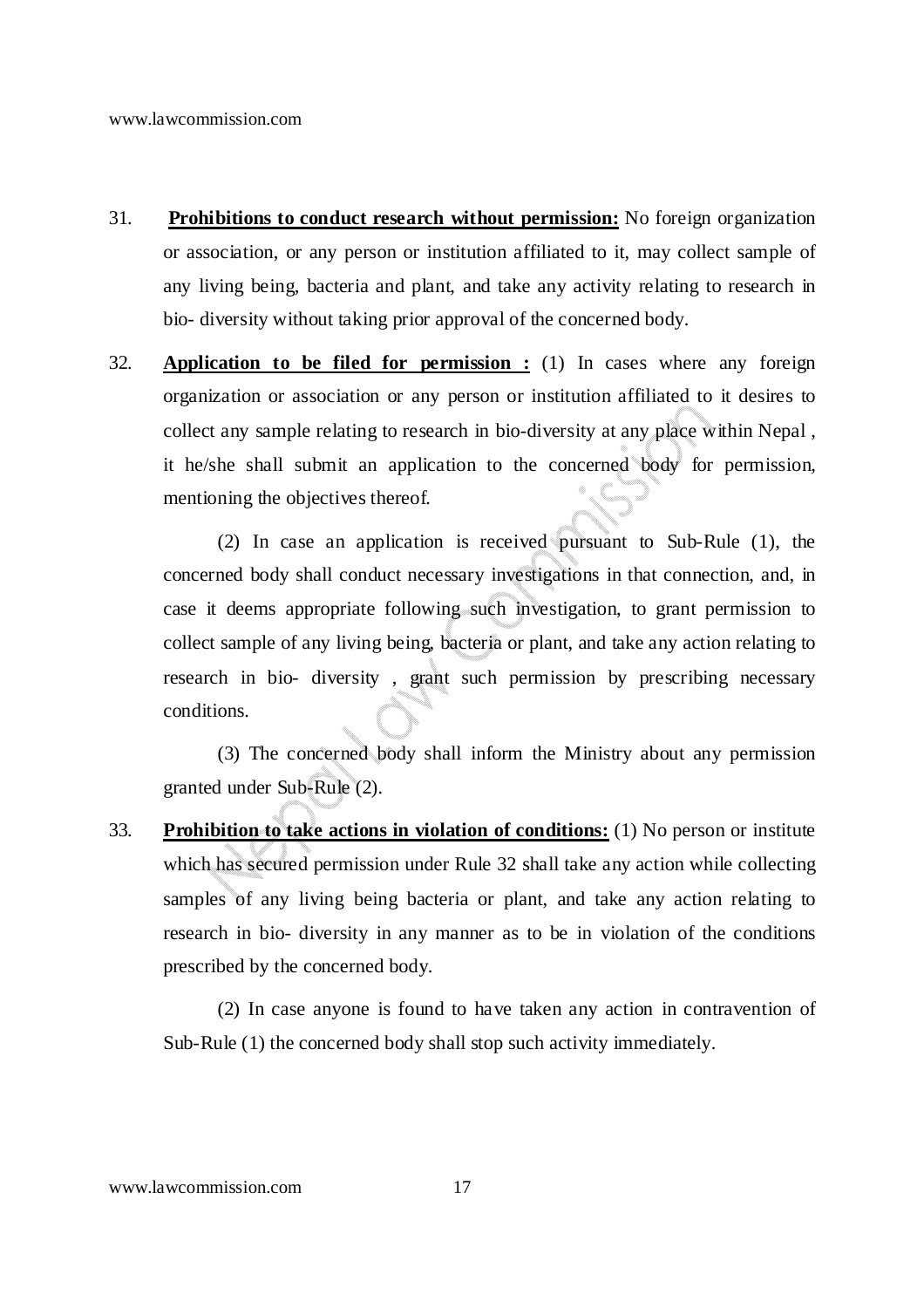#### **Chapter 6**

#### **Provisions relating to laboratories**

- 34. **Only standard laboratories to be prescribed** : While fixing any laboratories operated in the not – governmental Sector under Sub- section (10 of Section 11 of the Act, only those which have received the certificates of standard shall be prescribed.
- 35. **Fuctions, duties and powers of Laboratories;** (1) In addition to those mentioned in the Act, the functions, duties and powers of the laboratory shall be as follows: -
	- (a) To test goods or objects whose has been requested by the Minister or the concerned body concerned with the conservation of the environment and control of pollution, on a priority basis,
	- (b) In cases, it is found that the environment has suffered a serious impact as a result of the spread of a special type of pollution to conduct a test on such pollution, within the time- limit prescribed by the Ministry and submit a report thereof to the Ministry.

(2) Any laboratory, which is not equipped with the technology needed for conducting a test on pollution under Clause (b) of Sub Rule (1), shall conduct such test by a foreign laboratory on the request of the concerned body or the Ministry.

- 36. **Test may be conducted by any other laboratory:** The concerned body or the Ministry may test the pollution tested by one laboratory by any other laboratory as per necessity.
- 37. **Power to publish the findings of tests conducted by a Laboratory:** The concerned body or Ministry may publish, for the information of the general public, the level of pollution tested in a laboratory under these Rules.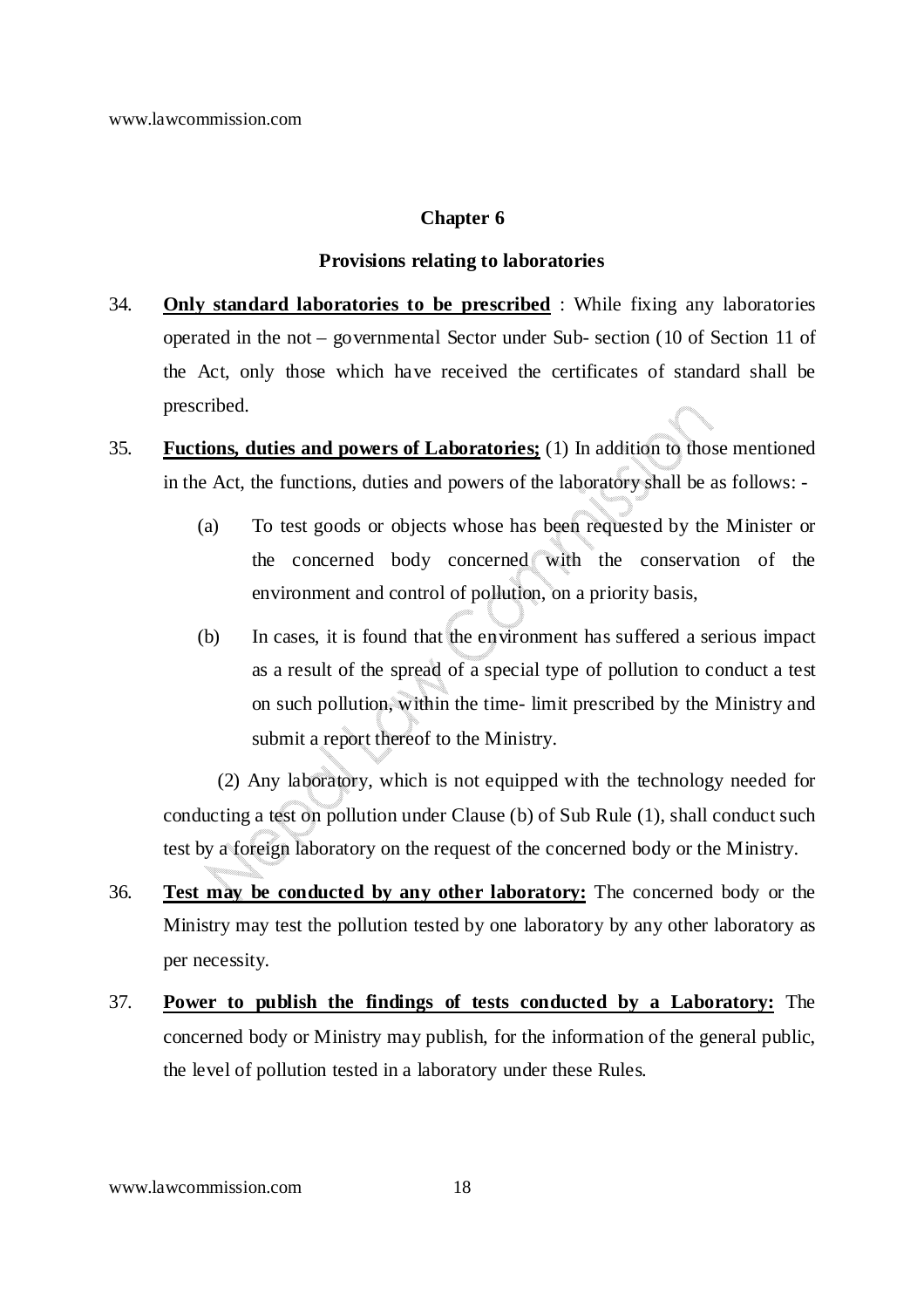38. **List of laboratories to be maintained up dated:** The Ministry shall prepare a list of Standard laboratories established in the Governmental and non- governmental sectors and maintain it up dated.

#### **Chapter 7**

39 **Provisions Relating to formation of Managing committee:** (1) There shall be a managing committee consisting of the following members, for the purpose of managing, operating, and monitoring the fund: -

| Ministry of population of environmental Chairperson Joint Secretary | (a) |  |  |  |  |  |  |  |  |
|---------------------------------------------------------------------|-----|--|--|--|--|--|--|--|--|
|---------------------------------------------------------------------|-----|--|--|--|--|--|--|--|--|

- (b) Joint-Secretary, National Paying commission member (c) Joint-Secretary, Ministry of finance - member (d) Deputy Governor, Nepal Rastra Bank - Member
- (e) President Federation of Nepalese chambers of Commerce and Industries - Member
- (f) One person from among environmentalists or Chiefs of Environment related non- governmental Organization -Member
- (g) Joint- Secretary (Environment Division) Ministry of Population and environment - Member - Secretary

(2) The member under Clause (f) of Sub Rule (1) shall be nominated by the Ministry and he/she shall have a tenure of two years.

(3) The Procedure relating to meetings of the Managing committee shall be a determined by the committee itself.

40. **Provisions relating to secretarial and Administrative expense:** (1) The Ministry shall function as the Secretarial of the Managing Committee.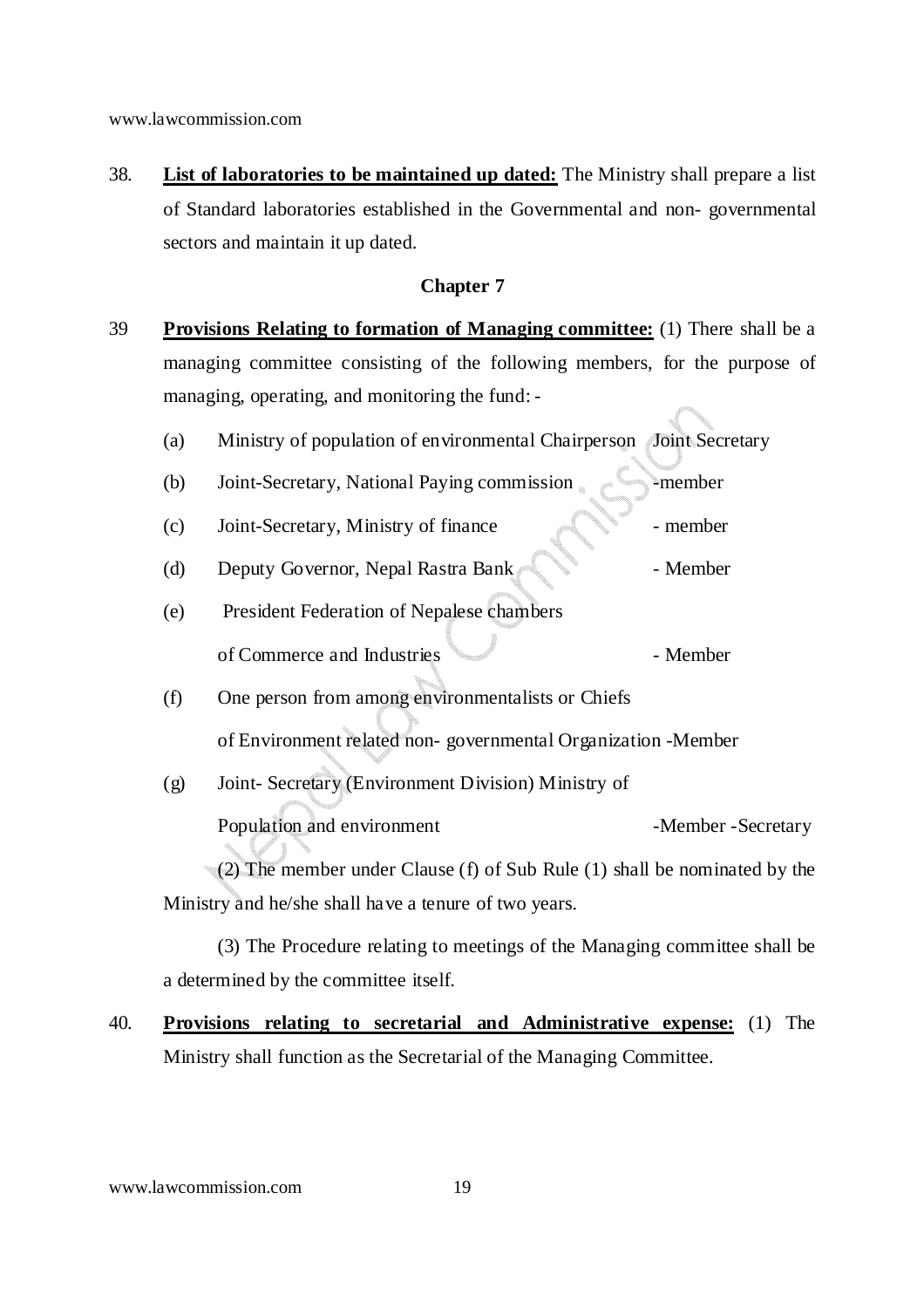(2) The administrative expenses required for the Secretariat of the Managing committee shall be borne from the budget of the Ministry.

**41. Managing and operation of he fund:** (1) The fund shall be operated as a revolving fund.

(2) Amounts credited to the fund shall be deposited in an account opened in a bank the Managing Committee.

(3) The account opened under Sub-Rule (2) shall be operated in the manner prescribed by the Managing Committee.

- 42. **Use of the fund :** Amounts deposited in the fund shall be spent to activities connected with conservation of environment, prevention and control of pollution and conservation of the national heritages as well as the following activities in the manner as decided by the Managing committee.
	- (a) To provide necessary financial physical and technical assistance to the Institution playing an effective role in the conservation of the environment, prevention and control of pollution and protection of national heritage and promotion of public awareness activities.
	- (b) To provide necessary financial assistance in the activities related to environmental education training and research.
	- (c) To make provisions for rewards to the individuals or institutions for rendering significant contribution in the fields of environmental conservation prevention and control of pollution and conservation of the study national heritages.
	- (d) To formulate planes and implement programme not included in the regular programs relating to the conservation of the environment prevention and control of pollution and conservation of the national heritages.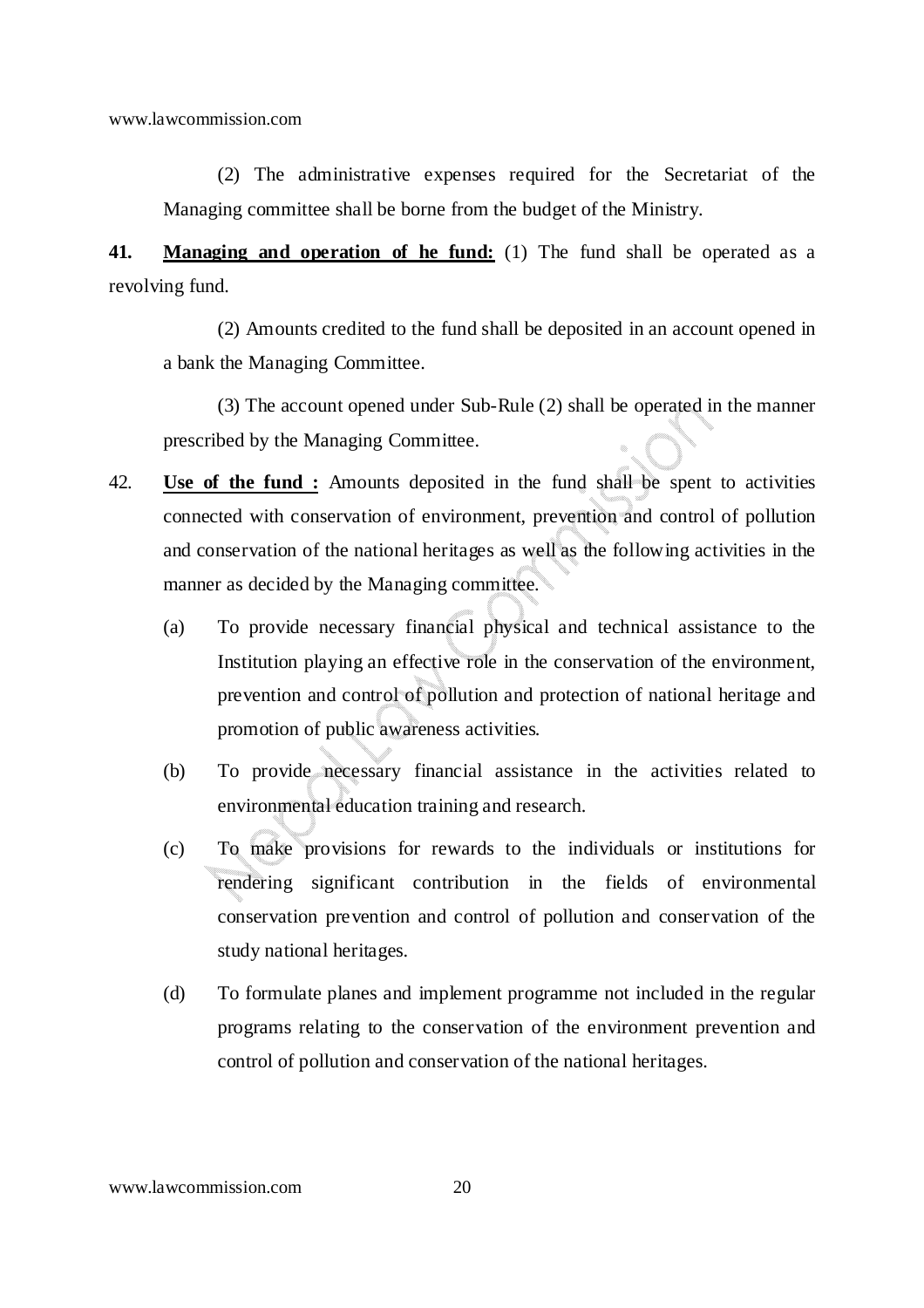- **43. Provisions relating to Accounts:** The accounts of income and expenditure of the fund shall be kept according the prevailing laws.
- 44. **Annual report to be published:** The Managing Committee shall make public the annual report of its activities carried out all over the year for the information of the general public.

### **Chapter 8**

#### **Compensation and other provisions**

**45. May file an application for realizing Compensation :** -In case anyone wishes to realize compensation from any individual, institution or proponent under section 17 of the Act, he/she may Submit an application to the concerned Chief District Officer mentioning the type of loss suffered by him/her as a result thereof, and the amount of compensation sought by him/her.

 (2) In case an application is received under Sub Rule (1), the Chief District Officer shall conduct investigation into it, as well as, into the actual situation prevailing at the concerned place, as required, and also seek the opinion and suggestion the concerned officer in the district of the inspector, if any, deputed to district, and then evaluate the actual loss suffered by the applicant.

(3) If, for any reasons the loss cannot be evaluated under Sub- Rule (2) the Chief district Officer shall forward the application to the concerned body for its suggestion on the Matter within 30 days from the rate of receipt to the application.

(4) In case an application is received under Sub Rule (3) the concerned body shall conduct necessary investigation and study the actual prevailing situation as required, and send back the application to the concerned Chief District officer along with its opinion and suggestion.

(5) In case the loss has been evaluated under Sub-Rule (2) the Chief District officer shall determine the amount of compensation accordingly and in

www.lawcommission.com 21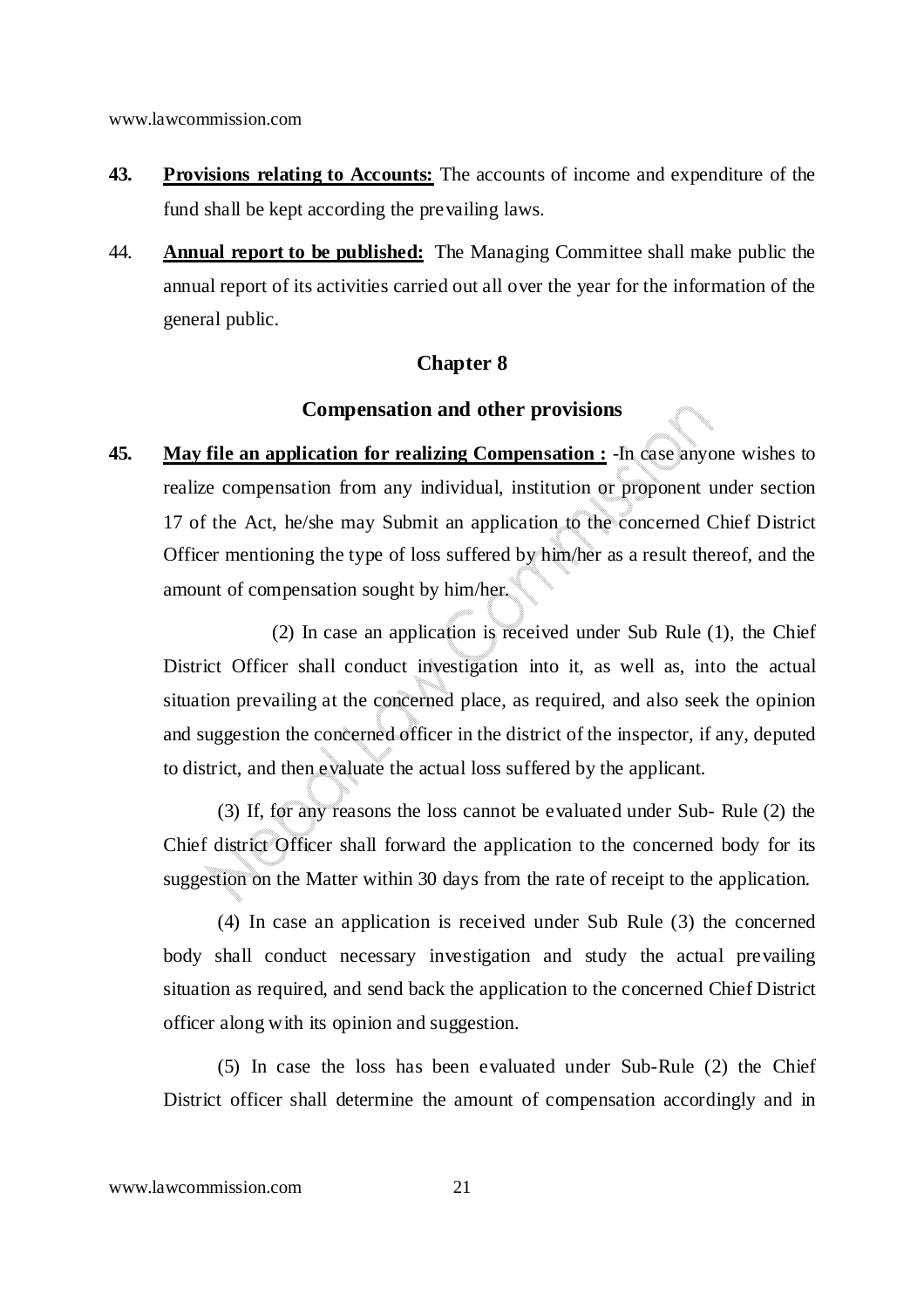case the suggestion to the concerned body has been sought, the Chief District Officer shall do so after receiving the suggestion under Sub-Rule (4)

(6) In case an application for compensation has been forwarded to the concerned body under Sub Rule (3), the chief District Officer shall take a decision in respect to payment of compensation within 15 days from the date of receipt of suggestion from the concerned body and in case the application for compensation has not been forwarded to the concerned body by the Chief District officer shall take decision regarding the compensation within Six days of application.

(7) In connection with the determination of the amount of compensation, the Chief district Officer shall have the powers to summon the concerned individual, institution or proponent, record his/its statement, order for the Submission of any document equipment machinery etc, and enter into and investigate from where pollution, noise, heat or gases has been created or emitted.

(8) The amount of the compensation determined by the Chief District Officer under this Rule shall be appropriate and reasonable.

**46. Amount of Compensation to be paid within the prescribed time limit:** (1) The concerned individual, institution or proponent shall to pay the amount to the concerned individual or intuition within Thirty days from the date of determination of the amount compensation under Rule 45.

(2) In case the concern individual, institution or proponent Submits an application for extension time limit of prescribed in Sub-rule (1) explaining appropriate reasons for his/her it's failure to pay the amount of compensation within the prescribed time limit and in case the reasons mentioned in the application are found to be appropriate, the Chief District Officer may extend the time limit no exceeding Thirty days for one time.

**47. Compensation to be Realized from the property :** (1) In case the concerned individual, institution or Proponent flails to pay the amount of compensation

www.lawcommission.com 22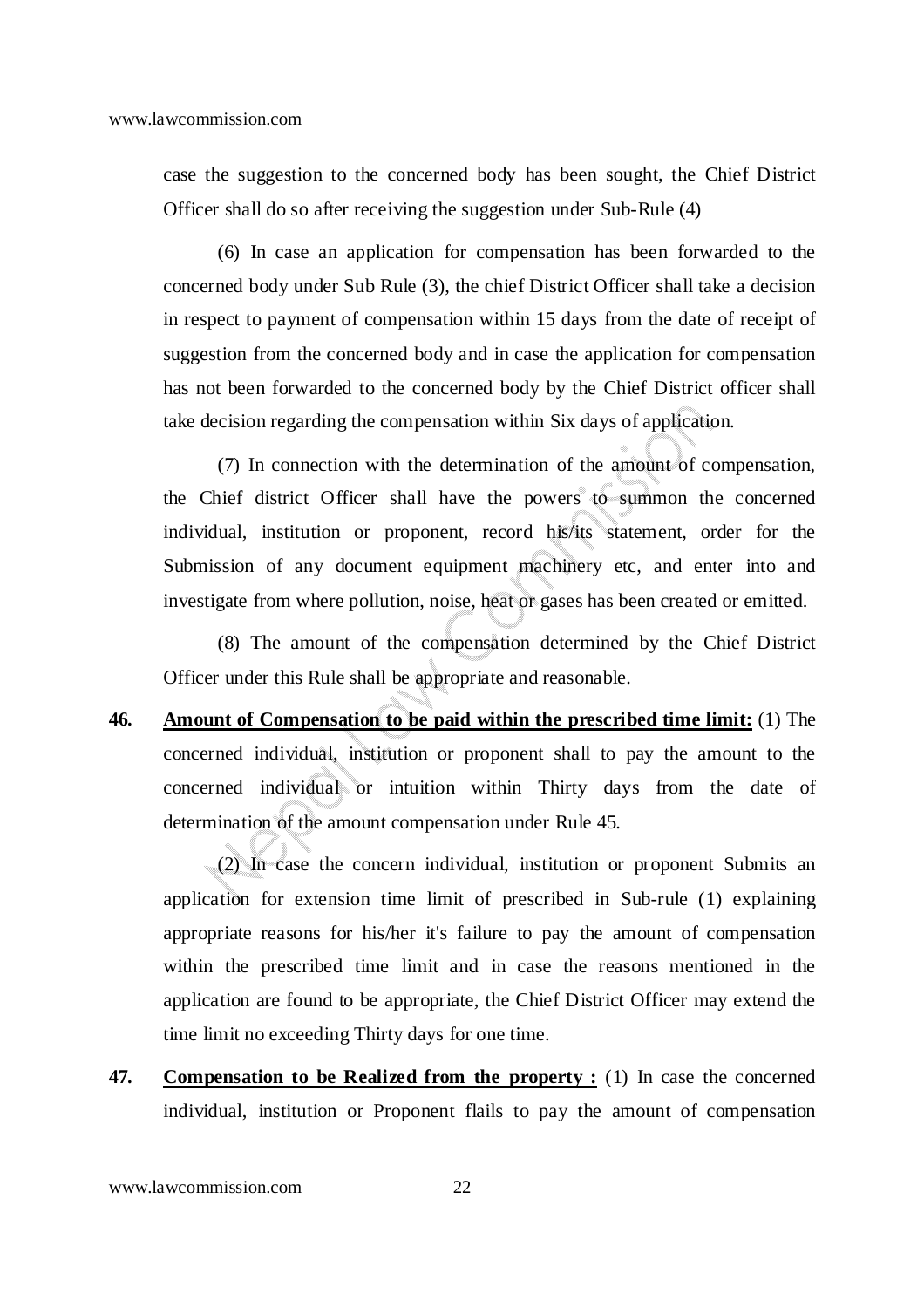within the time limit prescribed in Rule 46 , the individual or institution which is to receive compensation, may Submit an application to the chief District Officer within three months from the date of expiry of the said time limit, with a request to have the amount of compensation be realized, identifying the property belonging to such individual, institution or proponent.

(2) In case an application is received pursuant to Sub- Rule (1), the Chief District Officer shall action the property of the individual, institution or proponent who is to pay the amount of compensation in accordance with the existing laws, cause to pay the amount of compensation and hand over the remaining balance to the concerned individual, institution or proponent if he /it approaches him/her for the same by fulfilling the formalities laid down by the existing laws.

**48. Designation of Authority empowered to inflict punishment :** (1) In case any individual or institution take any action without having a proposal relating to **initial** environmental examination approved under Section 4 of the Ac, the concerned body shall be the authority empowered to punish him/her it under Sub-Section (1) of Section 18 of the Act.

 (2) In case any individual or institution takes any action without having a proposal relating to environmental impact assessment under Section 4 of the Act, the ministry shall be the authority empowered to punish him/her it under Sub- Section (1) of Section 18 of the Act.

(3) In case, any industry commences its operation without obtaining a certificate pursuant to Rule 16 or in case any individual, institution or industry does not control pollution, or emits wastes even after being notified not to do so under Rule 18, the concerned body shall be the authority empowered to punish him/her it under Sub-Section (2) of Section 18 of the Act.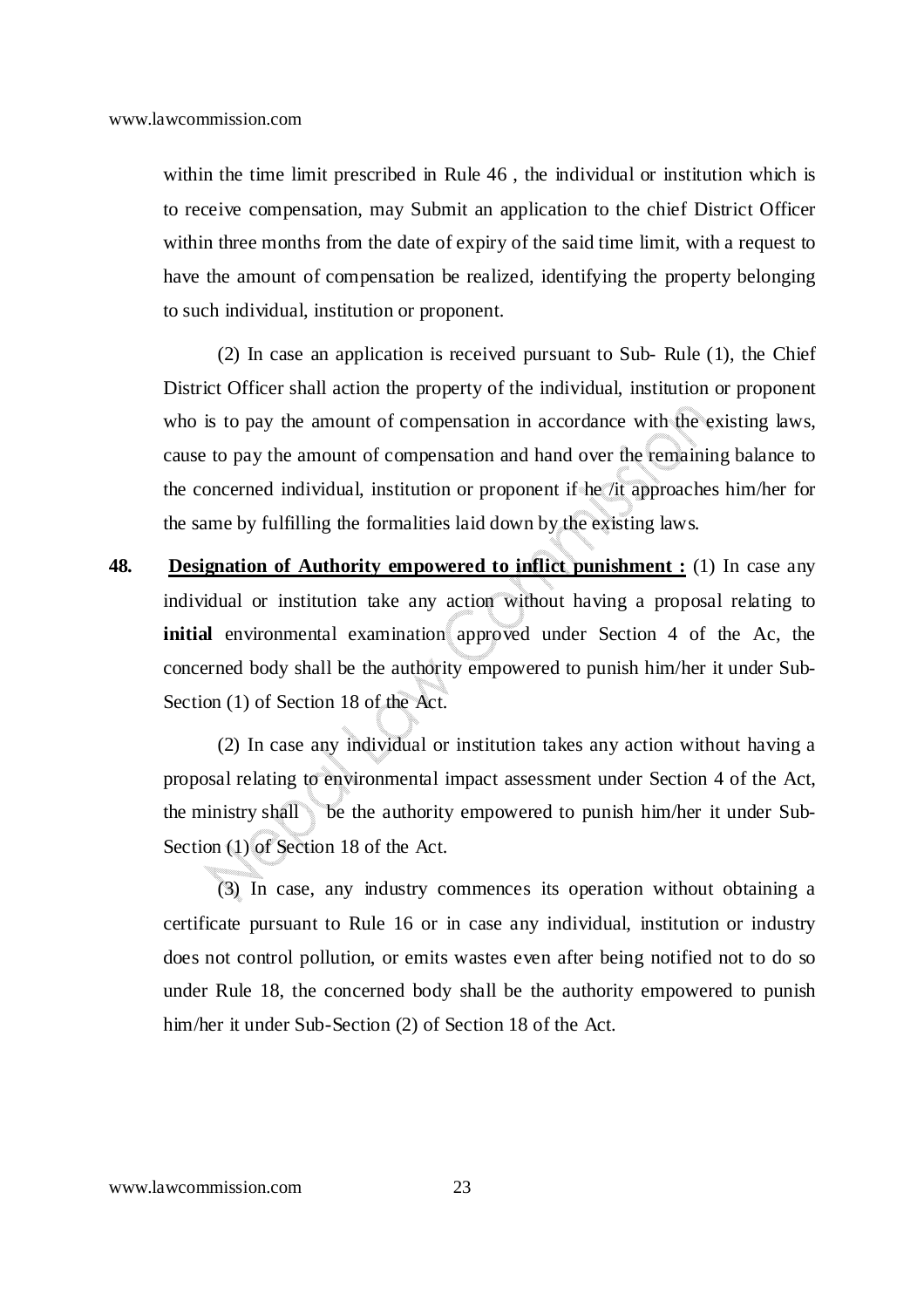(4) In case anyone does follow the order issued pursuant to Sub-rule (2) of Rule 23, the Ministry shall be the authority embowered to punish him/her under Sub-Section (2) of Section 18 of the Act.

(5) In case anyone pursuant to Rule 28 who causes any loss or damage to the object , site, plant, animal etc. incorporated in the inventory or coming under national heritages, the concerned body shall be the authority empowered to punish him /it under Sub- Section (2) of Section 18 of the Act.

(6) In case anyone does anything without obtaining permission under Rule 32, or in contravention of the prescribed conditions, the concerned body shall be the authority empowered to punish him/it under Sub-Section (2) of Section 18 of the Act.

(7) In case, anyone **commits** any Act, except provided in this Rule here above, in contravention of the Act or any other Rules, the Ministry shall be the authority empowered to punish him/her it pursuant to Section 18 of the Act.

**49. Power to Grant rewards, commendation, letters or Logo :** (1) The ministry may grant a cash reward or a commendation letter to any individual or institution for rendering significant contributions in matters concerning environmental conservation control and conservation, prevention, pollution and protection of the heritages as a token of respect.

(2) Any industry which renders significant contribution as mentioned in Sub-Rule (1) the Ministry may grant an environment-friendly logo to such industry, which may use it in its specific products.

(3) In case, any industry does not control and prevent pollution upon violating of the Act or these Rules; the Ministry may impose a ban on the use of the environment – friendly logo granted to it.

(4) The Ministry shall publish a public notice of the ban imposed under Sub- Rule (3).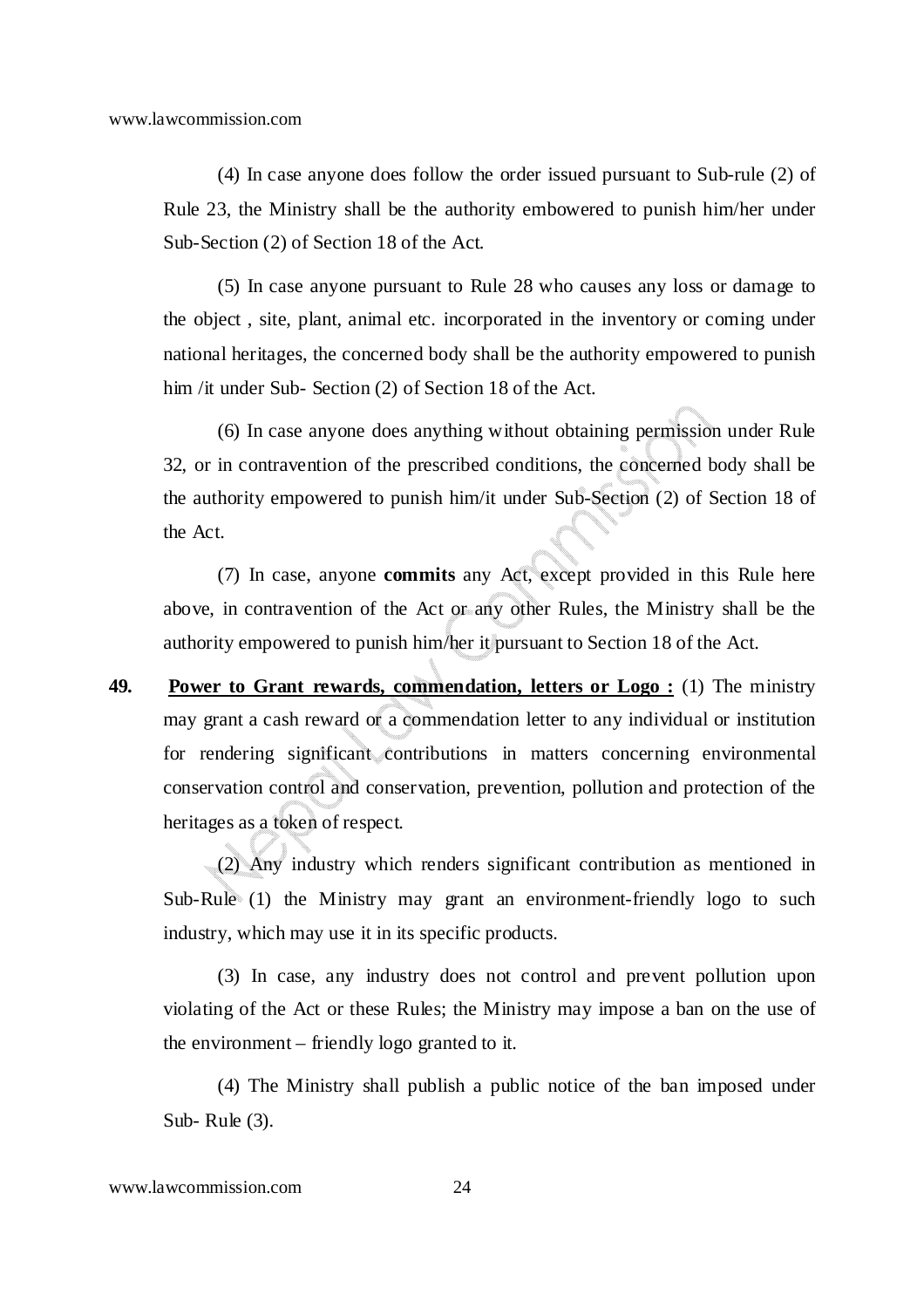- **50. List of Environmental experts:** The Ministry shall maintain an updated list of the persons possessing special knowledge and experience in the field of environment.
- **51 .Designating the Authority:** The Ministry shall be the authority designated for the purpose of Sub-Section (6) of Section 8 of the Act.
- **\* 52 Delegation of powers:** (1) The Ministry may delegate some of the powers conferred to it under these Rules to the concerned body or Subordinate body or any officer level employee as required.

(2) The concerned body may delegate some of the powers conferred to it under these Rules to the Subordinate body or any other officer level employee as required.

Provided that the concerned body shall not delegate the power of providing opinion to the Ministry.

- **53. Applicability of these Rules:** In matters provided for in these Rules, action shall be taken accordingly and in other matters, action shall be taken pursuant to the existing laws.
- **54**. **Power to make changes or alterations in the Schedule:** The Ministry may change or alter the Schedules as may be required, by notification in the Nepal Gazette.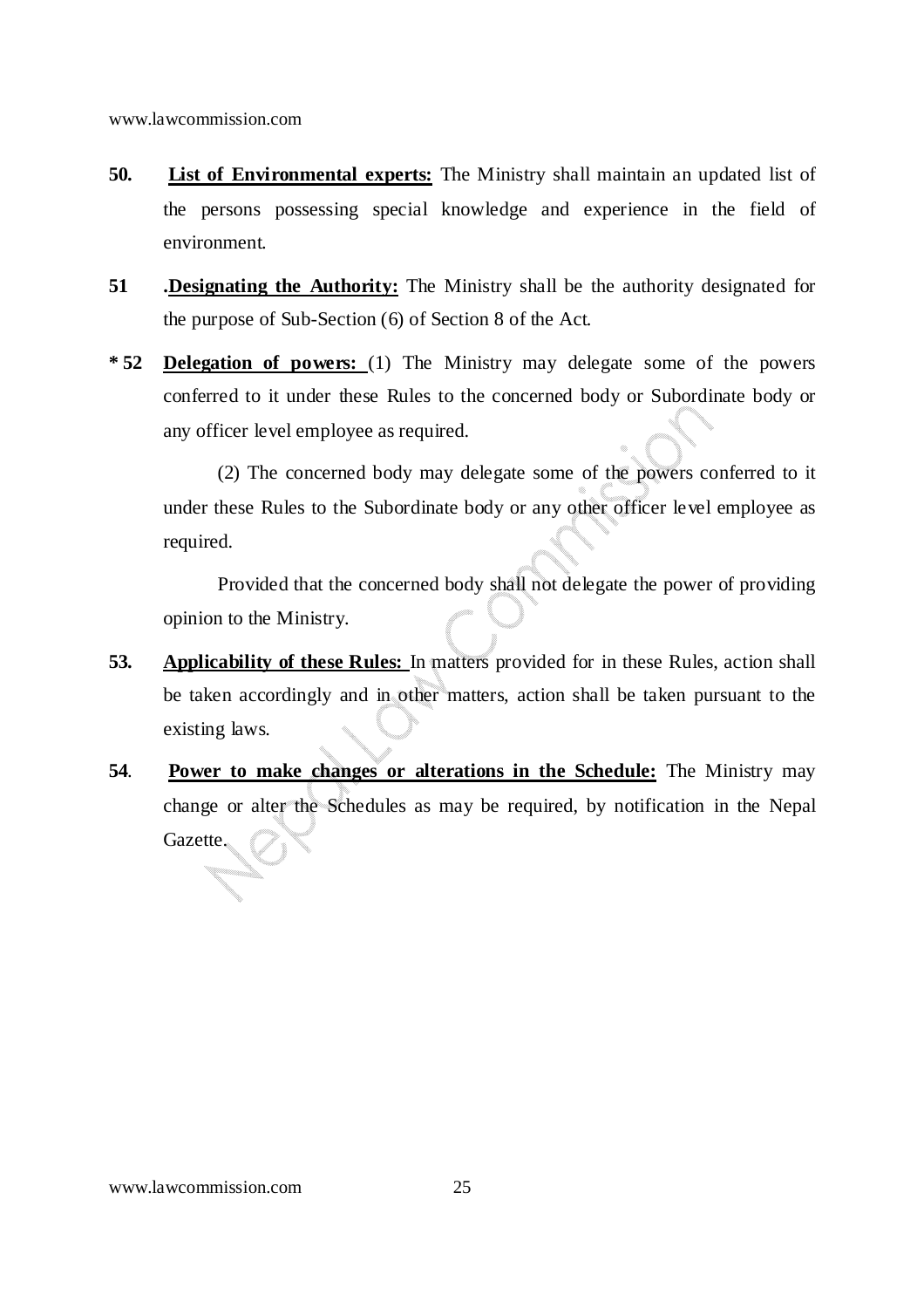#### **Schedule -1**

#### **(Pertaining to Rule 3)**

#### **Proposals Requiring Initial environmental examination**

#### **A. Forest Sector**

- (1) Plantation of indigenous plants of a single species in a single block of 50 to 100 hectares in the Terai and 25 to 50 hectares in the Hills.
- 2) Plantation of such imported species of plants as are deemed suit for the purpose, following their test in the concerned place, on a single block of 10 to 50 hectares in the Terai and 5 to25 hectares in the Hills.
- (3) Handover of forests with an area ranging between 25 to 100 hectares in the Terai and 5 to 25 hectares in the Hills as leasehold forests.
- (4) **Clear feeling** or rehabilitation of national forests with an area of not more than 5 hectares.
- (5) Establishment of saw-mills which could to process 5000 to 50,000 cubic feet of timber per year.
- (6) Collection of 5 to 50 tons of forest products other than timer per year.
- (7) Establishment or expansion of national parks, wildlife sanctuaries and conservation areas or environmental conservation Zones.
- (8) **…….of the foots of trees which have been failed** removal of leaves (in such a manner as to turn trees into stumps), extraction of seeds of lichens or orchids from trees and collection of Salk (shores robust) seeds.
- (9) Formulation of watershed management plans.
- (10) Construction of new botanical gardens or zoos outside the forest areas by the public or private Sector.
- (11) **Recruitment** of import who ……… of different species.
- (12) Preparation of management plans of national parks, wild life sanctuaries, conservation Ares and their buffer zones or launching of development and construction activities specified in such plans.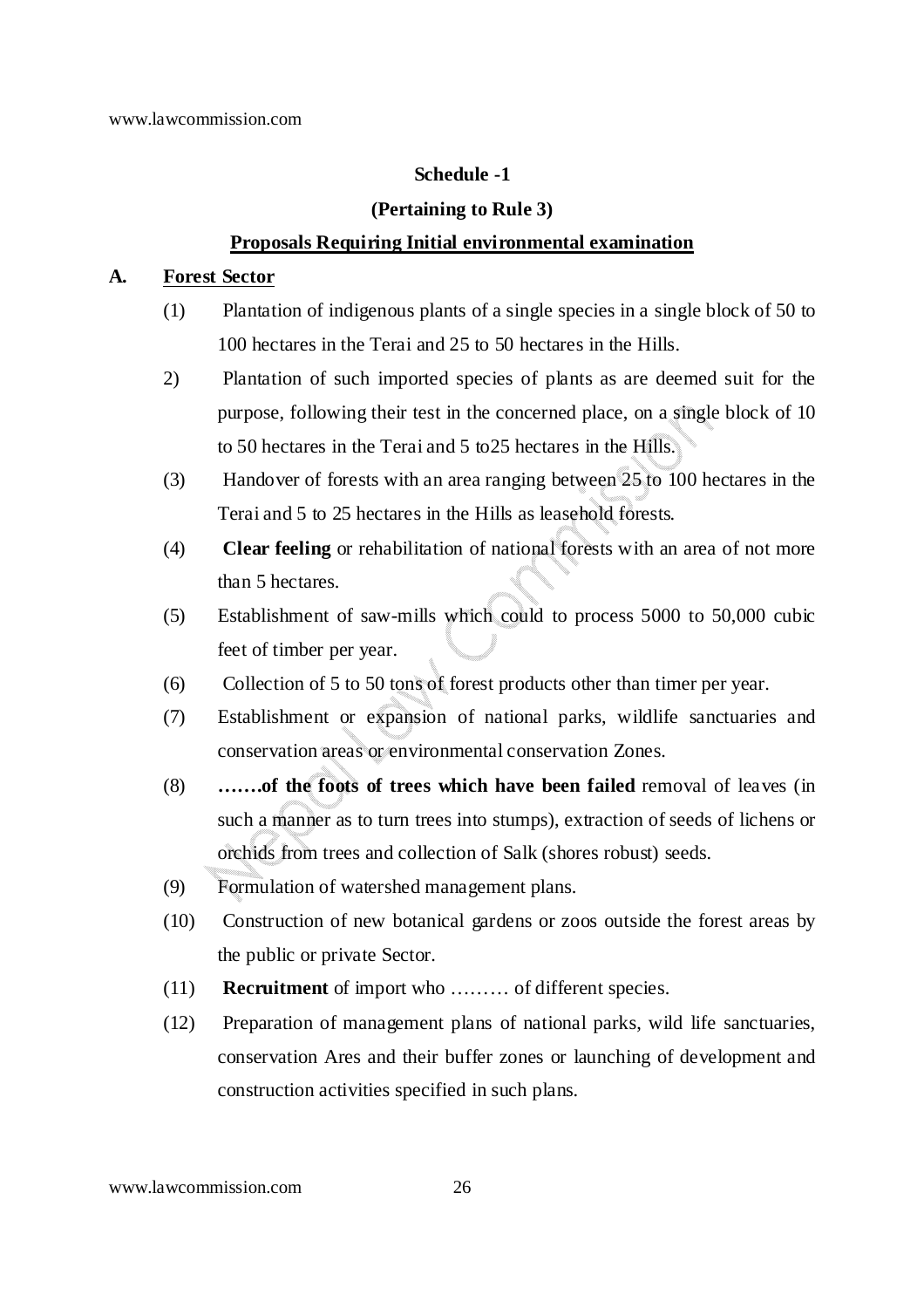- (13) Establishment of medicinal herbs centers for the commercial production of medicinal herbs and aromatic plants in public scrublands.
- (14) Commercial collection or industrial processing of non-polluting medicinal herbs and aromatic plants.
- (15) Construction of forest paths up to Five Kilometer long and of fire protection lines up to Ten Kilometers long.
- (16) Collection of boulders, gravel and sand and extraction of coal and other minerals from forest areas.

### **\* B . Industrial Sector:**

- 1. Production of alcohol by the process of blending and establishment of distilleries equipped with boiling and fermentation facilities with a production capacity of 5,00,000 liters per day.
- 2. Establishment of acid, alkali and primary chemical industries with a production capacity of 5, 00,000/- liters per day.
- 3. Establishment of acid, alkali and primary chemical industries with a production capacity of 100 metric ton per day.
- 4. Processing of leather not more than5000 sq. ft. per day.
- 5. Establishment of electroplating and galvanizing industries.
- 6. Establishment of cooking natural gas refilling, filling, production and distribution industries.
- 7. Establishment of boulder crushing industries.
- 8. Establishment of paints industries.
- 9. Establishment of dairy processing industries.
- 10. Establishment of industries producing lubricant by the process of blending, reprocessing or reclamation.
- 11. Establishment of industries manufacturing foam.
- 12. Establishment of industries manufacturing dry or wet cell (battery).
- 13. Establishment of crude sugar or sugar industries with a production capacity of 3000 metric tons per day.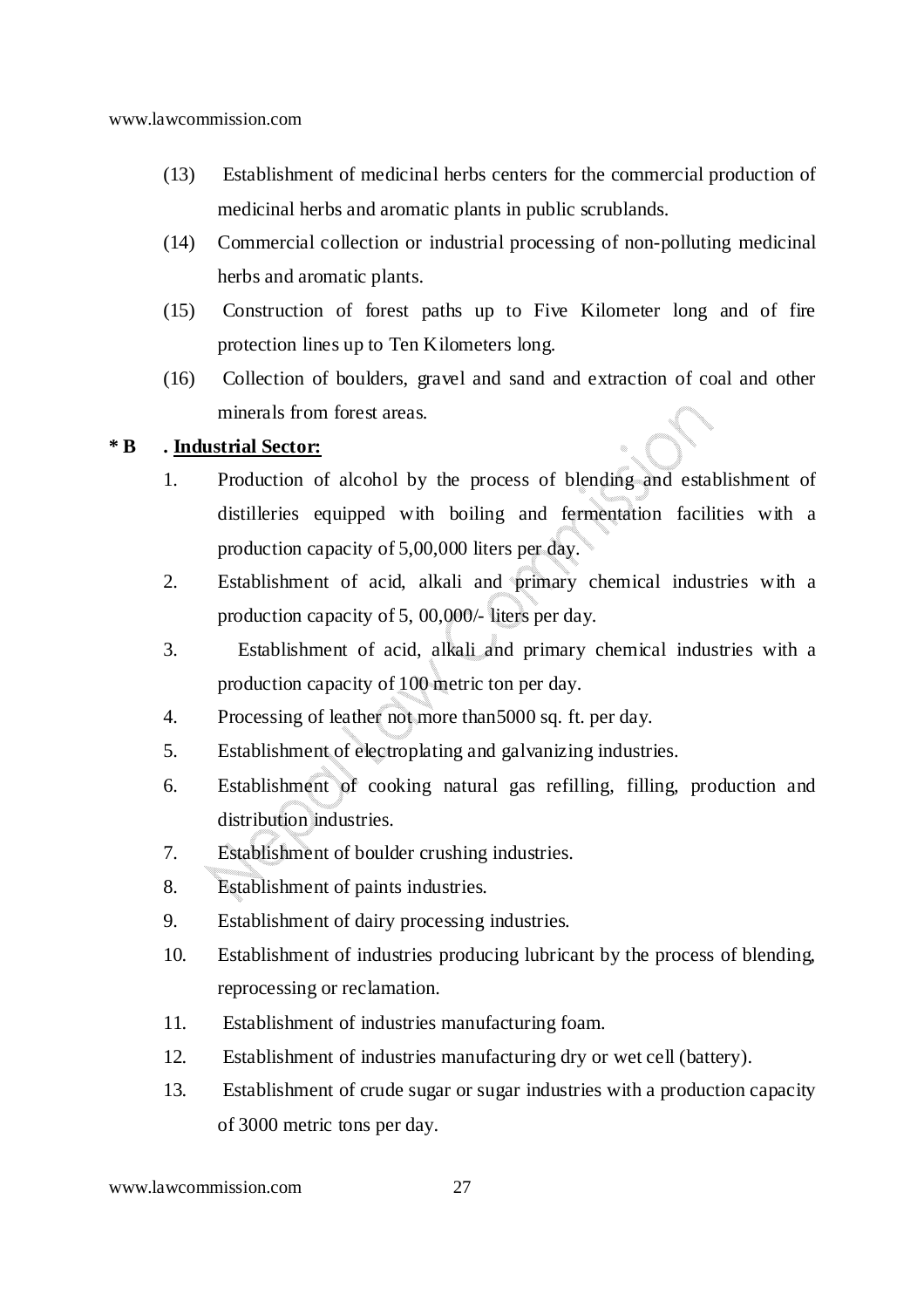- 14. Establishment of thread and clothes dyeing, printing and laundry industries (including carpets) except traditional cottage industries.
- 15. Establishment of pulp and paper industries, except traditional cottage industries, with a production capacity of 100 metric tons per day.
- 16. Establishment of bricks and tiles industries with a production capacity of 10 million units per year.
- 17. Establishment of cement industries with a production capacity of 30 metric ton per hour based on lime-stone and with a production capacity of 50 metric tons per hour based on clinker.
- 18. Establishment of quick/slaked lime industry producing 50 metric tons per day.
- 19. Establishment of pharmaceutical industries.
- 20. Establishment of industries manufacturing chemical fertilizers (blending) and pesticides (blending).
- 21. Establishment of plastic industries (based on waste plastic as raw materials)
- . 22. Establishment of matches industries.
- 23. Establishment of industries relating to auto workshop (except 2 Wheelers).
- 24. Establishment of industries producing and processing coke and briquette from coal."
- (b) Establishment of the following industries having investment of total fixed capital exceeding Rs. One million.
	- 1. Plastic processing (except processing waste materials).
	- 2. Processing and production of tires, tubes and rubber.
	- 3. Soap (including detergents and cleaning shampoos).
	- 4. Photo processing.
	- 5. Foundry.
	- 6. Production of cigarettes, bidi (tobacco rolled in leaf) tobacco , betel Rules.
	- 7. Slaughter house.
	- 8. Glass (plane glass)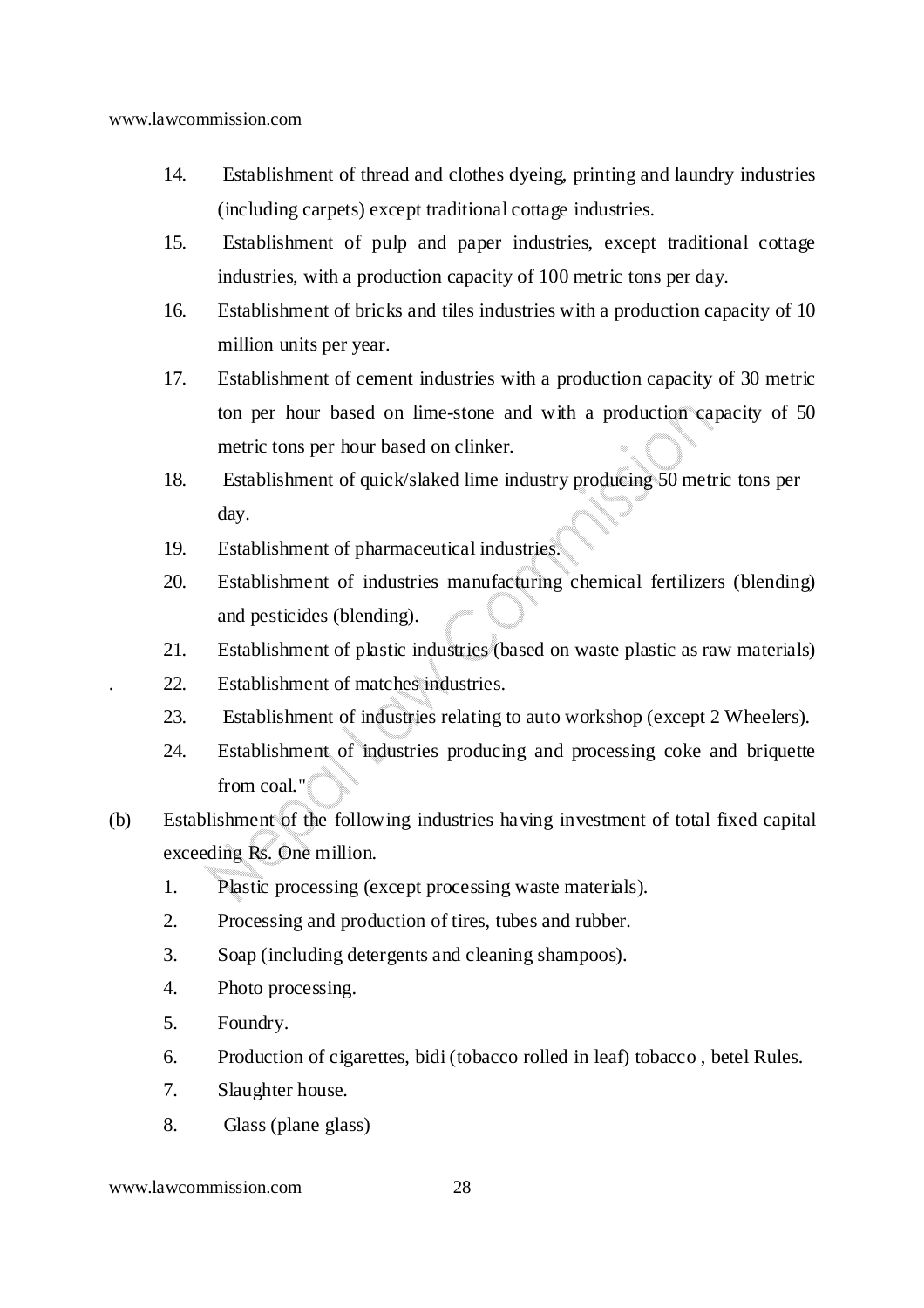- 9. Food processing.
- 10. Relating to metal (including **remelting**, reenrolling and fabrication).
- 11. Bitumen and bitumen emulsion.
- 12. Cold storage.
- 13. Threading
- 14. Vegetable ghee, oil.
- 15. Herbal processing.
- 16 Productions of different items from bone, horn and foot root .
- 17. Rosin turpentine, veneer and catechu.
- 18. Fish and meat processing.
- 19. Production of packaging materials.
- 20. Plotter feeds.
- 21. Machine soap.

# •**C. Mining Sector:**

- (a) Excavation of mines through relocation and resettlement of permuted residence up to more than 100 people.
- (b) Relating to Open Mine and Under Ground Mined:
	- (1) Excavation of metallic minerals in small scale.
	- (2) Excavation of the other industrial minerals in small scale except precious stones semiprecious stones and abrasive minerals from among the classified industrial minerals for the industrial purpose.
	- (3) Excavation of non-moralistic metalic in small scale.
	- (4) Excavation of industrial precious and semiprecious stones and abrasive minerals with a production capacity of 50 to 100 grams per day.
	- (5) Establishment of coal mines in small scale.
	- (6) Excavation of construction oriented minerals in small scale,

<sup>•</sup>Amended by first amendment.

www.lawcommission.com 29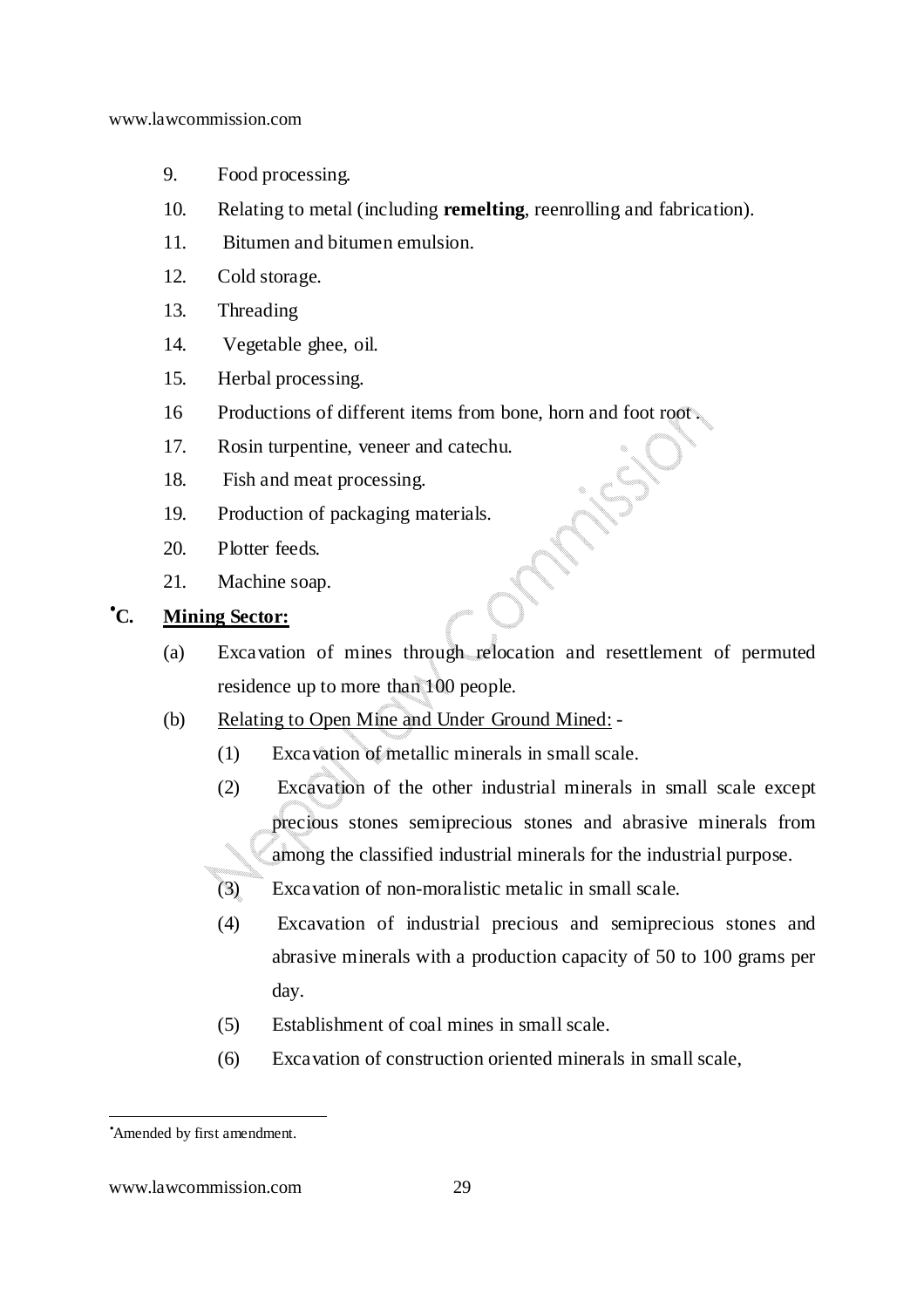- (7) Excavation of highly precious valuable stone and semi-valuable stone minerals with a production capacity of 50 to100 grams per day.
- (8) Production of naturals gases in very small and small scale.
- (c) Relating to other Mines
	- (1) Extraction of 10 to 50 cubic meters of sand, gravel and soil from river beds per day.
	- (2) Extraction of 50 to 100 grams of precious value and semi-value stone minerals per day through placer or dredging techniques.

#### **D. Road Sector:**

- 1. Construction of the following roads:
	- (a) District roads
	- (b) Urban roads
	- (c) Rural roads
	- (d) Small feeder roads
- 2. Construction of One to Five Kilometer long ropeway.
- 3. Construction of One to Five kilometers long cable car routes
- 4. Construction of major bridges
- 5. Constructions of tunnels
- 6. Improvement, up grading and reconstruction of national highways and feeder roads.

## **E. water resources and energy sector:**

- 1. Supply of electricity though the constructions of transmission lines of from 33 to 66 KV capacity.
- 2. Operation of rural electrification projects of One to Six MW.
- 3. Operation of electricity generation projects from 5MW capacity.
- 4. Under the new systems of irrigation :
	- (a) Irrigating Twenty Five to Two Thousand hectares in the Terai,
	- (b) Irrigating Fifteen to Five Hundred hectares in the Hill Valley,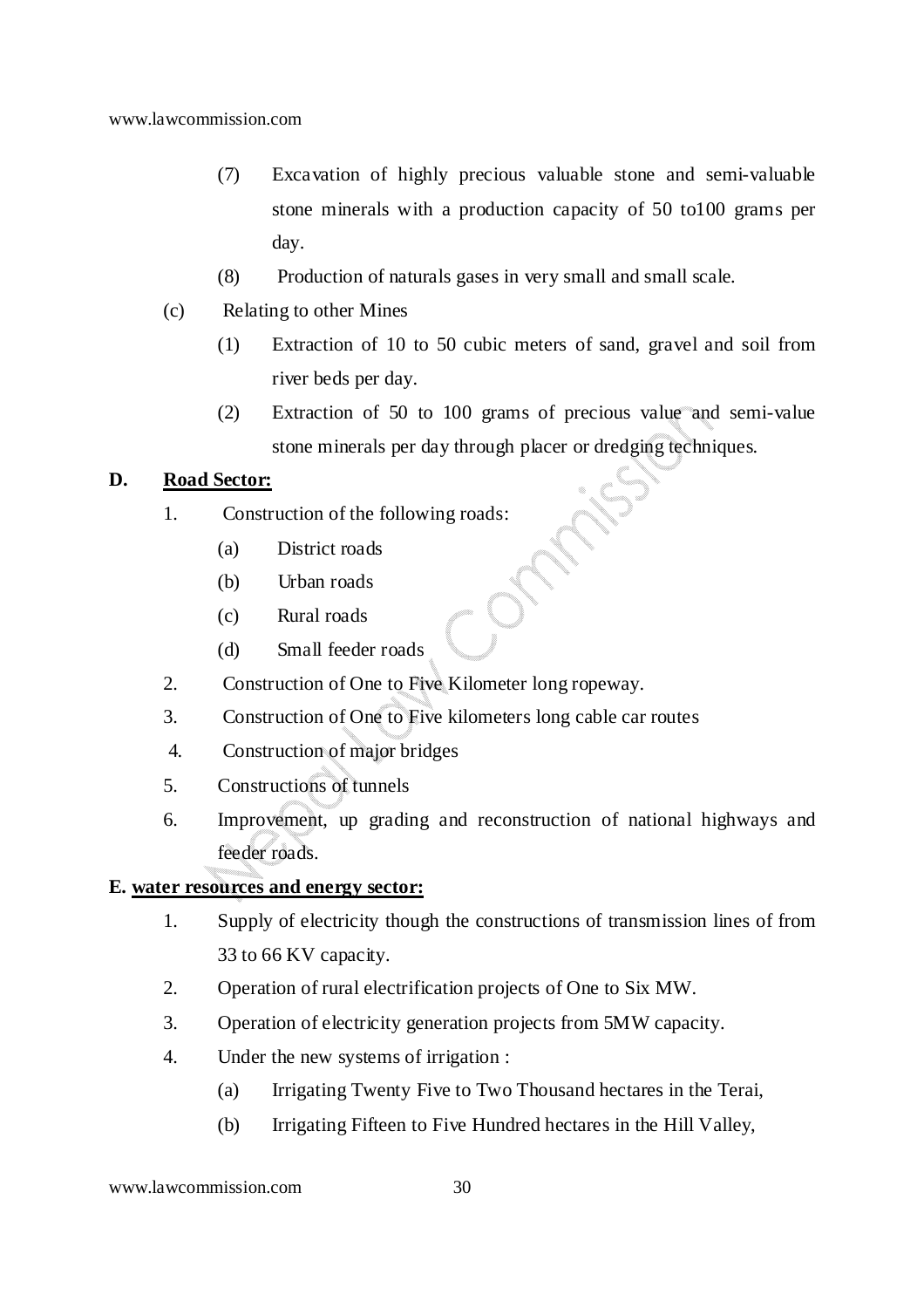- (c) Irrigating Ten to Two Hundred hectares in the Hilly and mountainous areas a steep gradient.
- 5. Under the rehabilitated systems of irrigation:
	- (a) Irrigating more than Five Hundred hectares in the Terai
	- (b) Irrigating more than Two Hundred hectares in the hill valleys.
	- (c) Irrigating more than Hundred hectares in the hilly a steep gradient and mountainous.
- 6. Any water resources development activity which displaces <sup>\*</sup>from Twenty Five to Hundred persons from permanent residence.
- 7. Control of floods through dams in the Terai.
- 8. Control of river of more than one Kilometer length.

**Note**: - Any rehabilitation project which includes additional irrigated areas, new sources of water, watershed management or changed channel lines shall be considered to be a new system.

F. Tourism Sector:

- 1. Establishment and operation of hotel with Fifty to Hundred beds.
- 2. Extension of the areas of the existing airports.
- 3. Opening of new areas for the promotion of tourism.
- 4. Operation of rafting activities on any river having fish or other aquatic life.
- 5. Operation of new golf courses and organized form of water sports.
- 6. Promotion of tourism in a number exceeding Ten Thousand per year at an altitude above Five Thousand meters.
- 7. Disposal and management of waste emitted from trekking points.

G. Drinking Water:

- 1. Collection of rain-water in an area of not more than 200 hectares, and use of water sources (spring and wet-lands) located within the same area.
- 2. Surface water source with not more than 4 cubic ft. safe yield and supply of not more than Fifty present of the water during the dry season.

<sup>∗</sup> inserted by First Amendment

www.lawcommission.com 31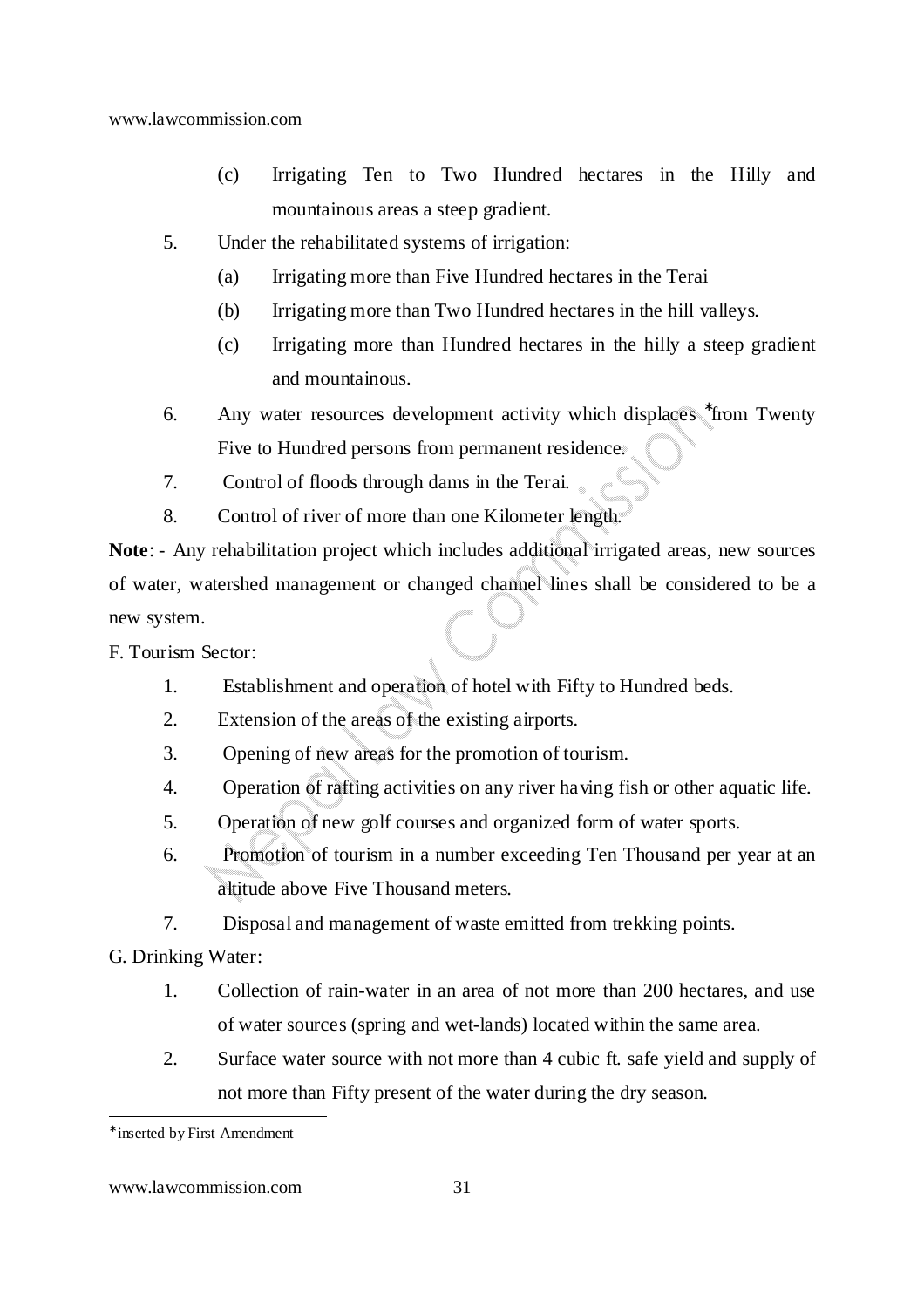- 3 Processing of water at the rate of Ten to Twenty Five liters per second.
- 4. Recharging upto Fifty present of the total **aquifer** for the development of underground water sources.
- 5. Construction of not more than one kilometer long tunnels for carrying water.
- 6. Displacement of not more than One Hundred persons for operating a water supply scheme.
- 7. Settlement of no more than Five Hundred persons on the upper reaches of water sources.
- 8. Supply of drinking water to a population ranging between Two Thousand to Twenty Thousand.
- 9. Supply of drinking water to a population ranging between Ten Thousand and Hundred Thousand upon connecting new sources.
- 10. Installation of more than 20 Km. long electricity transmission lines for pumping or processing water and consumption of more than one mw of electricity.
- 11. River training and diversion activities over an area of more than one Kilometer.
- H. Waste Management:
	- 1. Waste Management activities to be undertaken with the objective of providing services to a population ranging between Two Thousand and Ten Thousand.
	- 2. Following activities relating to waste emitted from houses and residential areas:
		- (a) Filling of land with One Hundred to One Thousand tons of waste a year.
		- (b) Activities relating to transfer stations and resource recovery areas spread over upto Three hectares.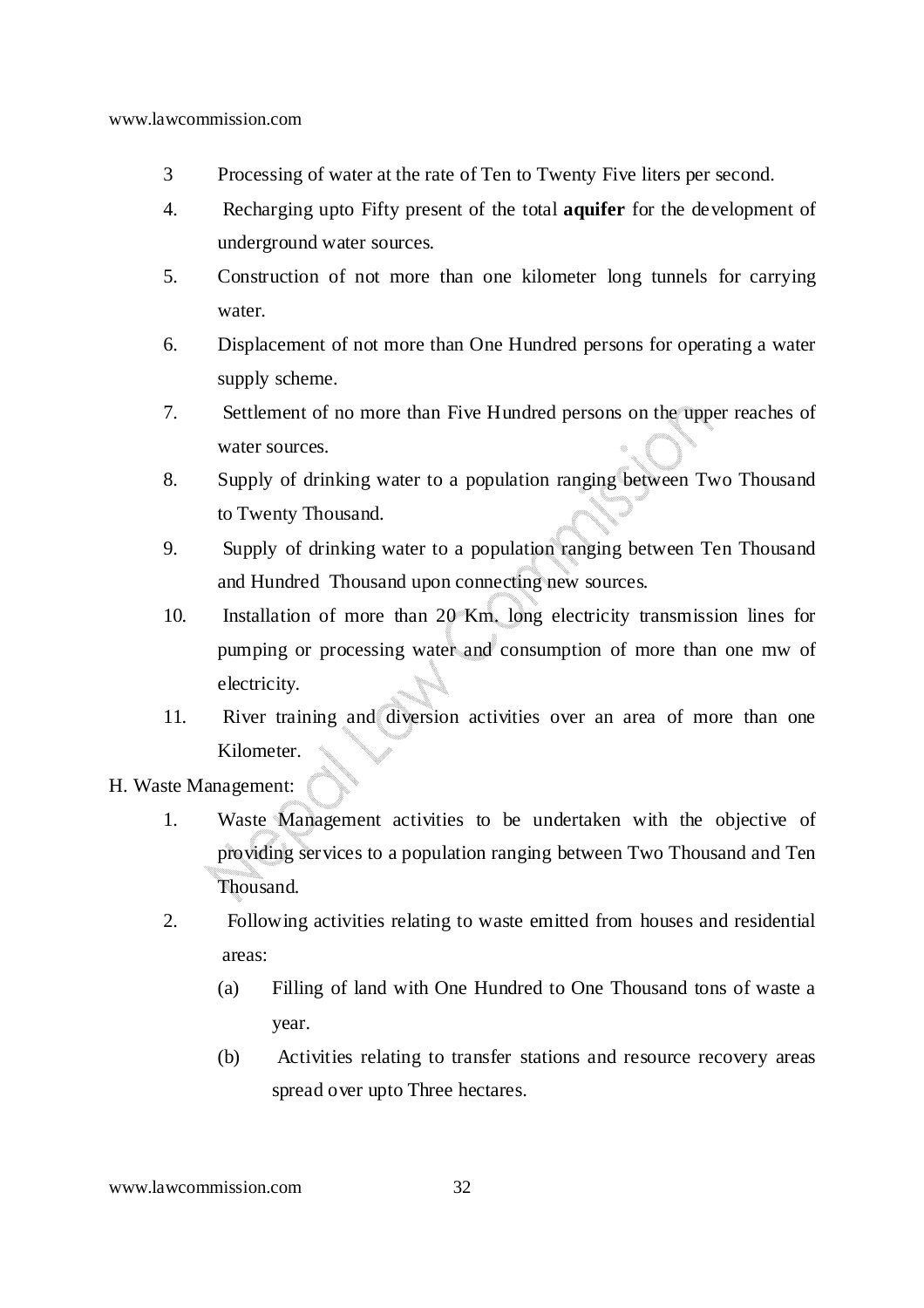- (c) Selecting, picking, disposing, and recycling waste through chemical, mechanical or biological techniques in an area upto Two hectors.
- (d) Activities relating to compost plants in an area ranging between One to Five hectares.
- (e) Operations of sewerage schemes.

# **I. Agricultural Sector:**

- 1. Clearing of national forests covering upto One hectare in the Hills and Five hectares in the Terai, and using then for agricultural purposes.
- 2. Following Construction activities.
	- (a) ……………………………..
	- (b) Construction of 1 to 5 Kilometers long agricultural road.
	- (c) Construction activities for farming Two Thousand to Five Thousand domestic fowls.
	- (d) Construction activities for farming big cattle numbering between One Hundred and Five Hundred.
	- (e) Construction activities for farming small cattle (sheep and goats) numbering between One Thousand and Five Thousand.
	- (f) Establishment of agricultural wholesale markets in urban areas.
- 3. Following activities relating to toxic Substances (only those which are listed) :
	- (a) Import of One to Ten tons of toxic Substances.
	- (b) Sale, supply storage and disposal of 100 kg. to One ton of toxic Substances.
	- (c) Uses of One Hundred kg. to One ton of toxic Substances in a single area.

4. Establishment of the following agro based industries to dispose of polluted Substances mixed with dangerous toxins:

- (a) Milk-processing industries with a capacity upto Twenty Six Thousand liters a day.
- (b) Such, agro based industries as those producing jam, jelly, squash and juice.
- (c) Cheese industries.

<sup>-</sup>Deleted by first Amendment

www.lawcommission.com 33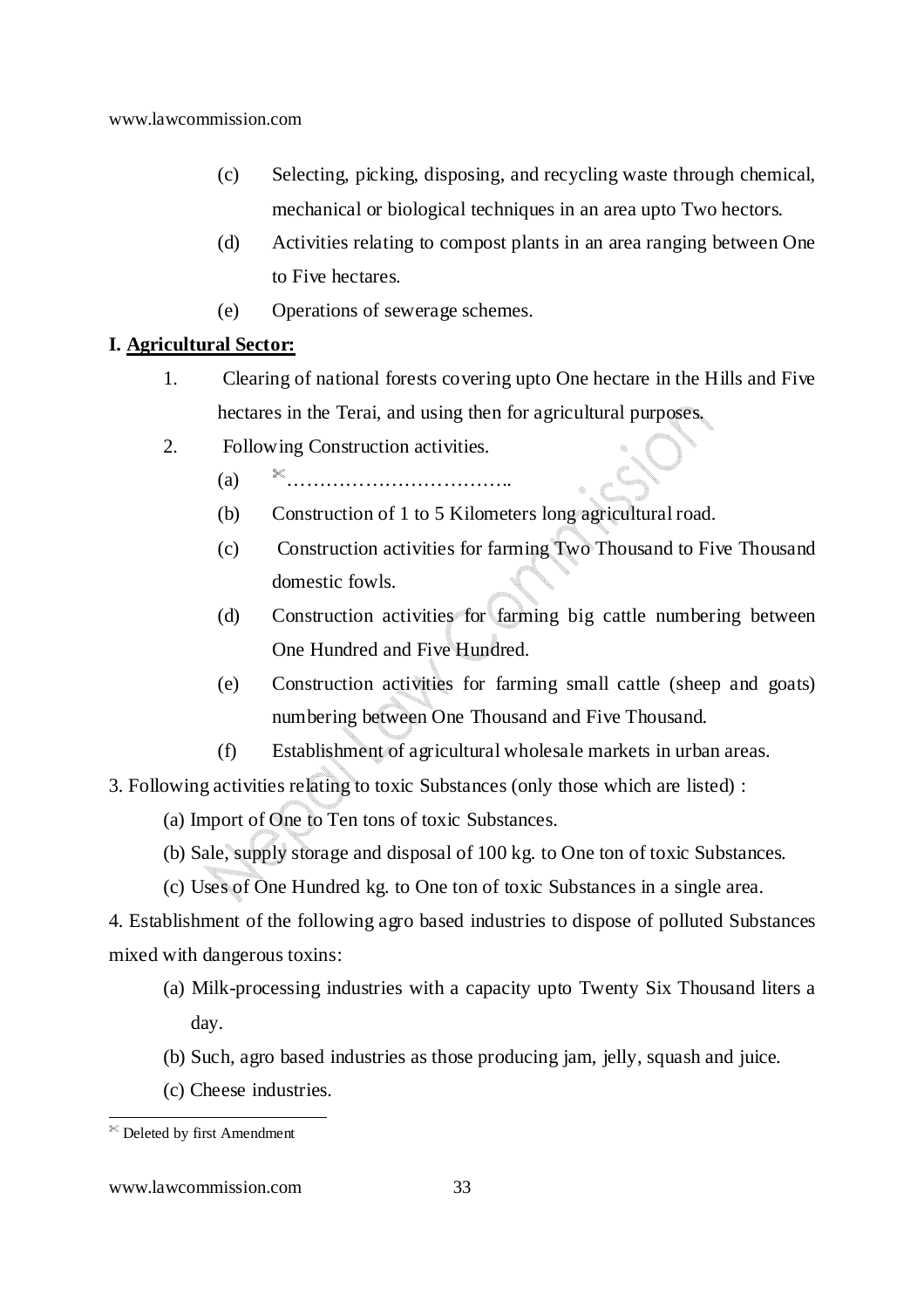(d) Bady food indstries. (e) ………………… (f) ………………… 5. …………………

6.Commercial fish-farming in an area of more than One hectare.

∗ J. Operation of any plan, project or programme of any development work physical activity or land use  $\bullet$  Except the proposals mentioned in Clause (A) to Clause (I) and those below the standard of such proposals as well as the proposals below the standards<br>of those mentioned in Schedule -2 with a cost of Rs. Ten millions to hundred millions. of those mentioned in Schedule -2 with a cost of Rs. Ten millions to hundred millions.

-×  $\!\!>\!\!$ 

<sup>∗</sup> Inserted by First Amendment.

<sup>-</sup> Inserted by the notification published in Nepal Gazette on Aug .23 ,1999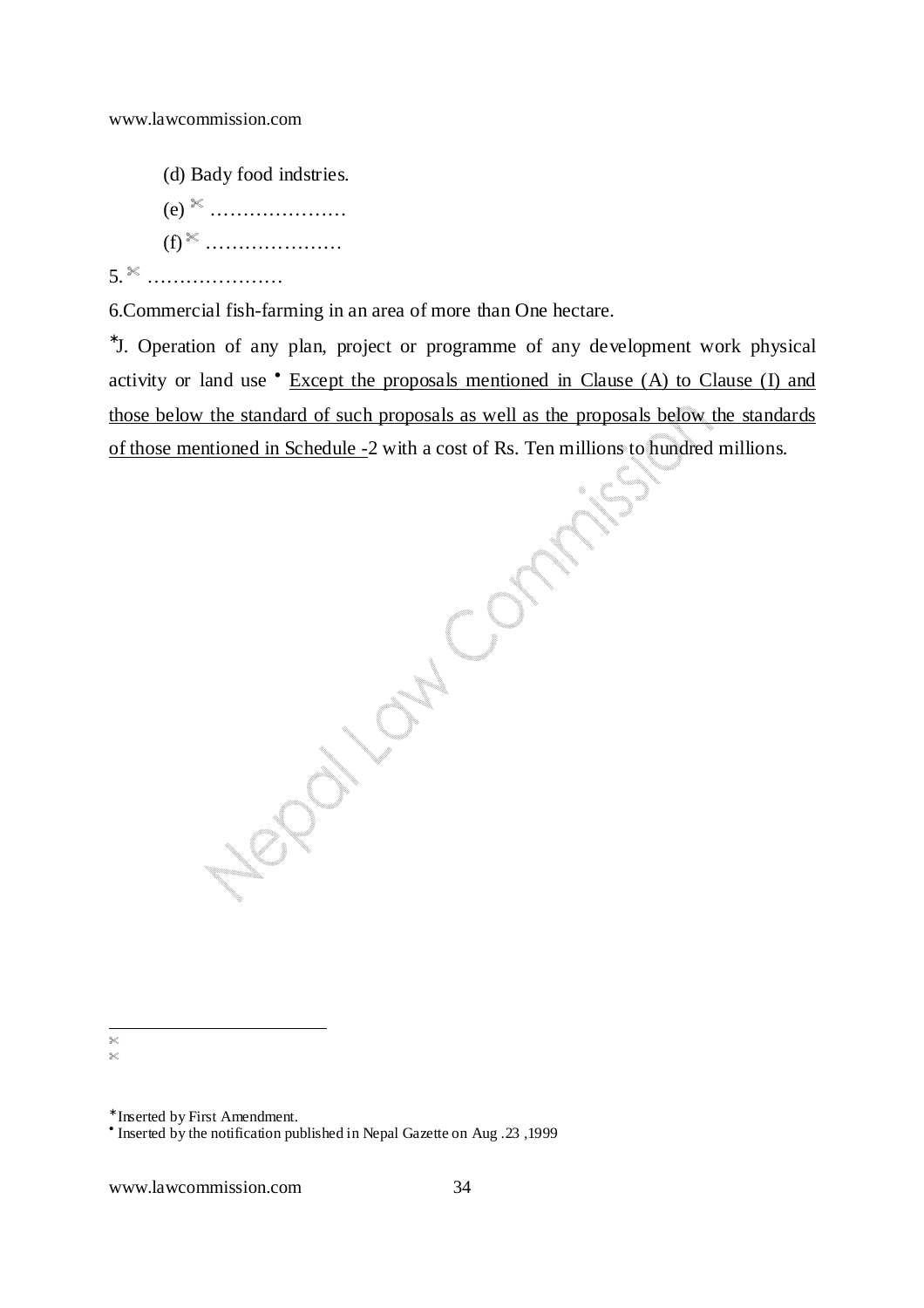# **Schedule -2**

## **(Relating to Rule 3)**

### **Proposals requiring environmental Impact Assessment**

#### **A. Forest Sector:**

- 1. Plantation of indigenous plants of a single species in a single block covering an Ares of more than One Hundred hectares in the Terai and Fifty hectors in the Tarai.
- 2. Plantation of such imported species of plants as are deemed suitable for the purposes, following their test, in the concerned place, in an area of more than Fifty hectares in the Tarai and Twenty Five hectares in the Hills
- 3. Handover of forests with as area of more than One Hundred hectares in the Terai and Twenty Five hectares in the hill ass leasehold forests.
- 4. **Clear felling or rehabilitation** of forests with an area of more than Five hectares.
- 5. Establishment of saw-mills processing more than Fifty cft. of timber per year.
- 6. Collection of forest related products except more than Fifty ton of woods.
- 7. Formulation and implementation of forest management plans.
- 8. Clearing of publics' forests and establishment of new medical herbs centre for commercial production.
- 9. Rosin and turpentine, rubber, plywood and veneer, catechu, and timberbased matches , pulp and paper industries to be established within one Km. inside the forest area which depend on forests for their raw material and use processing techniques and cardamom and medium and large tea industries which use large quantities of firewood.
- 10. Commercial and industrial processing of medicinal herbs and aromatic plants which emit garbage and pollution.
- 11. Establishment of saw-mills, bricks and tiles factories and tobacco processing industries within Five Km. from the forest boundaries.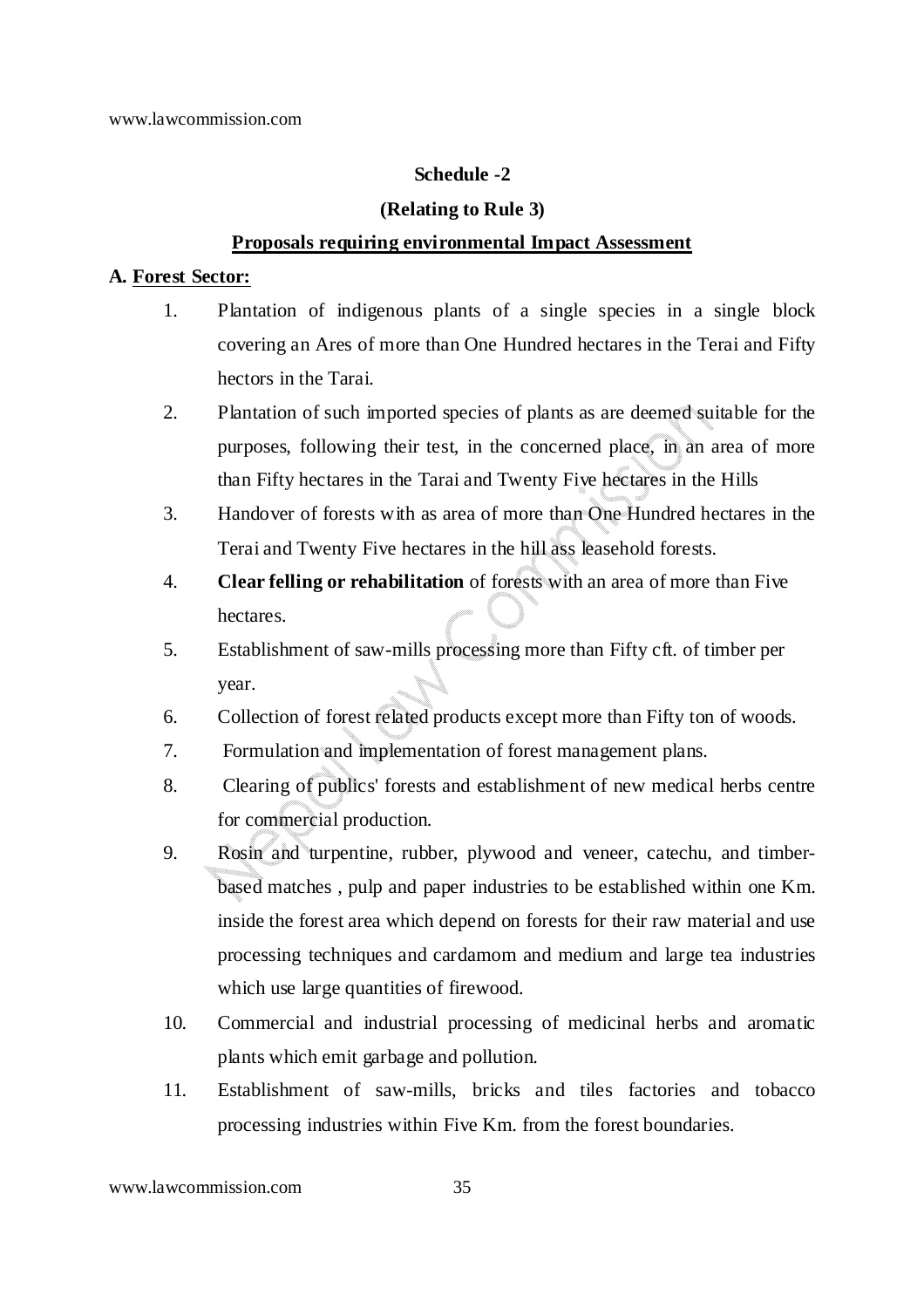12. Establishment of hotels, resorts, safaris, educational institution ,hospital and industries of other construction activities inside forest areas, national parks, sanctuaries, conservation areas, buffer zones and environment conservation Zones.

# <sup>∗</sup>**B. Industrial Sector:**

- 1. Establishment of distilleries equipped with **boiling** and fermentation facilities with a production capacity of more than Fifty Hundred Thousand liters per day.
- 2. Establishment of breweries and wineries equipped with fermentation facilities with a production capacity of more than Fifty Hundred Thousand liter per day.
- 3. Production of primary chemicals such as corrosive, acid and alkali etc. (except citric **Tartaric**, acetic, acid.) with a production capacity of more than One Hundred metric tons per day.
- 4. Processing of **hides** more than Five Hundred sq. ft. Per day.
- 5. Production of chemical fertilizers and pesticides except produced through welding process.
- 6. Establishment of mineral based industries with a investment of more than Rs. Fifty millions fixed capital.
- 7. Production of petro chemical and processing (diesel, kerosene, lubricant plastics, **Synthetic** rubbers etc.)
- 8. Production of ferrous and non ferries metals (except resoling, remelting and fabrication) by the process of primary smelting.
- 9. Establishment of industry producing more than Three Thousand metric ton of rude sugar and sugar per day
- 10. Establishment of cement industries with a production capacity of more than Thirty metric tons per hour based on line stone and with a production capacity of more than Fifty metric tons per hour based on clinker.

<sup>-</sup>∗ Amended by first Emendation

www.lawcommission.com 36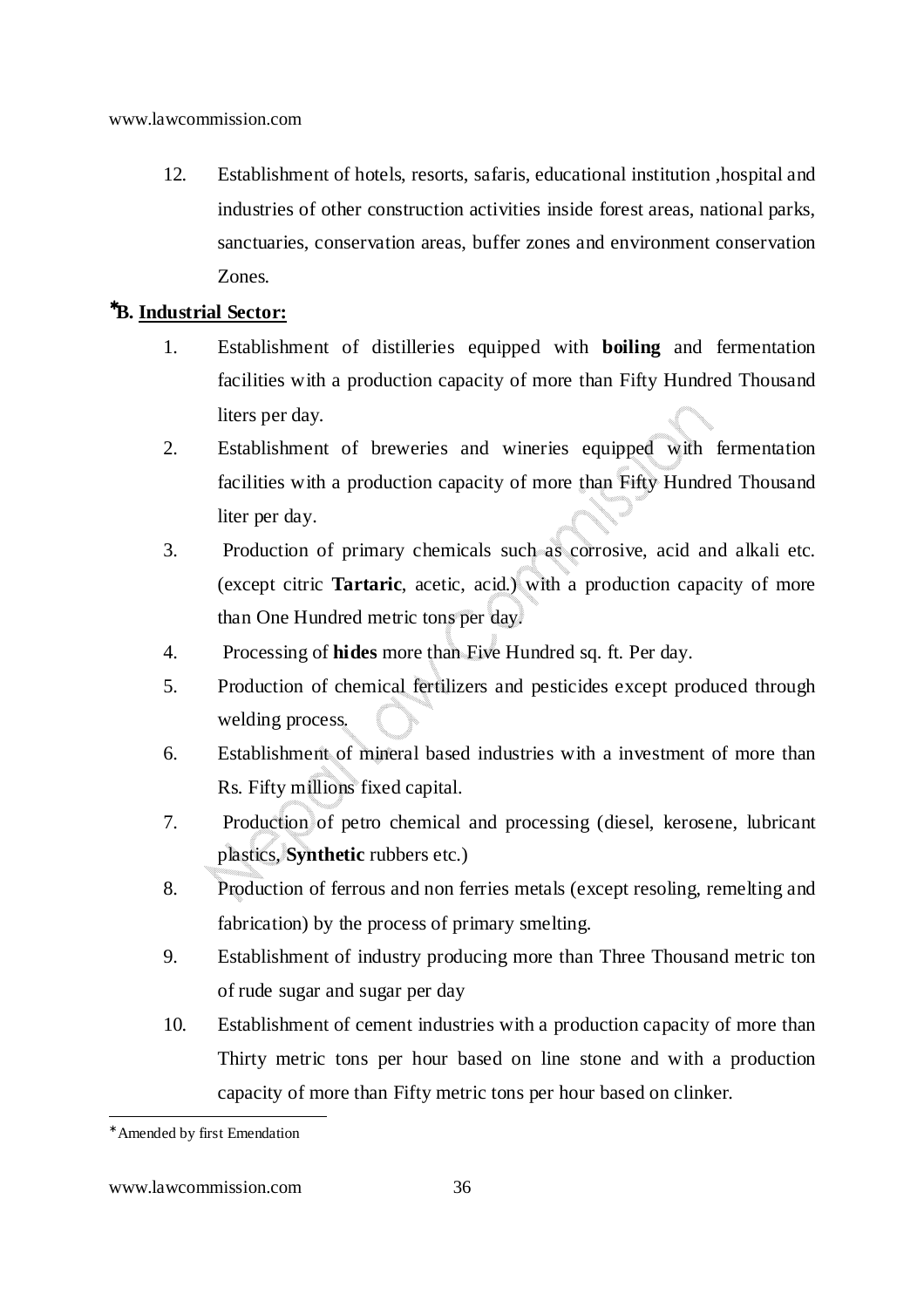- 11. Establishment of lime industries having production capacity of more than Fifty metric tons per day.
- 12. Production of asbestos.
- 13. Establishment of radio active emission (nuclear and automatic processing) industries.
- 14. Production of primary compound (Bulk drugs) for medicine.
- 15. Production of extremely hazardous Substances such as Isocyanine, mercury compound etc.
- $\cdot$ 16. 16. Production of ammunitions and explosives including gunpowder except than the production made by Nepal Army or Nepal police forever or to be established by them.
- 17. Establishment of industries of pulp or paper with a production capacity of more than One Hundred metric tons per day.
- 18. Establishment of brick and tiles industries with a production capacity of more than Ten million pieces per year.
- 19. Chemical processing of bones.

### <sup>∗</sup>**C. Mining Sector:**

- (a) Relocation or resettlement of permanent residence of more than 100 people for the purpose of mine excavation.
- (b) Operation of all underground mining activities located at the main boundary throst and central boundary thrust Zone.
- (c) In case of relating to Open Mines or Underground Mines:
- 1. Excavation of metallic mineral Substance in medium and large scale.
- 2. Excavation of non metallic mineral Substances in medium and large scale.
- 3. Excavation of other medium and large scale industrial minerals except precious stone, semi-precious stone, abrasive minerals from among the industrial minerals classified for the purposes of industrial use.

<sup>♦</sup> changed by a notification published in Nepal Gazette on Nov. 9,2001

<sup>∗</sup> Amended by First Amendment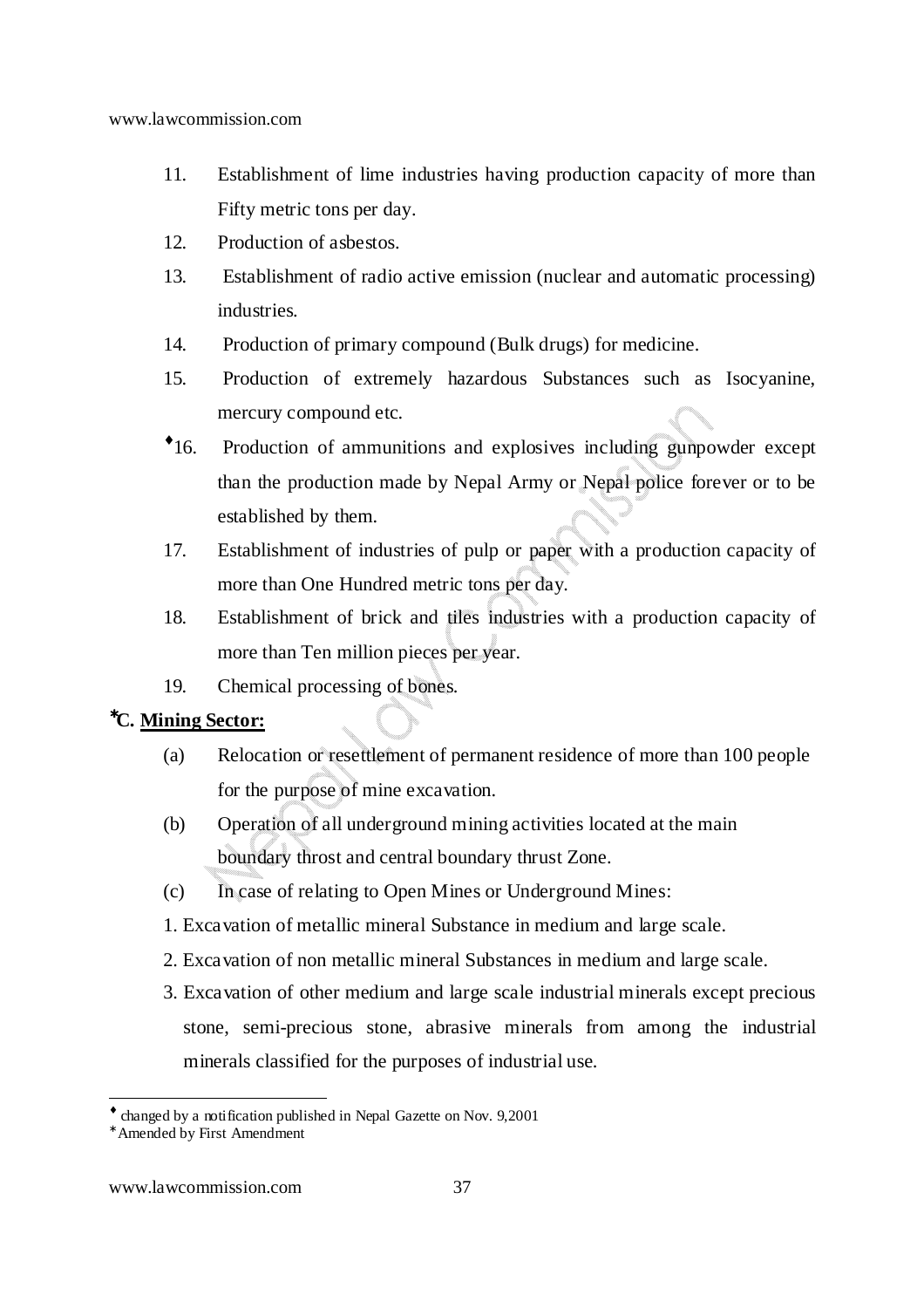- 4. Excavation of medium and large scale coal mines.
- 5. Excavation of construction-oriented minerals of medium and large scale.
- 6. Excavation of highly valuable semi precious minerals with a production capacity of more than 100 grams per day.
- 7. Production of natural gas in medium and large scale.
- 8. Excavation of radioactive minerals in any scale.
- 9. Excavation if minerals in any scale.
- 10. Excavation of crude oil in an scale.
- 11. Excavation of industrial, precious, semi-precious stones and abrasive mineral with production capacity of more than One Hundred grams per day.

### (d) Relating to other Mines:

- 1. Extraction of sand, gravel and soil at the rate of more than Fifty cubic meters per day from the surface of river and revolute.
- 2. Extraction of highly precious and semi-precious minerals at the rate of more than One Hundred gms. per day through player and dredging technique.

### **D. Road Sector:**

- 1. Construction of the following roads:
	- (a) National highways.
	- (b) Main feeder roads.
- 2. Construction of more than Five Km. long ropeway.
- 3. Construction of more than Five Km. long cable car routes.

### **E. Water resources and Energy sector:**

- 1. Supply of electricity through installation of transmission lines of more than 66kv.capacity.
- 2. Operation of more than 6 mva. Rural Electrification Projects.
- 3. Operation of electricity generation projects with a capacity of more than 5 mw.
- 4. Generation of more than 1mw. Diesel or the heat electricity.
- 5. Under the new systems of irrigation: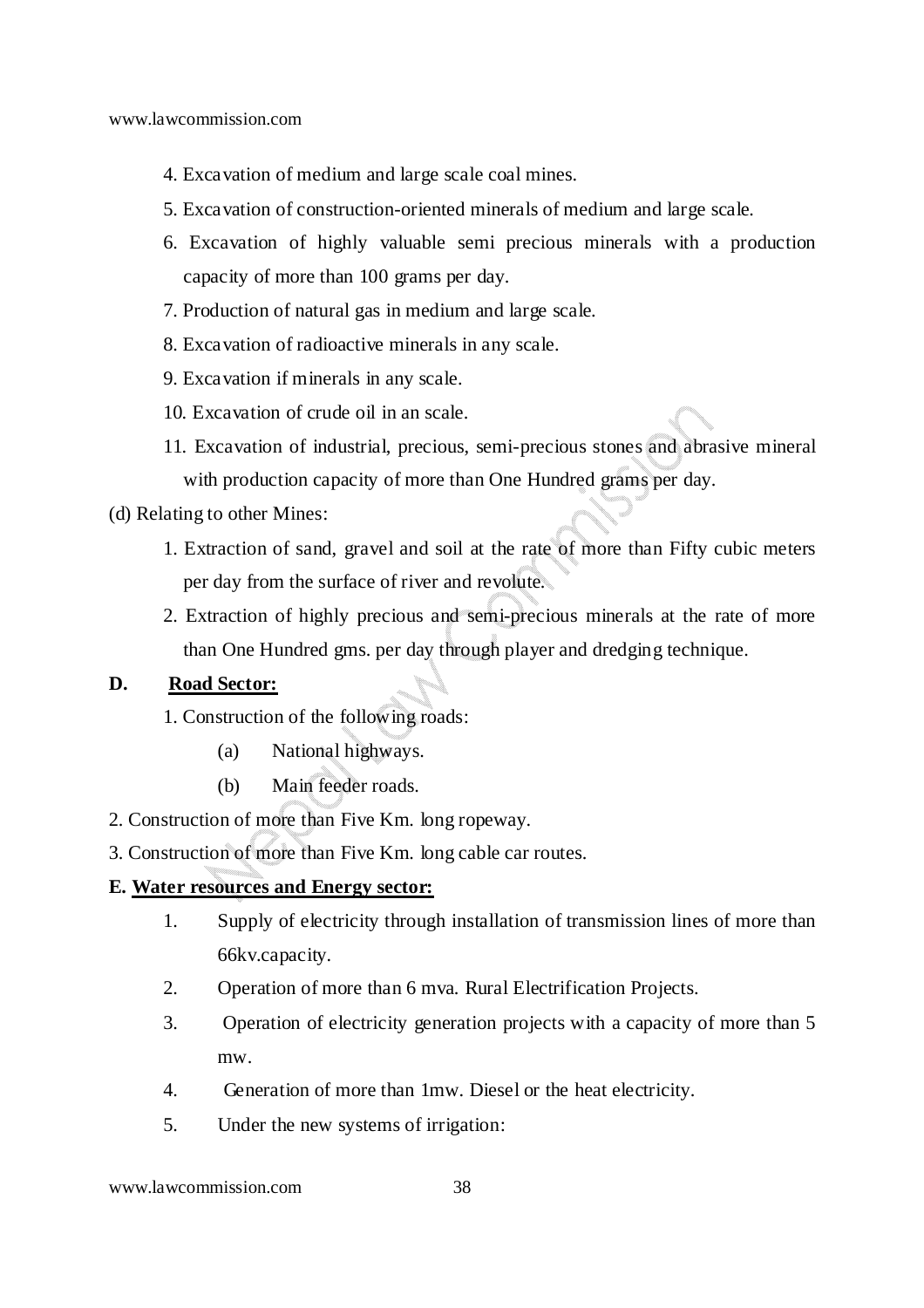- (a) Irrigating more than 2000 hectares in the Tarai.
- (b) Irrigating more thn500 hectares in the hill valleys.
- (c) Irrigating more than 200 hectares in the hill areas with a steep gradient and Mountain areas.
- 6. Any water resources development activity which displaces more than One Hundred people with permanent residence.
- 7. Construction of multipurpose reservoirs.
- 8. Inter-basin water transfer and use.

### **F. Tourism Sector:**

- 1. Establishment and operation of hotels with more than One Hundred beds.
- 2. Establishment and development of new airports.
- 3. Rafting arrangement for more than Two Thousand persons per year on a single river.
- 4. Dispatch of more than Two Thousand tourists and their assistants per year for trekking in a single area.
- 5. Development and construction of any infrastructure for the promotion of adventure tourism in high mountainous areas.
- 6. Operation of house boats on lakes.

### **G. Drinking water:**

- 1. Collection of rain-water in an area of more than Two Thousand hectares and use of water sources (springs/wetlands) located within the same area.
- 2. Surface water sources with more than 1 cft. safe yield, and the use of its entire part during the dry season.
- 3. Water processing at the rate of more than Twenty Five liters per second.
- 4. Recharging of more than Fifty percent of the total aquifer for the development of underground water sources.
- 5. Construction of more than 1 km. long water tunnels.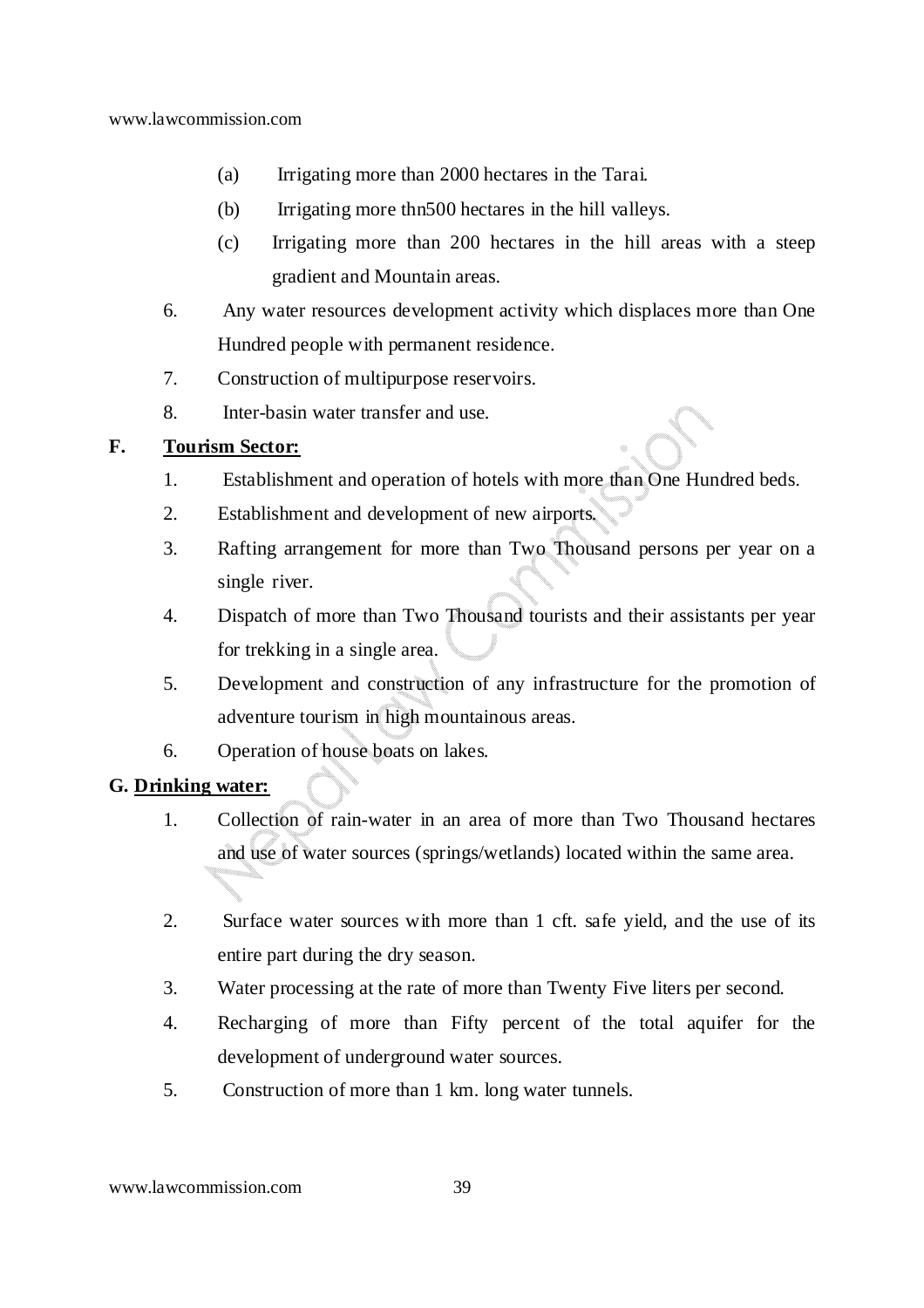- 6. Displacement of more than One Hundred persons for the operation of water supply scheme.
- 7. Settlement of more than Fifty persons on the upper reaches of water sources.
- 8. Supply of drinking water to a population of more than Twenty Thousand.
- 9. Supply of drinking water to a population of more than One Hundred Thousand upon connecting of new sources.
- 10 Over mining of biologically or chemically polluted point and non-point sources or underground water sources that may be affected by them.
- 11. Operation of multi-purpose projects relating to sources of drinking waste water which consumes the sources at the rate of more than 25 liters per second.

# **H. Waste Management:**

- 1. Waste management activities to the undertaken with the objective of providing services to a population of more than Ten Thousand.
- 2. Following activities relating to waste emitted from houses and residential areas: -
	- (a) Filling of land with more than One Thousand tons of waste per year.
	- (b) Activities relating of transfer station and resources recovery areas spread over an area of more than Three hectares.
	- (c) Selecting, picking, disposing and recycling wastes through chemical, mechanical or biological techniques' in an area spread over more than Two hectares.
		- (d) Activity relating to compost plans spread over an area of more than Five hectors.
		- (e) Burying of waste emitted from an urban area with a population of at least Ten Thousand.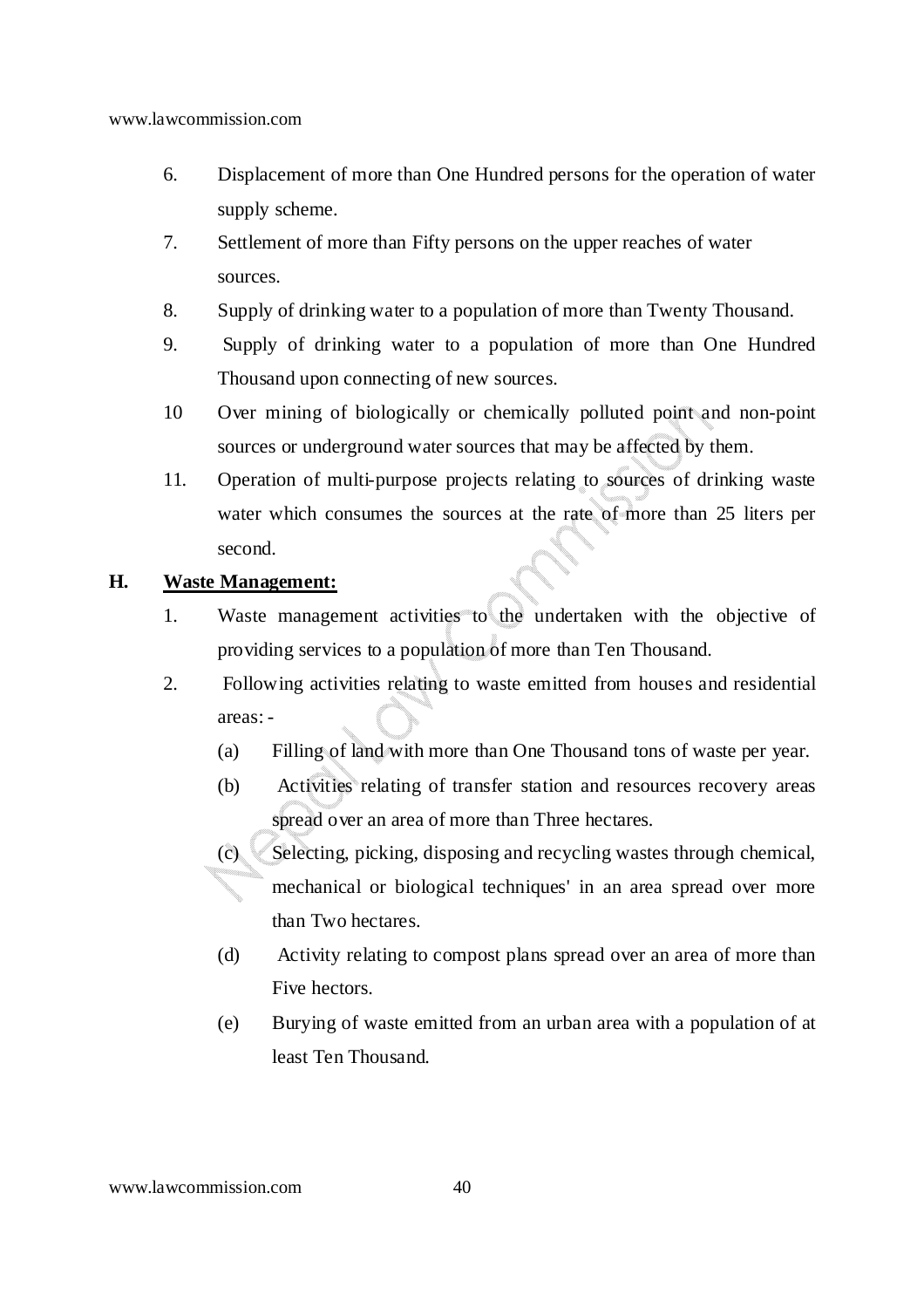- 3. Following construction activities relating to hazardous waste of the following nature in any scale:-
	- (a) Construction of waste plant.
	- (b) Construction of waste recovery plant.
	- (c) Constructing of a site for filling accumulating or burying waste.
	- (d) Construction of a site to store the waste.
	- (e) Construction of a waste treatment facility.
- 4. Following activities relating to lethal waste:-
	- (a) Emission and management of any radio active Substance with a half age exceeding Twenty Five years.
	- (b) Emission and management of any lethal chemical with Thirty lethal dose.
	- (c) Final disposal management of biological lethal Substances emitted from Health Center, Hospital, or Nursing Home with at least Twenty Five beds.
	- (d) Any activating relating to One hectors or more of land and energy for the purpose of incinerating or recycling any lethal Substance

# **I. Agriculture Sector**:

- 1. Clearing of forest covering more than One hector in the Hills and Five hector in the Terai and using it for agricultural proposes.
- 2. Following activities relating to construction.:-

(a)………………….

- (b) Construction of more than Five km. long agricultural roads.
- (c) Construction activities for farming more than Five Thousand domestic fowls.
- (d) Construction activity for farming more than Five Hundred big cattle.
- (e) Construction activity for farming more than Five Thousand small cattle (sheep and goats)

<sup>-</sup>Deleted by first Amendment

www.lawcommission.com 41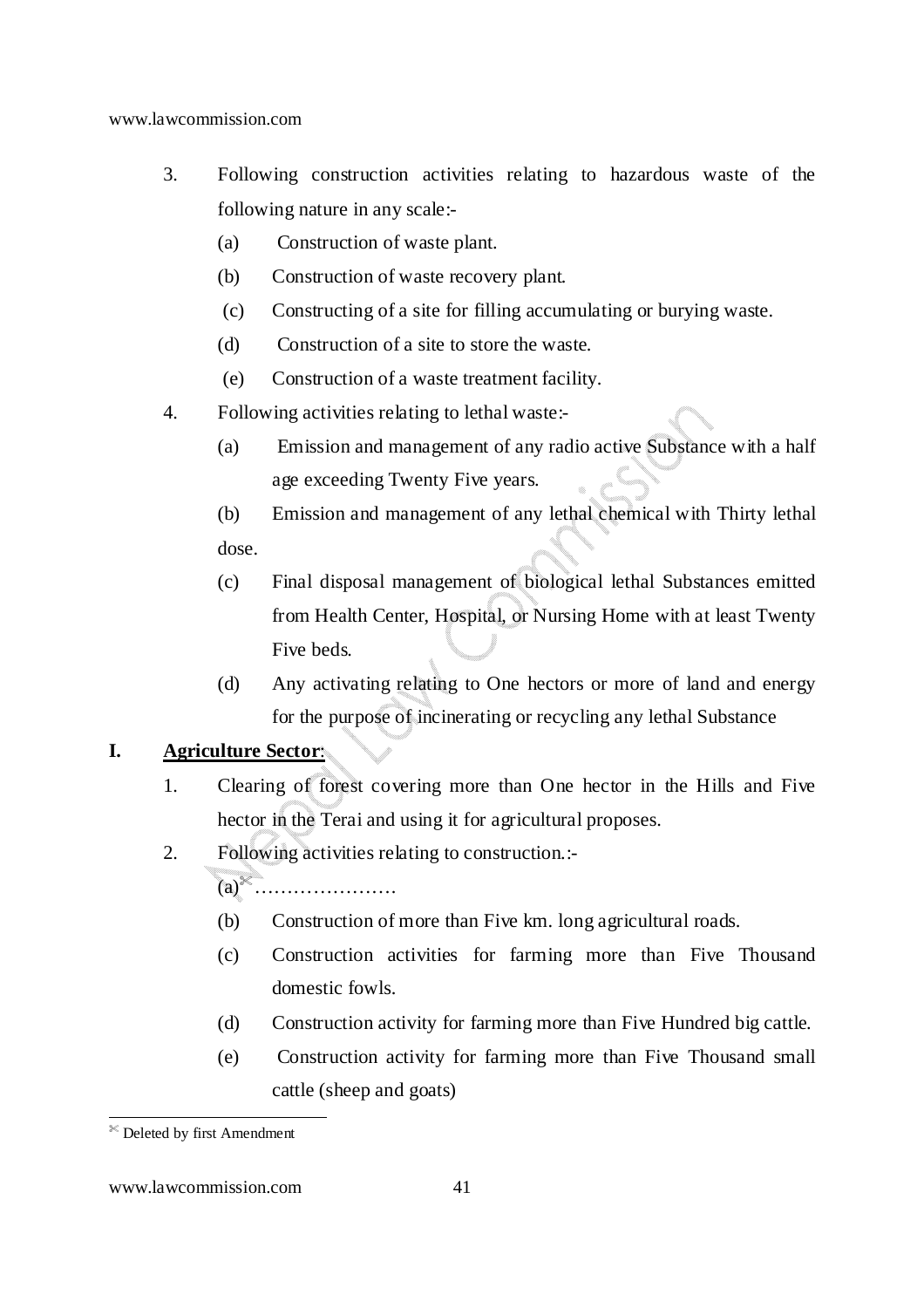- (f) Urbanization plan in cultivable lands.
- 3. Following activities relating to toxic Substance (only those which are listed):
	- (a) Import of more than Ten tons of a toxic Substance.
	- (b) Sale, supply, storage and disposal of more than One ton of a toxic Substance.
	- (c) Use of more than One ton of a toxic Substance in a single area.
	- (d) Activities relating to insecticide plants or toxic Substances.

# **J. Health:**

1. Operation of hospitals or nursing homes with more than Twenty Five beds, or medical profession (study and teaching also).

### **K. If any proposal is to be implemented in the following Ares:**

- 1. Historical, cultural and archeological sites.
- 2. Environmentally weak and wet Areas.
- 3. National parks, wild life sanctuaries and conservation areas.
- 4. Semi-arid, mountainous and Himalayan regions.
- 5. Flood prone and other dangerous areas.
- 6. Residential, school and hospital areas.
- 7. Areas with main sources of public water supply.
- 8. ………………….

♦L. Operation of any plan, project or programme relating to any developmental work , physical activity or change in land use <sup>\*</sup> except the proposals mentioned in Clause (a) to Clause (K) and those below the standards of such proposals as well as the proposals below the standards of those mentioned in schedule -1 with a cost of more than One Hundred millions.

Deleted by first Amendment

<sup>♦</sup> Inserted by first Amendment

<sup>∗</sup> Inserted by the notification in Nepal Gazette on aug.23.1999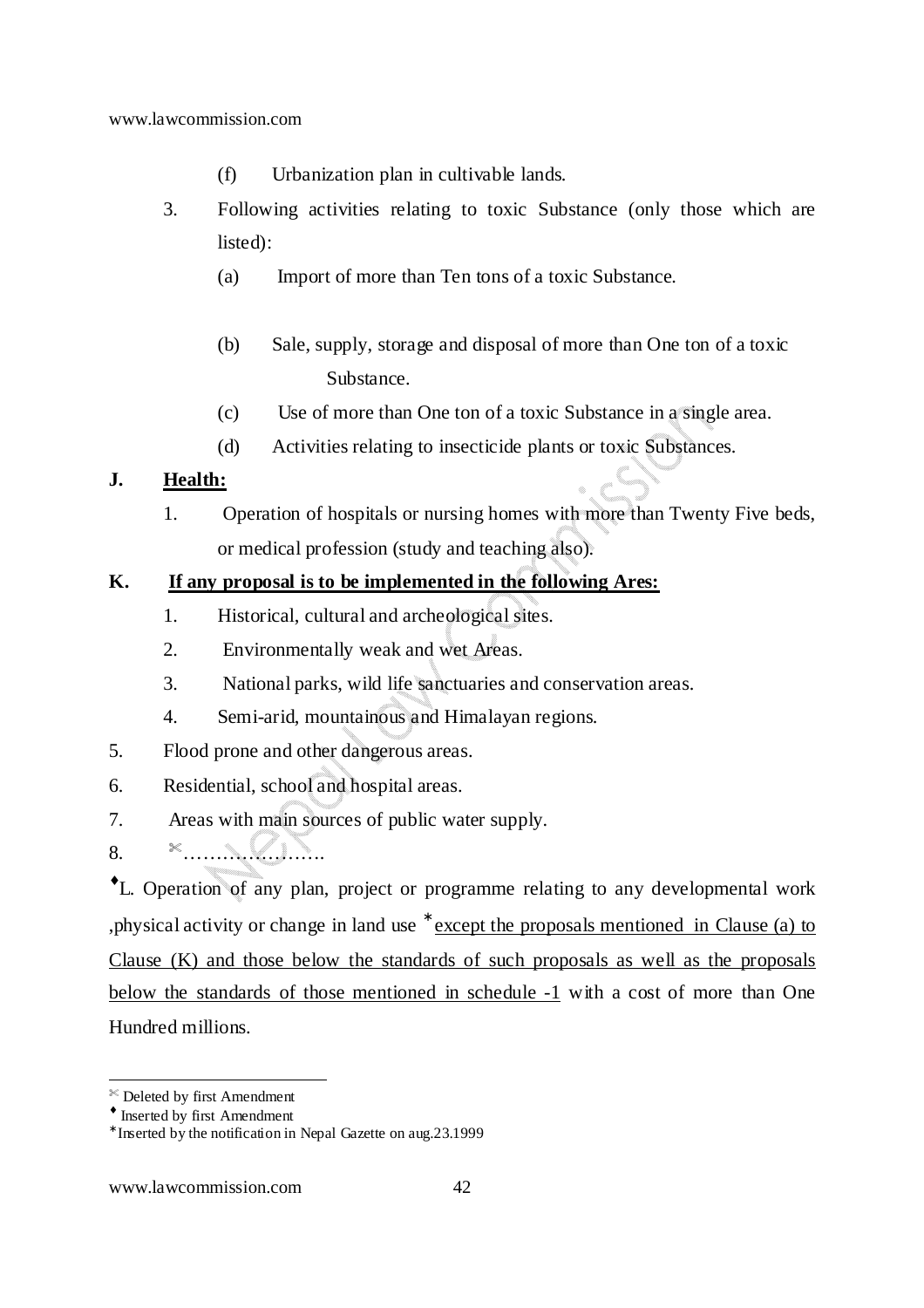# **Schedule -3**

# **(Relating to Rule 5)**

Work schedule of Initial environmental examinations

- 1. Name and address of the individual or institution preparing the report,
- 2. Proposal's:
	- (a) General introduction
	- (b) Relevancy of the proposal
- 3. Procedure to be adopted while preparing the report:
- 4. Policies, laws, Rules and manuals to be taken into account while preparing the

report:

- 5. Preparing of the reports:
	- (a) Time:
	- (b) Estimated budget:
- 6. ………………….
- 7. Specific impact of the implementation of the proposal on the environment:
	- (a) Social and economic:
		- (b) Cultural and physical:
		- (c) Chemical:
		- (d) Biological:
- 8. Alternatives for the implementation of the proposal:
	- (a) Design
	- (b) Project site
	- (c) Technology, procedure of operation, time schedule, raw material to be

used.

- (d) Other matters.
- 9 Matters concerning the prevention of the impact of the implementation of the proposal on the environment.
- 10 Matters to be monitored while implementing the proposal.
- 11. Other necessary matters.

Deleted by first Amendment

www.lawcommission.com 43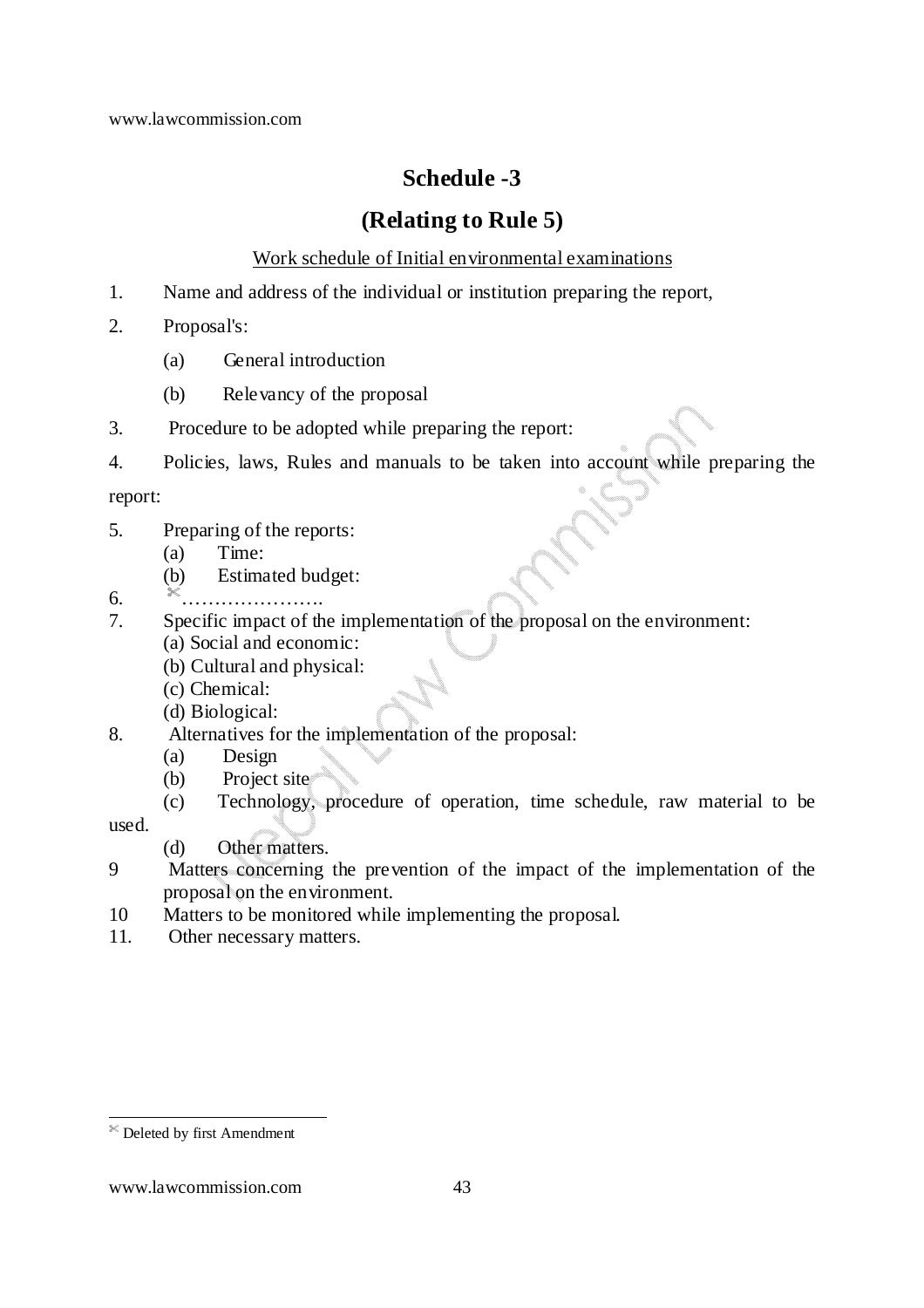# **Schedule -4 (Relating to Rule 5)**

# **Work Schedule Relating to Environmental Impact Assessment**

- 1. **Name and address of the individual or institution preparing the report:**
- 2. **General introduction of the proposal:**
- 3. **Data needed for the preparation of the report and procedure of collecting them:**
- 4. **Policies, laws, Rules and manuals to be taken into account while preparing the report:**

# 5. **Preparation of the Report:**

- (a) Time
- (b) Estimated budget
- (c) Necessary
- 6. **Scope determined for the preparation of the report.**
- 7. **Impact on the environment on the implementation of the report:** 
	- (a) Social and economic
	- (b) Cultural and physical
	- (c) Chemical
	- (d) Biological

# 8. **Other alternatives for the implementation of the proposal:**

- (a) Design
- (b) Project site
- (c) Technology, procedure of operation, time-schedule and raw materials to be used.
- (d) Environment management system.
- (e) Whether or not the risks resulting from the implementation of the proposal can be accepted.
- (f) Other matters.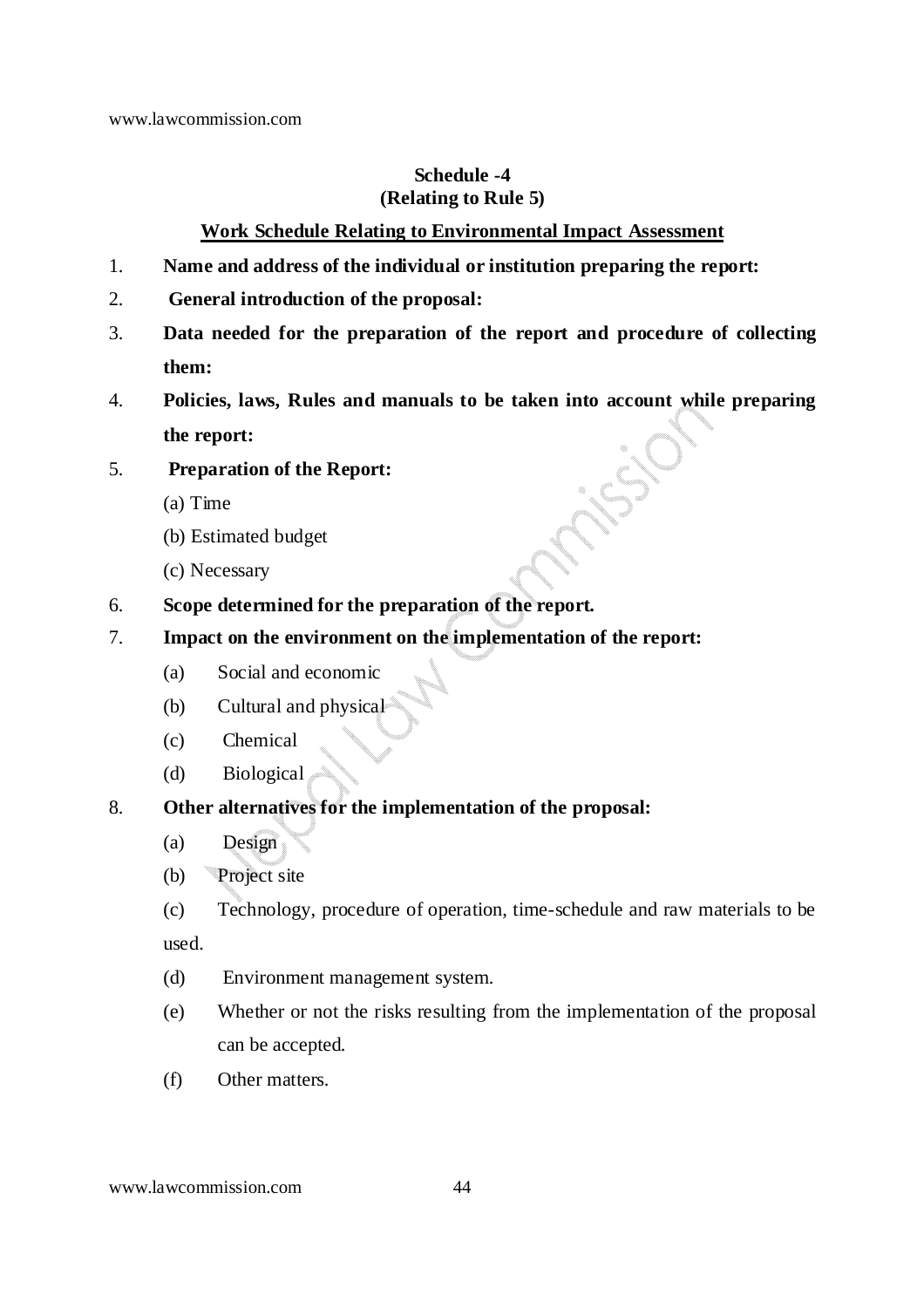- 9. **Measures to remove any negative impact that may be noticed while implementing the proposal.**
- 10. **Particulars of the cost and returns of the proposal.**
- 11. **Matters to be monitored while implementing the proposal.**
- 12. **Relevant information, reference lists, bibliography, annexes, maps, photographs, table and shirts, graphs and questionnaires to be mentioned at the time of preparing the report.**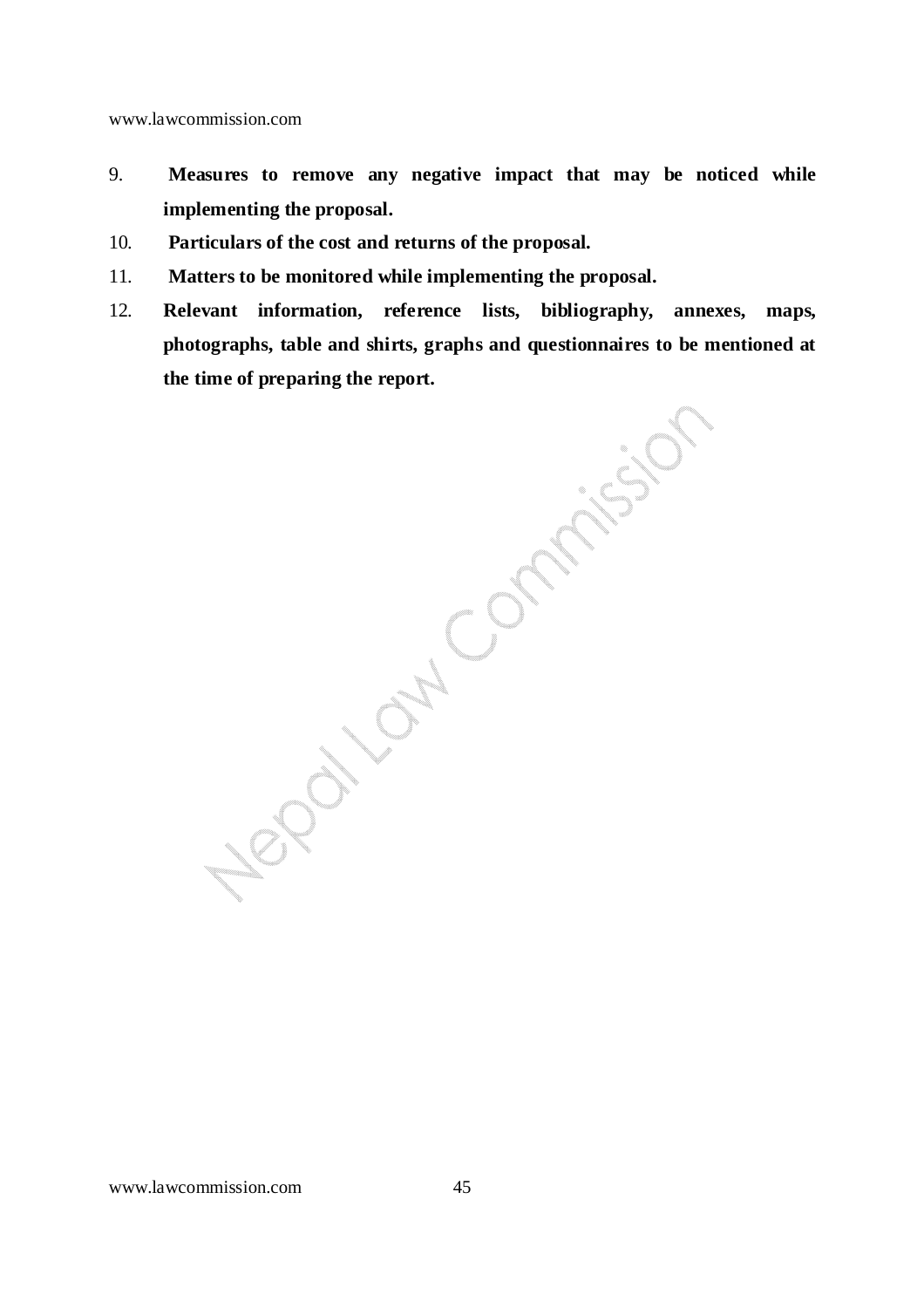# **Schedule-5**

# **(Relating to Rule 7)**

### **Matter to be mentioned while preparing reports relating to**

Initial environmental examinations:

### 1. **Name and address of individual or institution preparing the report:**

- 2 **Summery of the proposal:** (To briefly mention the following matters in regard to the possibly impact of the implementation of the proposal on the environment):
	- (a) Objectives of the proposal,
	- (b) Impact on land-use.
	- (c) Adverse impact on the environment impact on human life, and population pressure,
	- (d) Damage to be suffered by local goods or objects,
	- (e) Other necessary matters.
- 3. **The following matters must be explicitly mentioned in respect to the proposal:** 
	- (a) Type of proposal,
		- (i) Processing,
		- (ii) Manufacturing,
		- (iii) Installation,
		- (iv) Service delivery,
		- (v) Others.
	- (b) If related to delivery, the nature and type of goods to be delivered.
	- (c) Proposal's
		- (i) Installed capacity
		- (ii) Number of hours to be operated per day or year.
	- (d) Materials to be used (quantity and year to be mentioned).
	- (e) Emission resulting from the implementation of the proposal (the time of operation and the consequent volume of emission to be specified)
		- (i) Solid
		- (ii) Liquid
		- (iii) Air,
		- (iv) Gas,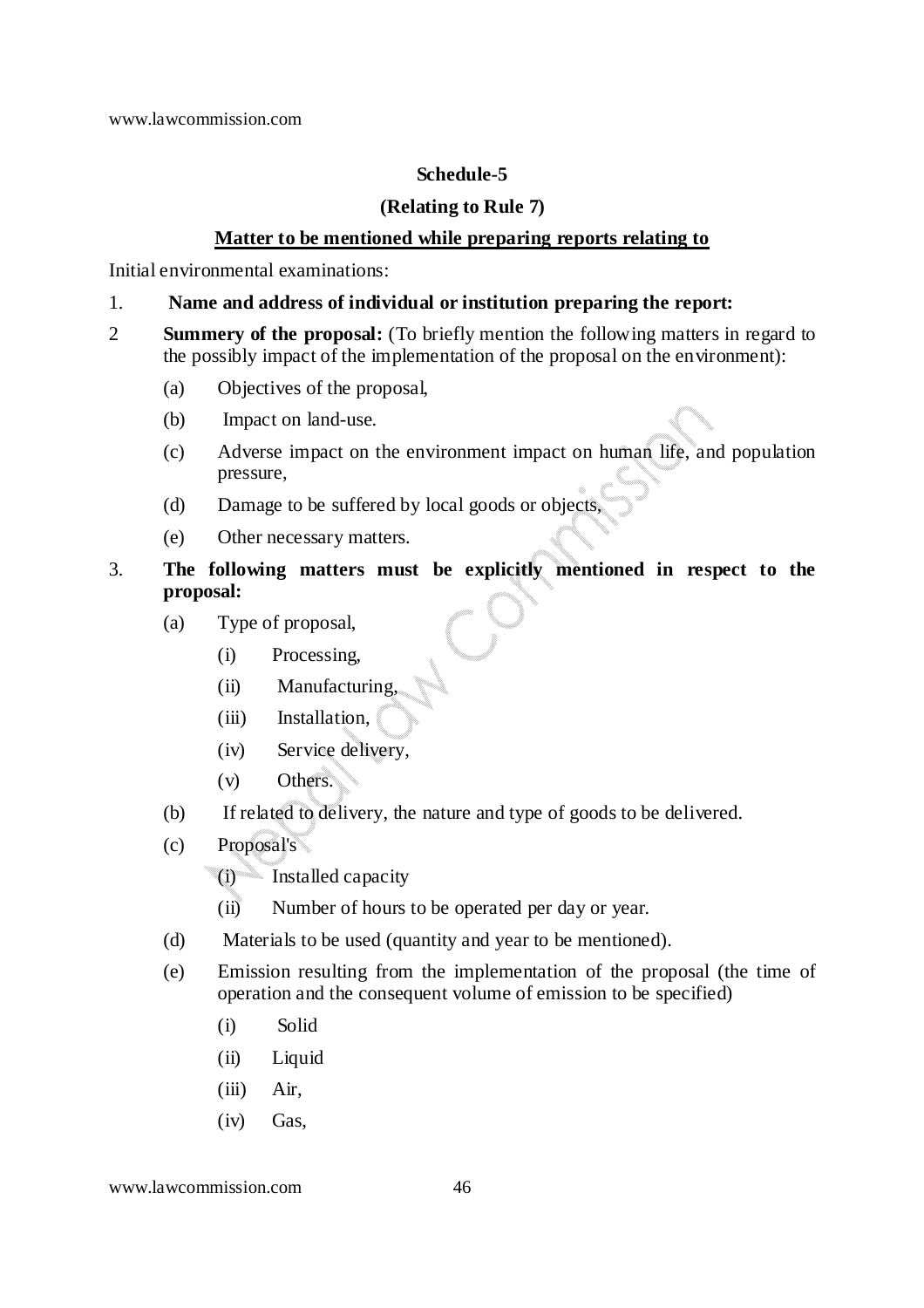- (v) Noise
- (vi) Dust,
- (vii) Others
- (f) Energy to be used:
	- (i) Type,
	- (ii) Sources
	- (iii) Volume of consumption (per day and year)
- (g) Human Resource requirements:
- (h) Resources required for the implementation of the proposal:
	- (i) Total (Gross) capital
	- (ii) Working capital
	- (iii) Land area,
	- (iv) Building and their types,
	- (v) Machinery and tools
	- (vi) Others.
- (i) Detailed particulars of the area where the project is to be implemented:
	- (i) Maps,
	- (ii) Population and condition relating to settlements in the area as well as in the nearby areas,
	- (iii) Particulars of any sensitive things or objects, if any, located close to the area where the proposal is to be implemented
	- (iv) Current situation
	- (v) Sources of water
	- (vi) Arrangement made for disposing or processing the waste
	- (vii) Paths for movement in the area where the proposal is to be implemented
- (j) Manufacturing processes
- (k) Details of the technology
- (l) Other necessary matters.
- 4. **Impact of the implementation of the proposal on the environment:** 
	- (a) Impact on the social, economic cultural spheres:
		- (i) Impact on human health,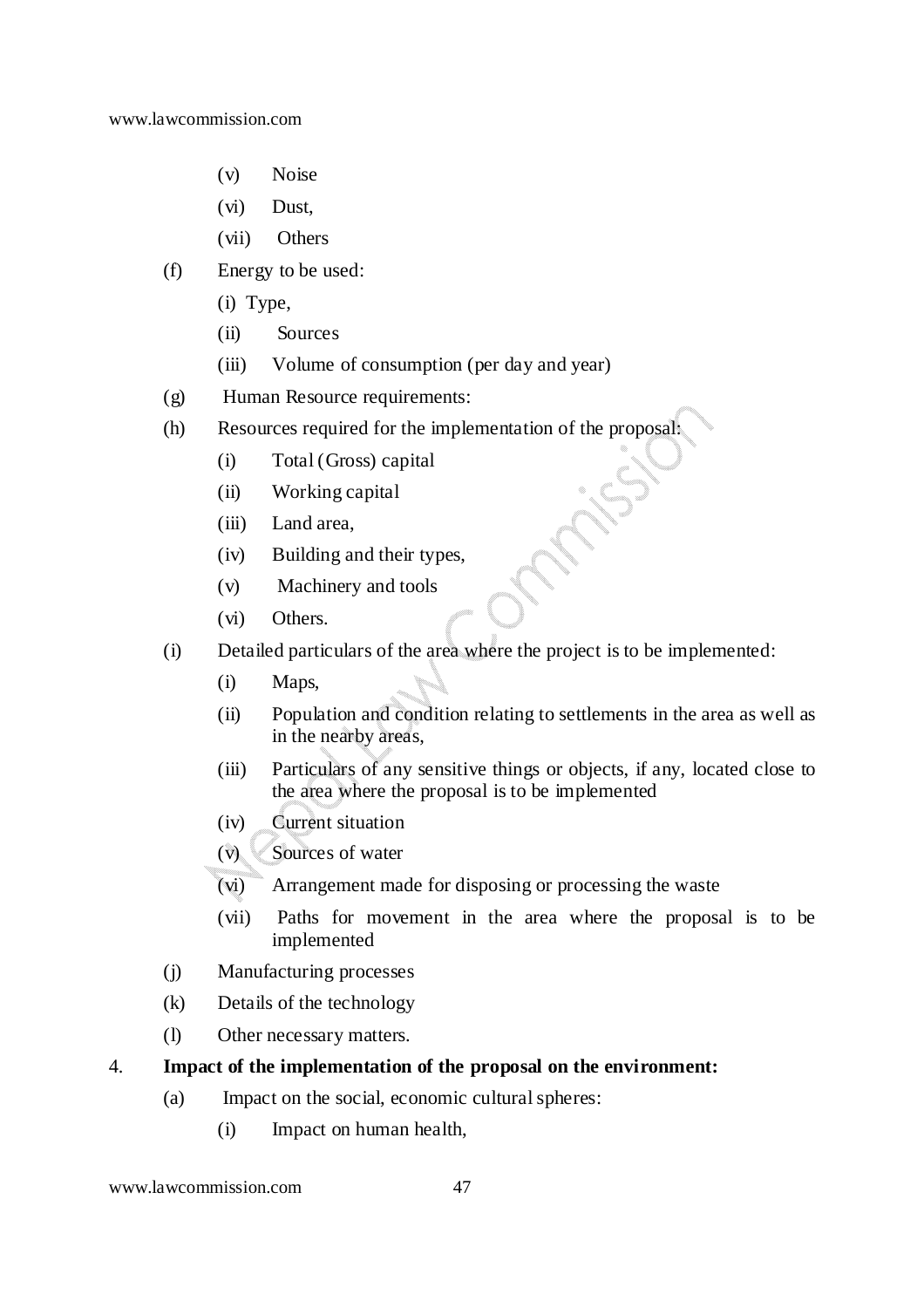- (ii) Degradation of cultivable land,
- (iii) Destruction of forests,
- (iv) Changes in social, cultural and religious norms and value,

insion

- (v) Others.
- (b) Biological Impact:
	- (i) Population,
	- (ii) Flora and fauna.
	- (iii) 'Natural habitat and communities
- (c) Physical Impact:
	- (i) Land,
	- (ii) Atmosphere,
	- (iii) Water,
	- (iv) Noise,
	- (v) Man-made objects,
	- (vi) Others

# 5. **Alternatives for the implementation of the proposal:**

- (a) Design
- (b) Project site
- (c) Processes, time-schedule,
- (d) Raw materials to be used,
- (e) Others
- 6. **Alternatives to reduce or control the impact of the implementation of the proposal on the environment.**
- 7. **Matters to be monitored while implementing the proposal.**

#### 8. **Other necessary matters.**

Note: - Data, maps, Photographs, tables, charts graphs etc. shall be enclosed, as required, while preparing the report.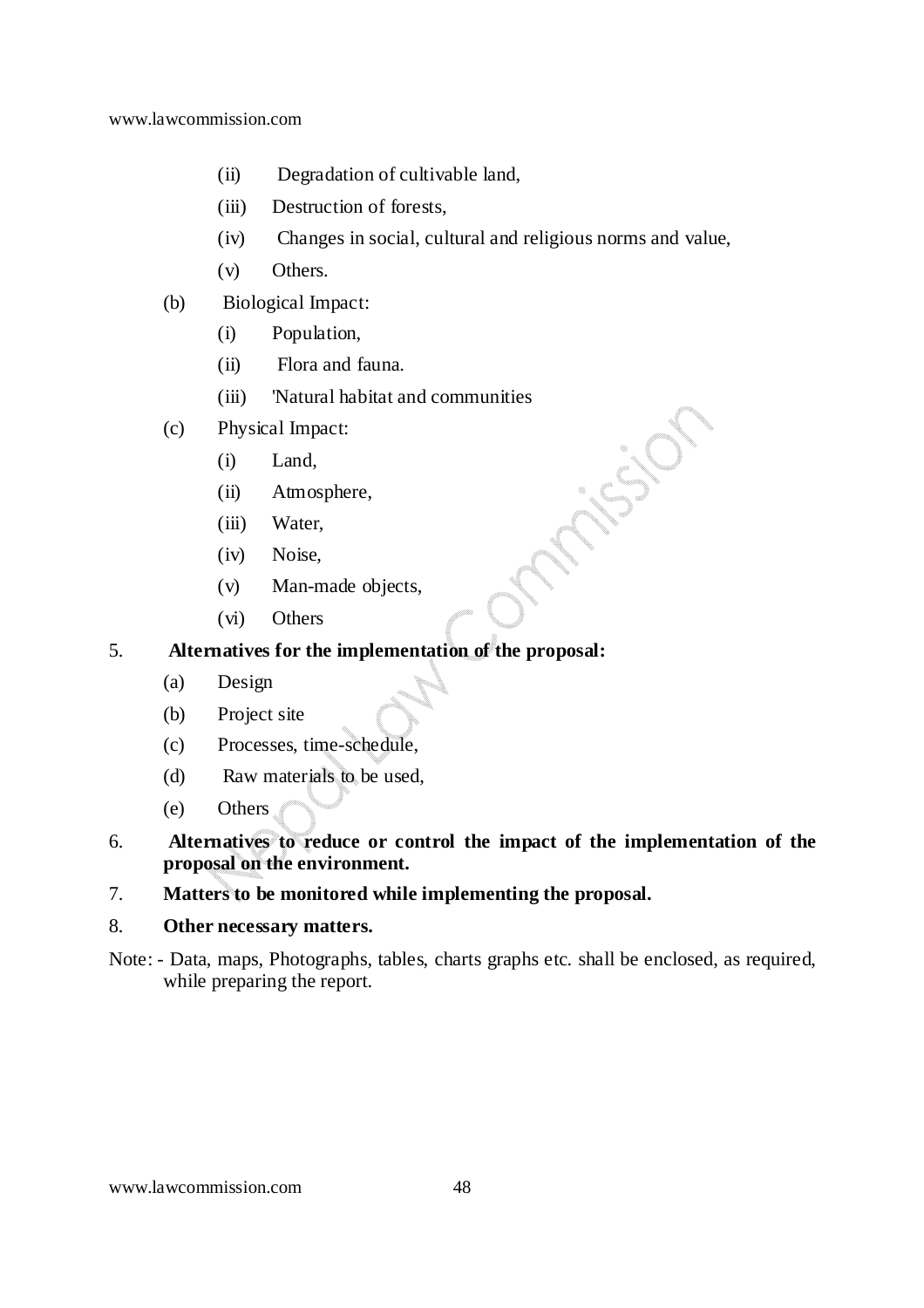# **Schedule – 6**

# **(Relating to Rule 7)**

# **Matters to be mentioned while preparing Reports Relating to Environmental Impact Assessment**

- 1. **Name and Address of the individual or intuition preparing the report:**
- 2. **Summary of the proposal:** (to mention the following matters in regard to the possible impact of the implementation of the proposal on the environment.):
	- (a) Objectives of the proposal ,
	- (b) Impact on land-use,
	- (c) Adverse impact on the environment, impact on human life, and population pressure,
	- (d) Damage to be suffered by local goods or objects
	- (e) Other necessary matters.
- 3. **Summary of the Report:** Brief particulars of the matters mentioned in the report relating to the environmental impact assessment.

# 4. **Particulars of the proposal:**

- (a) To specify the technical, geographical, environmental, economic, social, cultural and physical aspects of the proposal.
- (b) To specify the objectives, working policies and work-schedule of the activities to be undertaken during each phase of the implementation of the proposal.
- 5. **Basic information relating to the proposal:** To mention basic information about the geo-physical, cultural, biological, and social and economic conditions of the area to be assessed, as well any possible change that may occur there before the implementation of the proposal. In case there are any data which may not be available or any Subject which may not be covered by the study, they too should be mentioned.
- 6. **Identification of environmental Impact:** To mention the possible positive and negative impact on the following spheres of the environment while implementing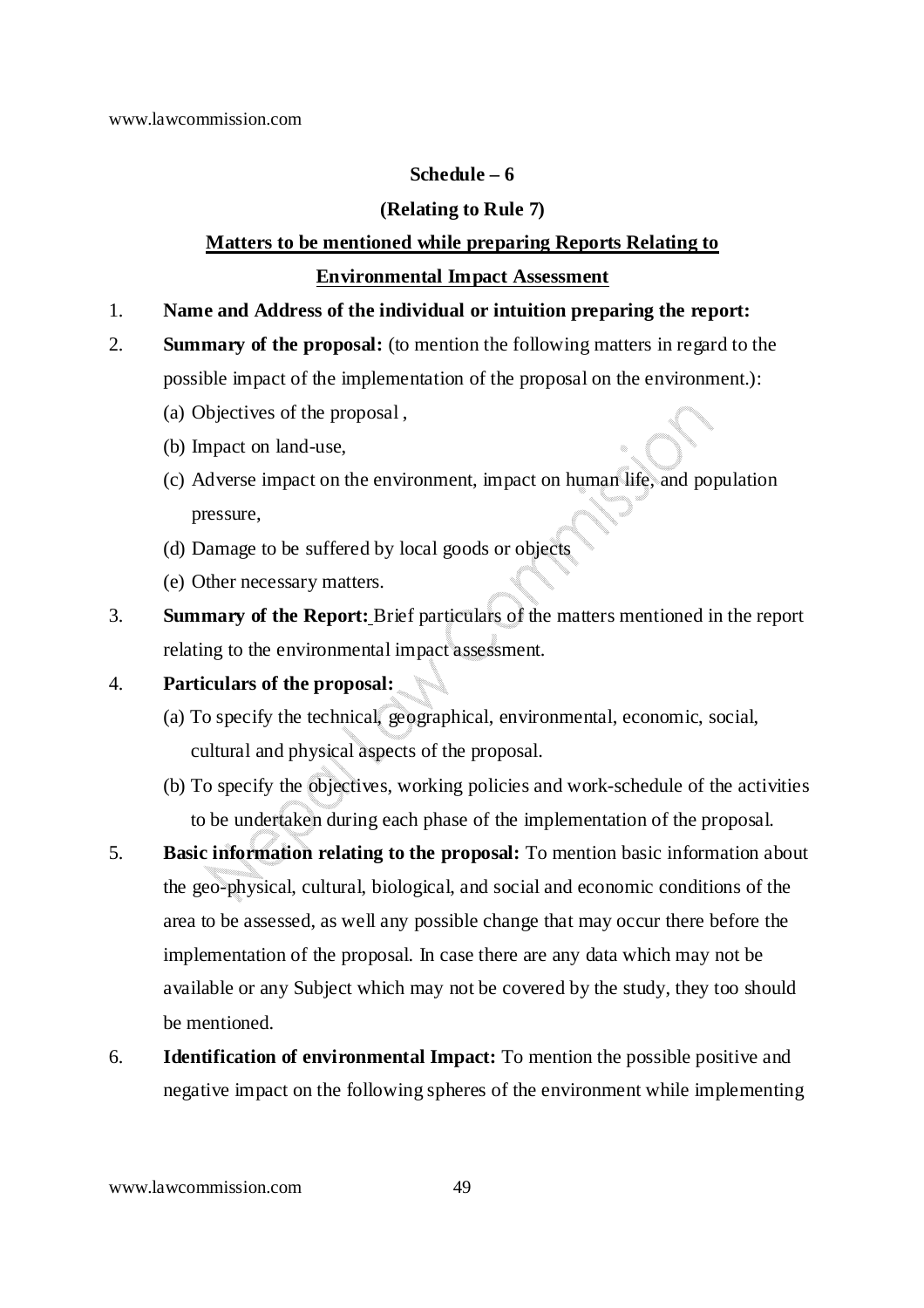the proposal, and estimate and specify the volume of possible impart according to time and work schedules as far as possible.

- (a) Geographical area likely to have positive or negative impact of the implementation of the proposal and thereof time-schedule.
- (b) Impact of waste and pollution to be emitted through the implementation of the proposal.
- (c) Direct or indirect and cumulative impact of the implementation of the proposal on the environment.
- 7. **Analysis of the alternatives for the proposal:** The following matters are to be analyzed:
	- (a) Matters concerning the design of the proposal, project site, technology, operation procedure, time –schedule and raw materials to be used.
	- (b) Comparison is to be made on the basis of the fixed and working capital, local suitability , institutional training and supervision needed for the implementation of the proposal, and the environmental cost and returns and economic significance of each alternative measures are to be analyzed as far as possible.
	- (c) Short, medium and long term adverse impact of the implementation of the proposal.
	- (d) Sources of energy to be used for the implementation of the proposal and measures to be adopted for saving such energy.
	- (e) Analysis of the consequences of the non- implementation of the proposal.

8. **Measure to reduce environmental impact:**

- (a) To mention practical preventive measures to be adopted for all activities which could have a negative impact on the environment.
- (b) In case the environmental impact cannot be fully avoided through preventive measures, arrangements made for payments of compensation shall be mentioned. The effectiveness of the preventive measures shall be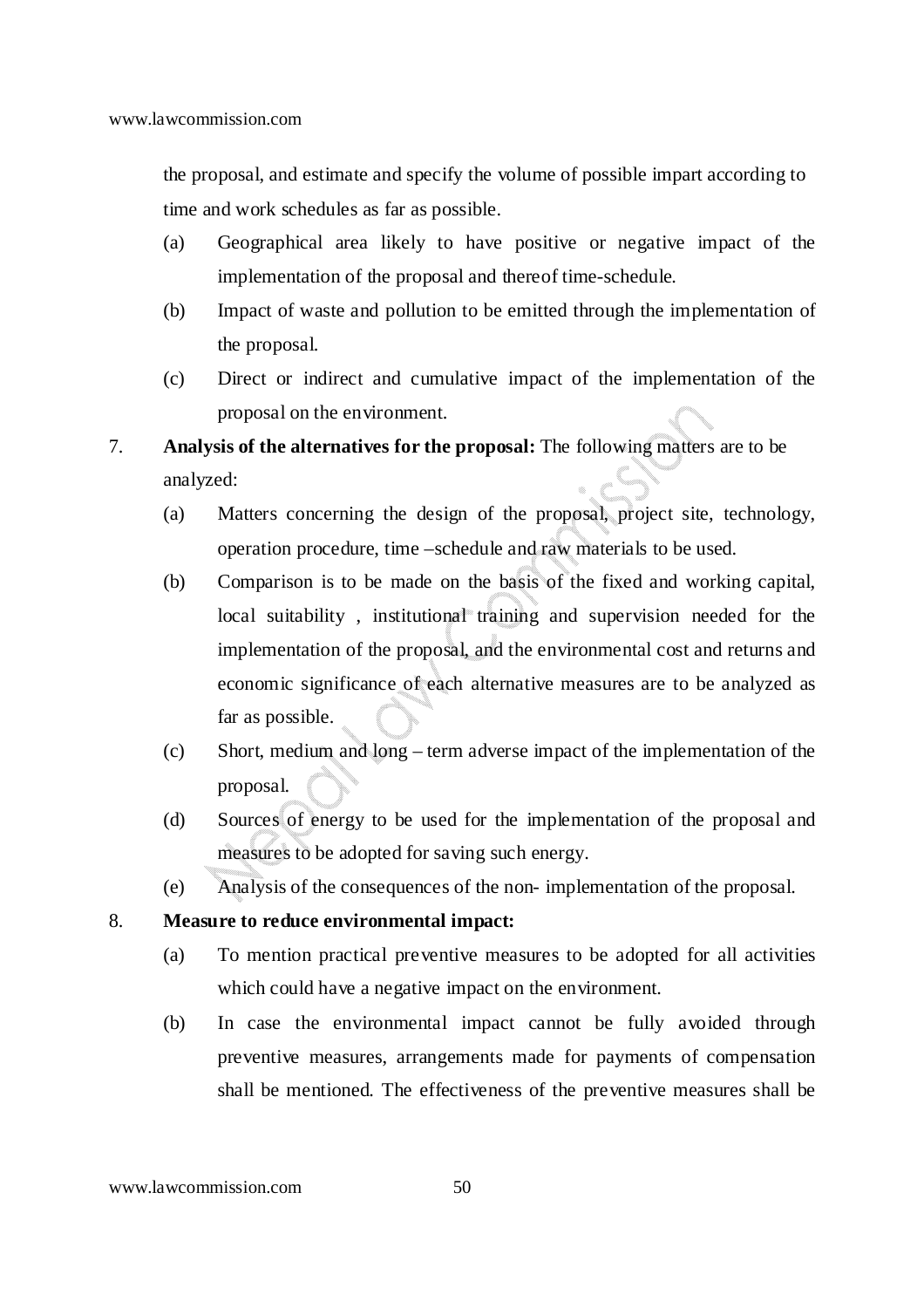analyzed from the view point of their cost on the basis of the comparison with other possible alternatives.

- (c) The effectiveness of the preventive measures shall be analyzed from the viewpoint of their cost on the basis of a comparison with other possible alternatives.
- 9. **To mentioned matters concerning environmental management plans.**
- 10. **Review of policy and Legal Provisions:** To review the related policies, laws, and Rules on the basis of the nature and scale of the proposal. If any policy or legal provision, needs to e reformed, to specify the same.
- 11. **Monitoring of the Proposal:** To mention the procedure of monitoring the impact of the implementation of the proposal on the environment, as well as the monitoring agency, time-schedule, monitoring and evaluation Indicators etc.
- 12. **To mention the format and relevancy of environmental examinations**.
- 13. **Reference materials:** To make at list of publications quoted as references while preparing the report in the following manner:
	- (a) Author,
	- (b) Date of Publication,
	- (c) Title of the material quoted,
	- (d) Year volume, number, etc. (if any)
	- (e) Page number
- 14. **To include the following particulars in the Annexes:**
	- (a) Maps relating to the land structure, geographical location, land-use and land-capacity and other maps related to the study.
	- (b) Aerial photographs as far as possible of the proposal implementation site and the surrounding areas,
	- (c) Questionnaires or lists of Subject matters used for field research.
	- (d) Matters connected with the evaluation of the environmental impact such as charts and photographs.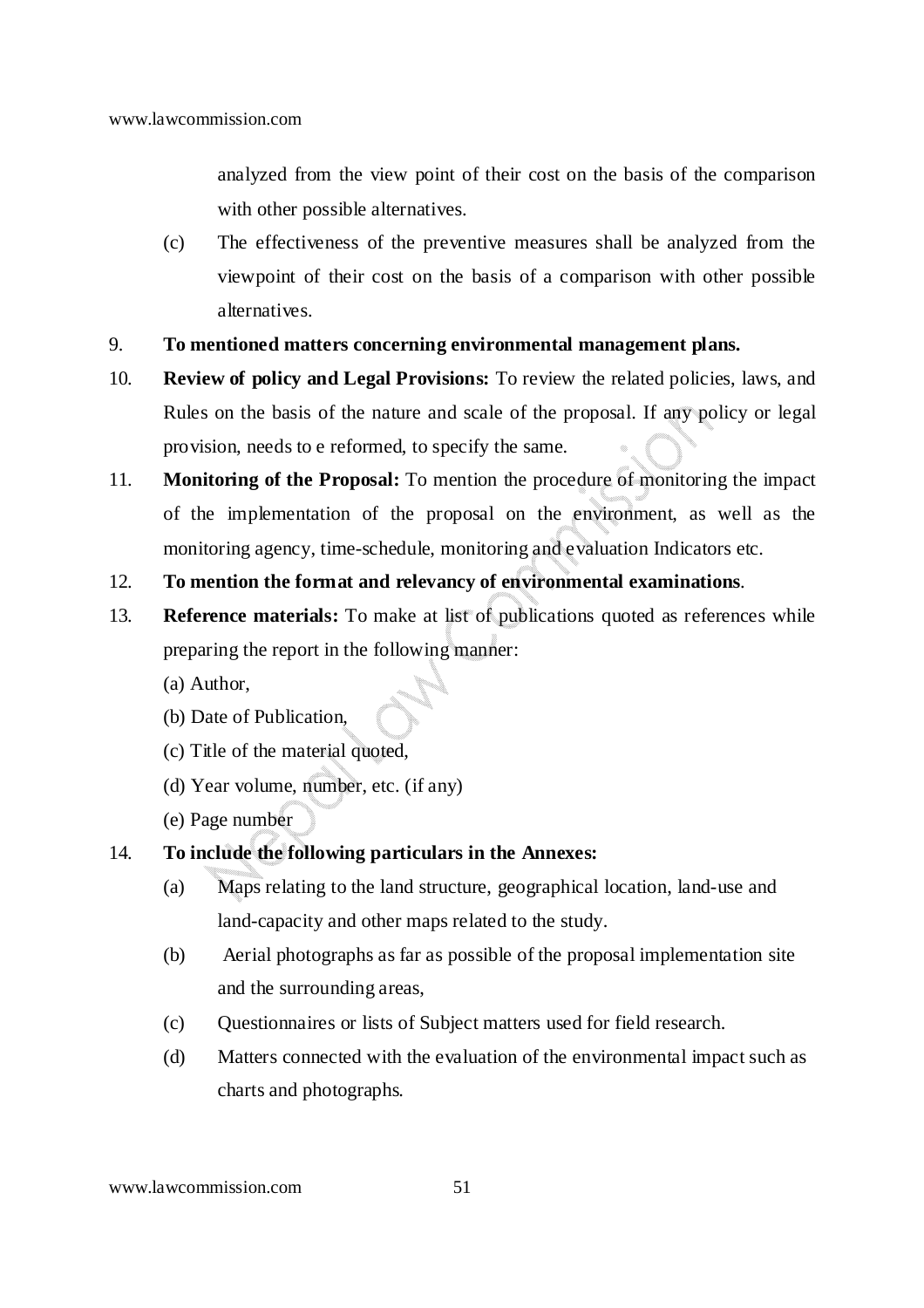- (e) Hydrological and climatic data (by arranging them serially and chronologically)
- (f) Data relating to flora and fauna of the proposal implementation site,
- (g) Geological and risk evaluation data (if available),
- (h) Information relating to the quality of air and water and the noise level before and after the operation of the project it available.
- (i) Matrix or serial graphs relevant to the environmental impact assessment.
- (j) Maps, slides records, video films and visual support equipments.
- (k) Cropping techniques and data relating to livestock farming, soil features, and quantity of chemical fertilizers used.
- (l) List of written reference materials used at the time of preparing the study report.
- (m) List of invitees and participants and records of discussions, meetings and gathering among the concerned agencies, and brief particular of monitoring operations.
- (n) List of names of individuals and institutions comprising of the study team involved in the preparation of the environmental impact assessment report.
- (o) Name, address and telephone number of the individuals and institutions contacted in the course of the study.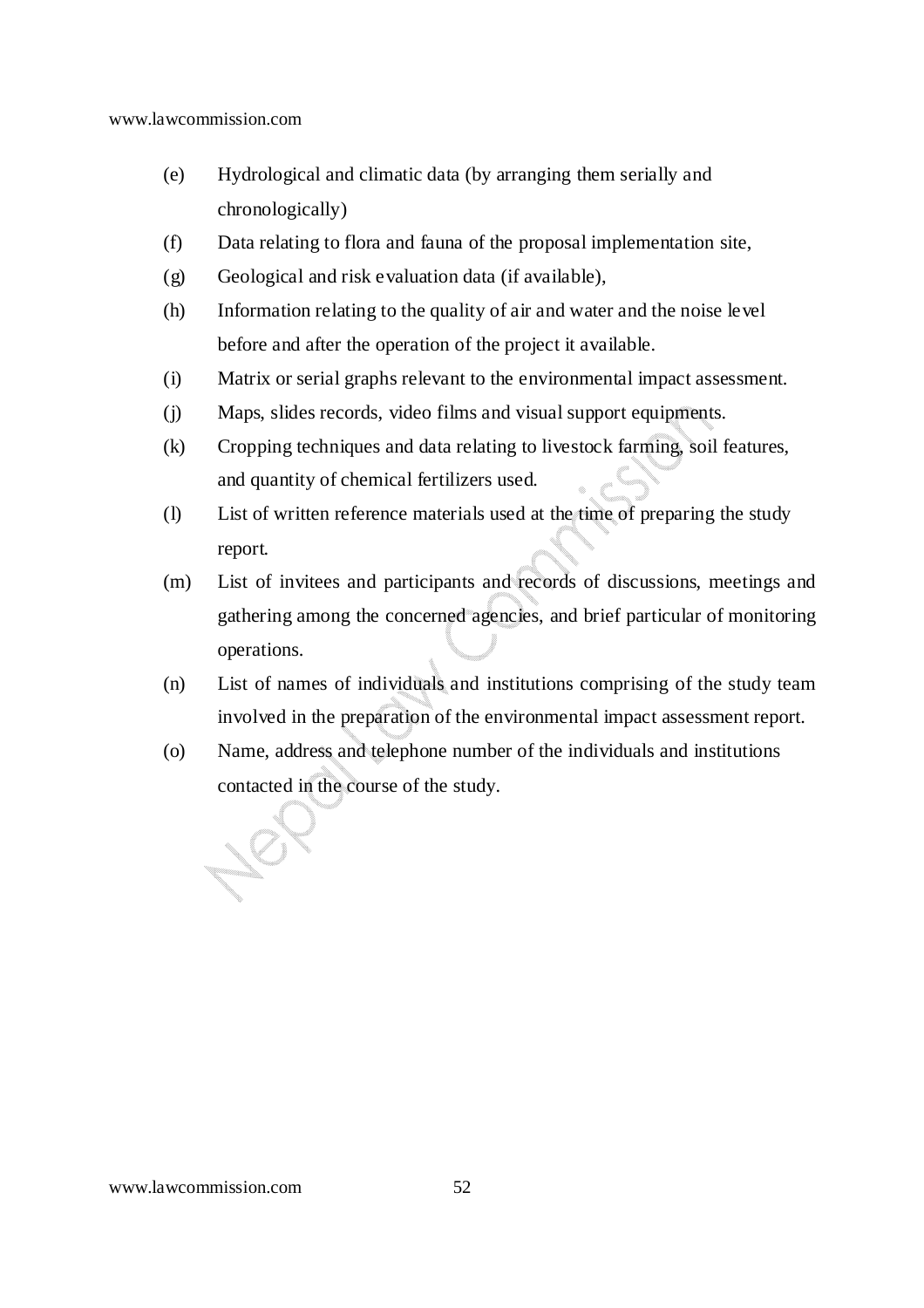# <sup>∗</sup> **Schedule-7**

## **(Relating to Sub-Rule (1) of Rule 16**)

# **Industries requiring Certificate of pollution control**

- 1. Relating to production of liquor through blending process and distilleries with facilities of boiling and fermentation.
- 2. Relating to brewery and winery with facilities of fermentation.
- 3. Relating to production of primary chemicals such as corrosive, acid, and alkali (except citric, tartaric, acetic, acid etc.)
- 4. Hide processing
- 5. Relating to electro plating and galvanizing,
- 6. Refilling, filling production and distribution of cooking natural gas.
- 7. Relating to boulder crushing
- 8. Relating to paints
- 9. Relating to milk processing.
- 10. Production of lubricants through the process of blending reprocessing or reclamation.
- 11. Relating to production of foam.
- 12. Production of dry or wet cell (battery).
- 13. Production of crude sugar or sugar.
- 14. Relating to thread, textile painting dyeing or washing (including carpets except traditional cottage industries.
- 15. Relating to pulp or paper except traditional cottage industries,
- 16. Relating to bricks, tiles etc.
- 17. Relating to cement based on lime stone or clinker,
- 18. Relating to lime production,
- 19. Relating to pharmaceuticals.
- 20. Production of chemical fertilizer (blending) and pesticides (blending),
- 21. Relating to plastic (based on waste plastic)

-

www.lawcommission.com 53

<sup>∗</sup> Amended by first Amendment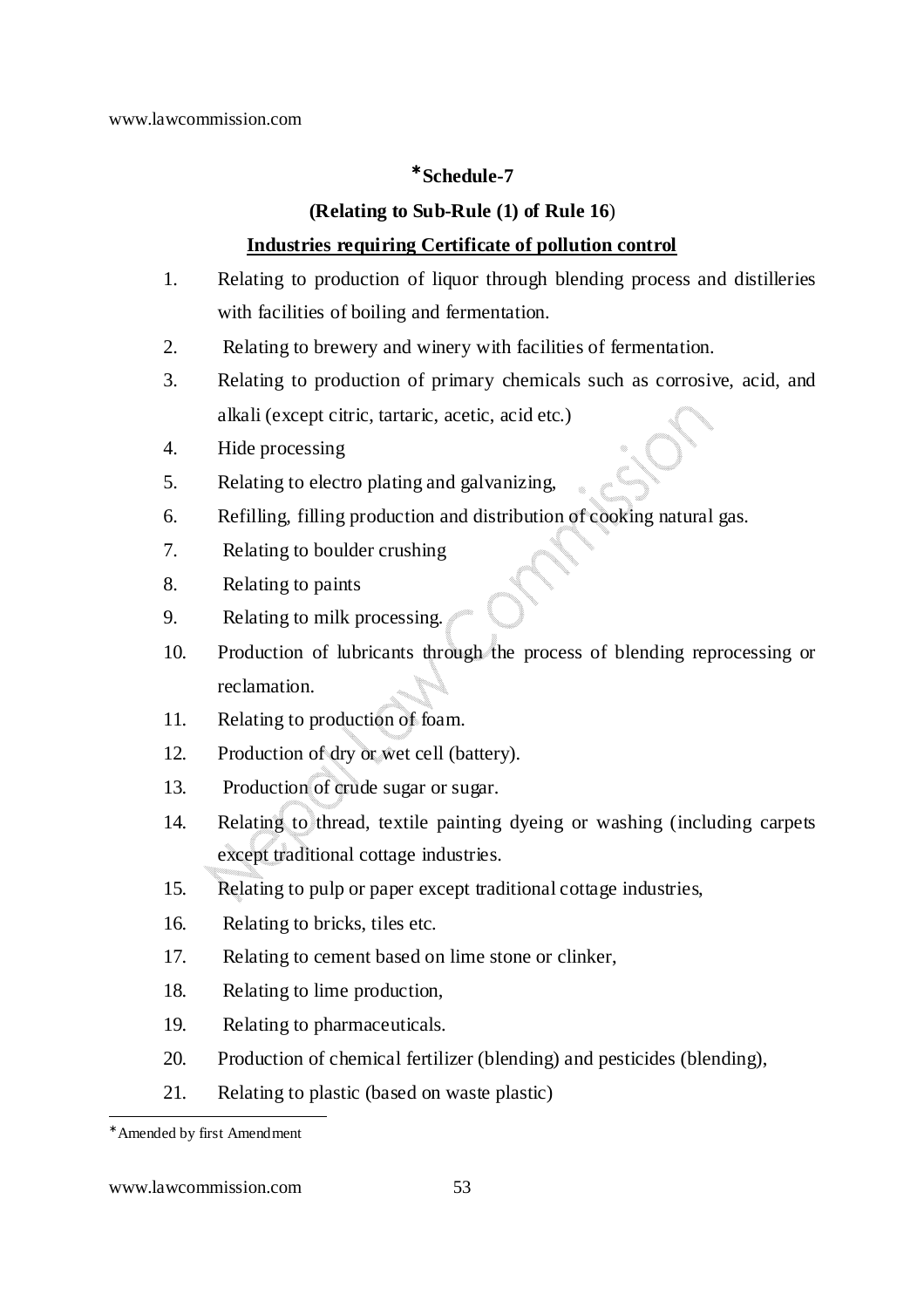- 22. Relating to matches,
- 23. Relating to auto workshop (except two wheelers)
- 24. Relating to production and processing of coke and Briquette from coal.
- 25. Relating to plastic processing (except scraps processing)
- 26. Production and processing of tires (except scraps processing),
- 27. Relating to soap (including detergent and cleaning shampoo),
- 28. Relating to photo processing.
- 29. Relating to laundry.
- 30. Production of cigarette, bidi, tobacco, betel nuts.
- 31. Relating to slaughter house.
- 32. Relating to glass (palm dares)
- 33. Relating to food processing.
- 34. Relating to metallic (including remolding, rerolling, and fabrication),
- 35. Relating to bitumen and bitumen emulsion,
- 36. Relating to cold storage.
- 37. Relating to threading.
- 38. Relating to vegetable ghee and oil.
- 39. Relating to herbal processing.
- 40. Relating to production of different items from bone, horn and foot root.
- 41. Relating to rosin tormenting, veneer and catechu.
- 42 Relating to fish processing.
- 43. Relating to production of packaging materials.
- 44 Relating to poultry feed.
- 45. Relating to machine shop.
- 46. Relating to production of chemical fertilizers and pesticides except produced through welding techniques.
- 47. Relating to mineral based industries having with the investment of more than Rs. Fifty millions fixed capital.